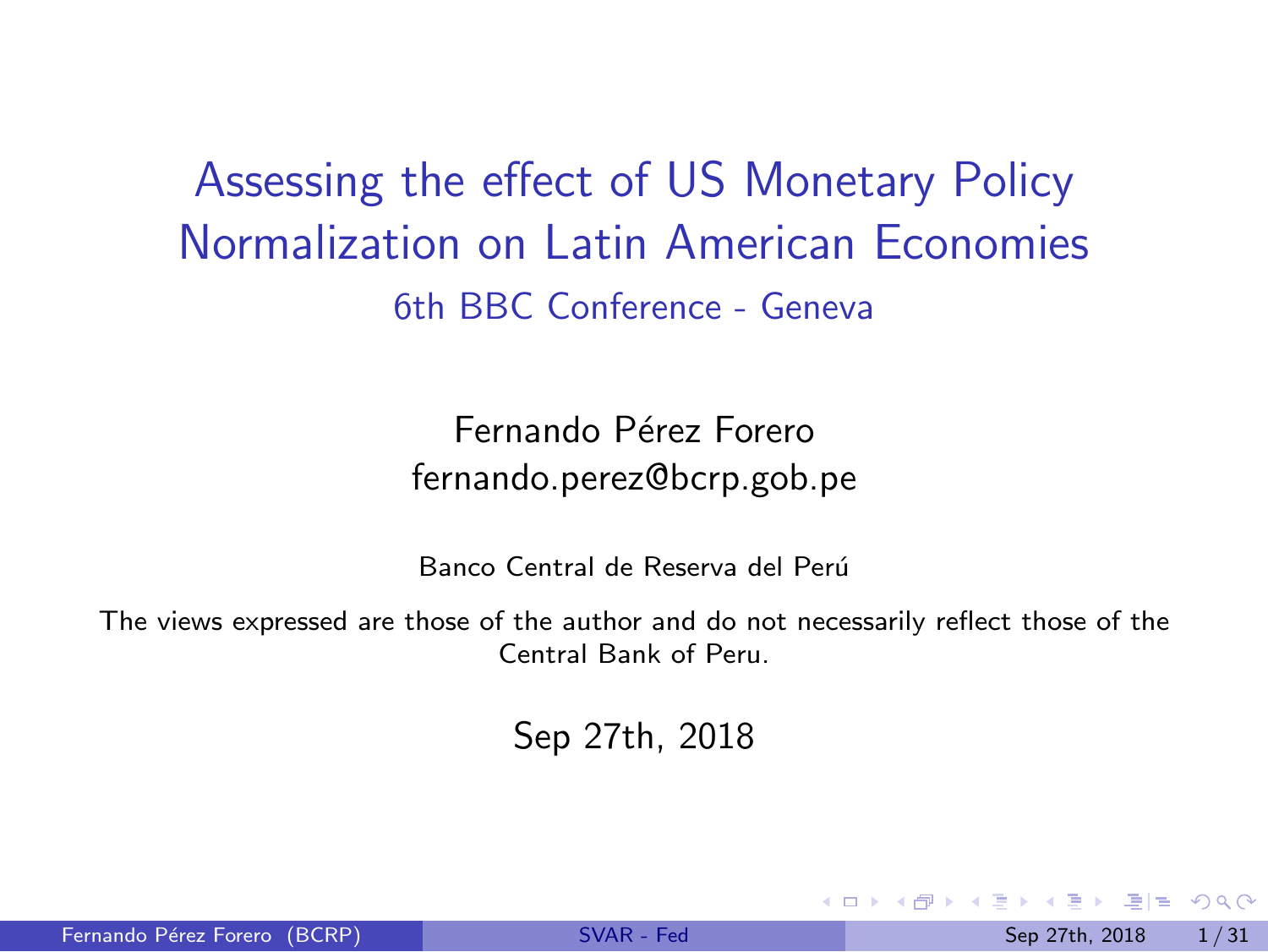# <span id="page-1-0"></span>Table of Contents

### 1 [Motivation](#page-1-0)

#### [The model](#page-7-0)

- **[Bayesian Estimation](#page-21-0)**
- **[Identification](#page-25-0)**

#### **[Results](#page-28-0)**

#### **[Concluding Remarks](#page-33-0)**

 $\rightarrow \equiv$  > **IN** 

4 ロト 4 何 ト 4 日

 $E|E| \leq 990$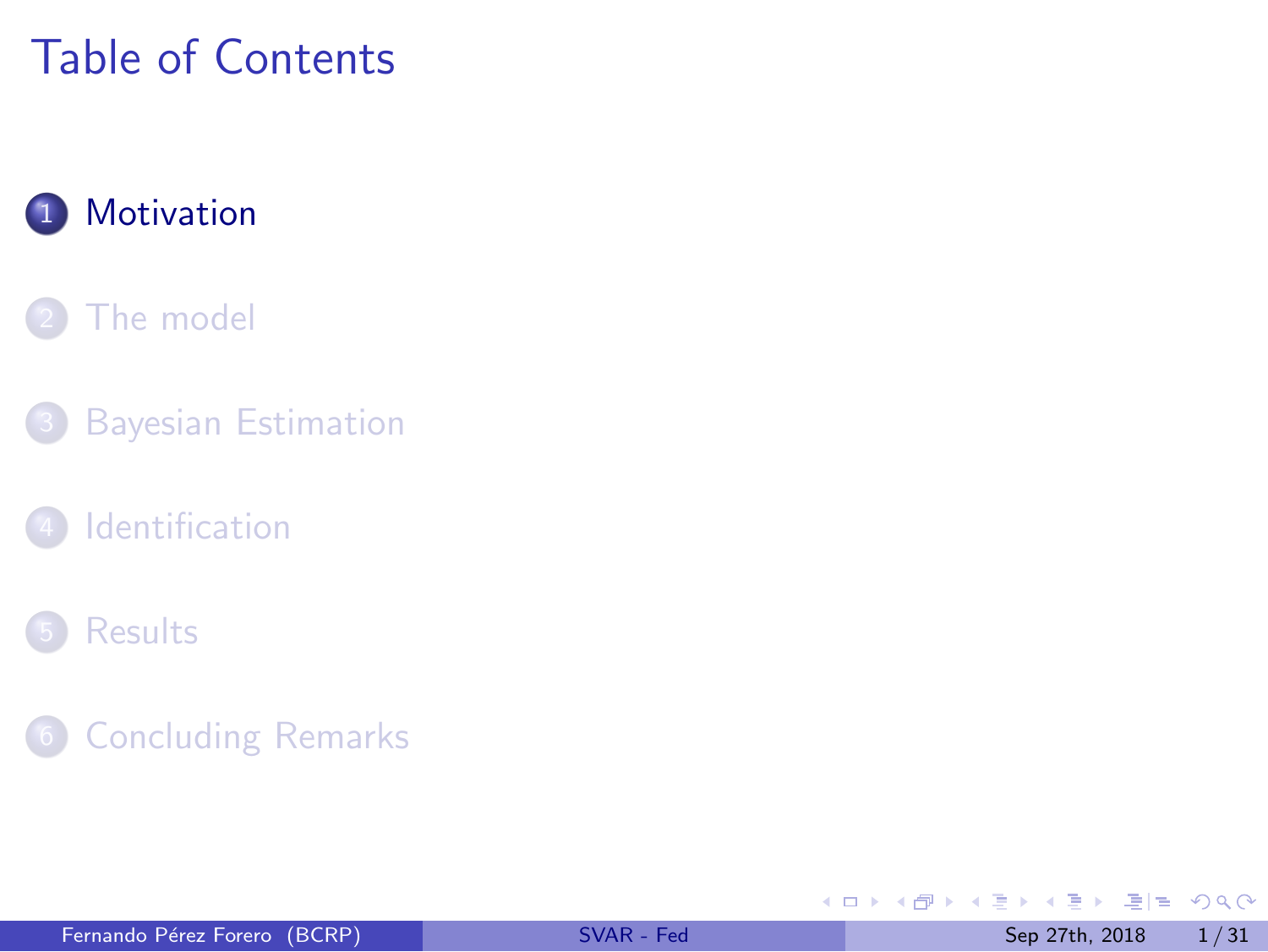# Motivation(1)

- As a response of the Financial Crisis of 2008, the Federal Reserve of the United States (Fed) lowered the Federal Funds Rate (FFR) until reaching the Zero Lower Bound (ZLB).
- The Fed started using alternative instruments in order to get a looser monetary policy. In particular, the Fed started increasing the size of its balance sheet (Cúrdia and Woodford, 2011) and lowering long term interest rates [\(Baumeister and Benati, 2013\)](#page-61-0).
- The Quantitative Easing (QE) produced significant nominal and real effects over several macroeconomic variables around the globe, both in advanced economies [\(Baumeister and Benati, 2013\)](#page-61-0) and also in emerging economies (see e.g. [Carrera](#page-62-1) *et al.* (2015), among others).

K □ ▶ K 何 ▶ K 로 ▶ K 로 ▶ 그리는 K) Q (^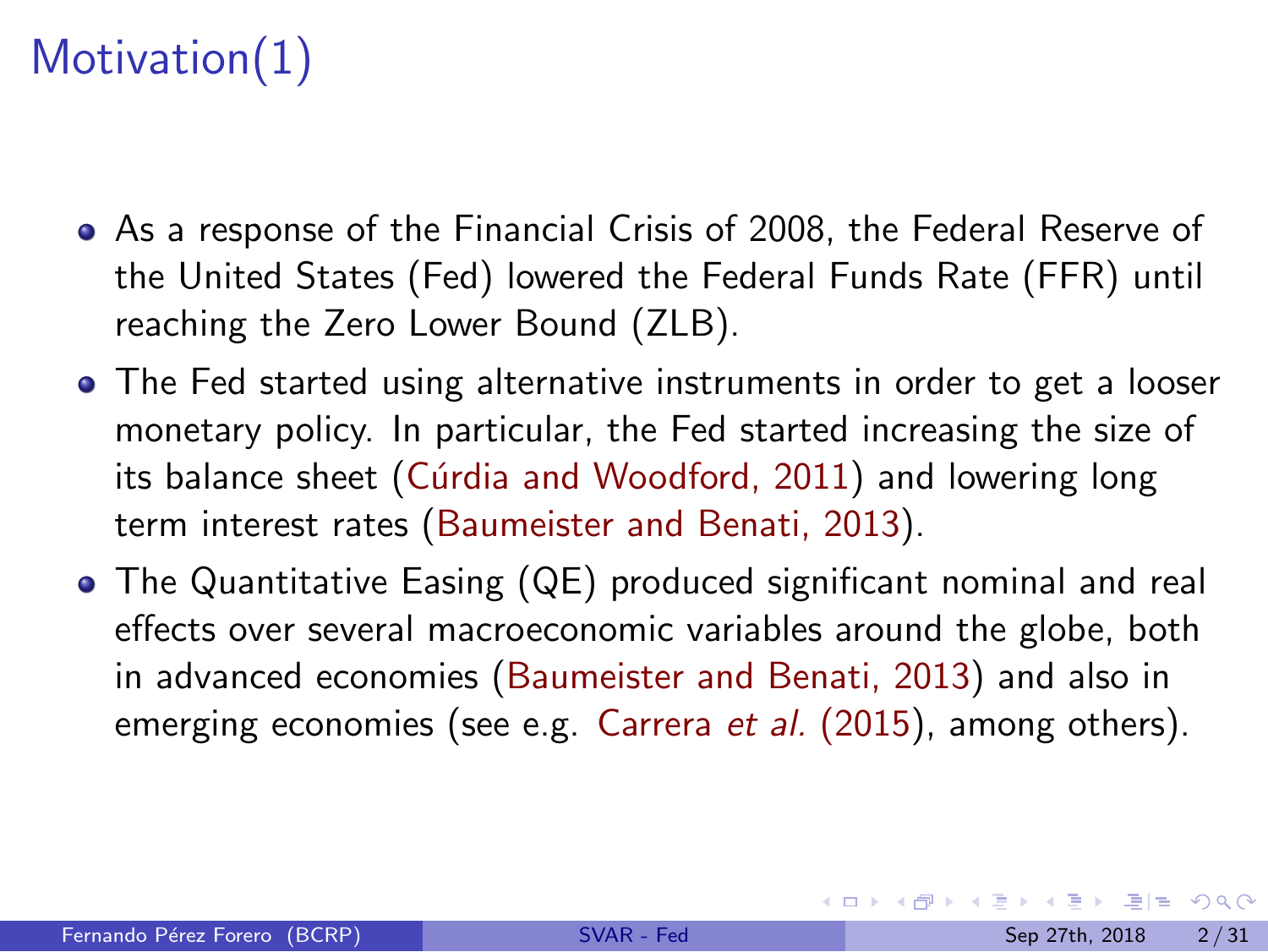# Motivation(2)

- After seven years of the application of the Quantitative Easing, the Fed has started removing the monetary stimulus, first with the *Tapering Talk* in May of 2013, and then raising the FFR since December 2015.
- Monetary Policy normalization actions are centered in i) Raising short-term interest rates, ii) Raising the sprrad bewtween long and short-term interest rates, and iii) Reducing the size of the Fed's Balance Sheet [\(Williamson, 2015\)](#page-65-0).
- It is important to isolate the surprise component of this policy action: make the difference between the systematic and non-systematic component.

H K A D K X D K 그 D A A Q Q Q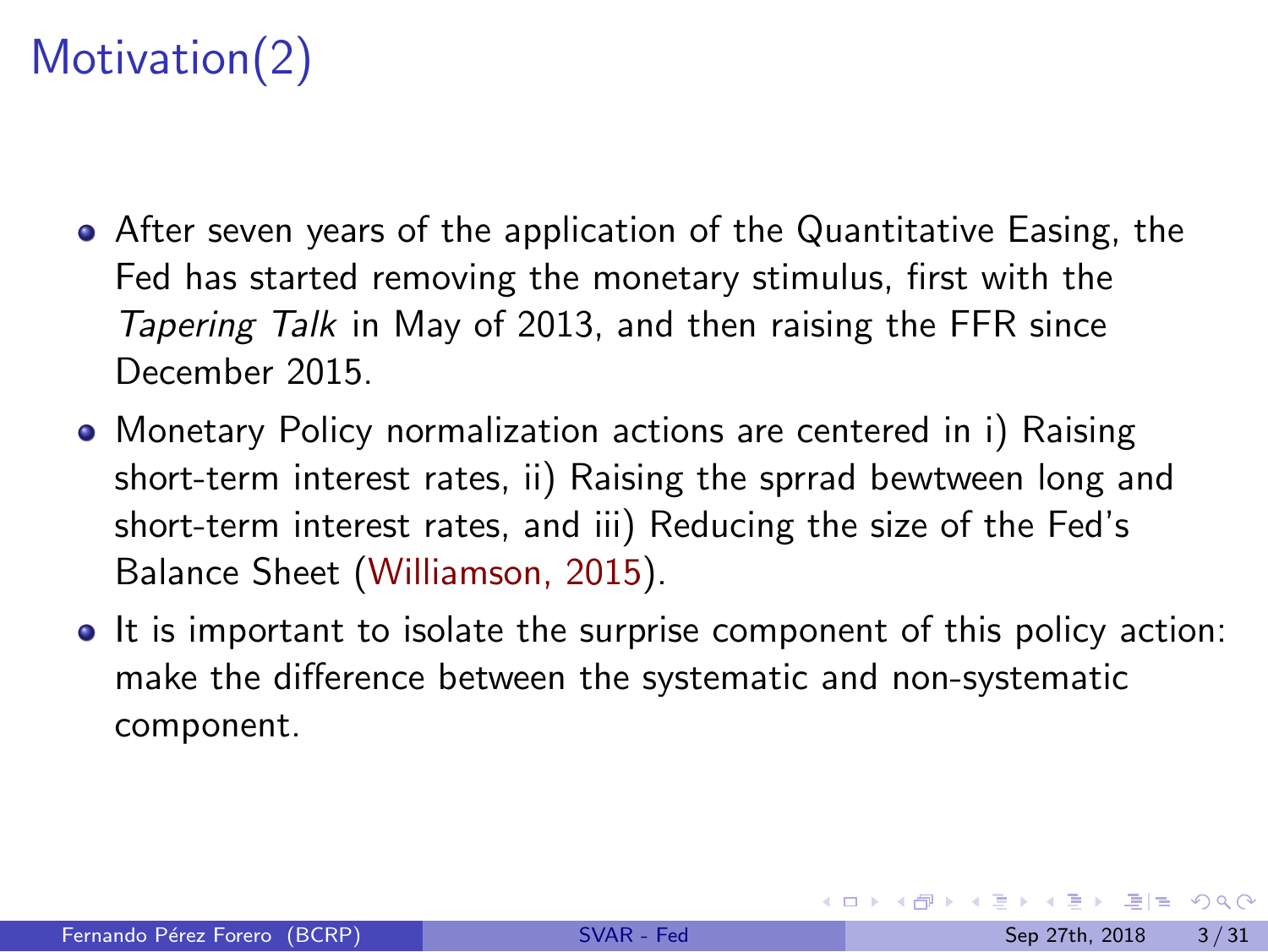# Motivation(3)

- The main purpose of this paper is to identify the dynamic effects of changing the monetary stance, which is different than the systematic reaction of the Fed after demand shocks, i.e. the typical Taylor rule that can be found in popular textbooks related with monetary policy (see e.g. [Woodford \(2003\)](#page-65-1) and [Gali \(2015\)](#page-63-0)).
- Monetary policy normalization will have a direct impact on Latin American Economies. The question is then how is the transmission mechanism of these policy actions from the US and what are the spillover macroeconomic effects over Latin American Economies.
- We focus our attention on countries that apply the Inflation Targeting scheme (see e.g. Pérez Forero (2015)).

K □ ▶ K 何 ▶ K 로 ▶ K 로 ▶ 그리는 K) Q (^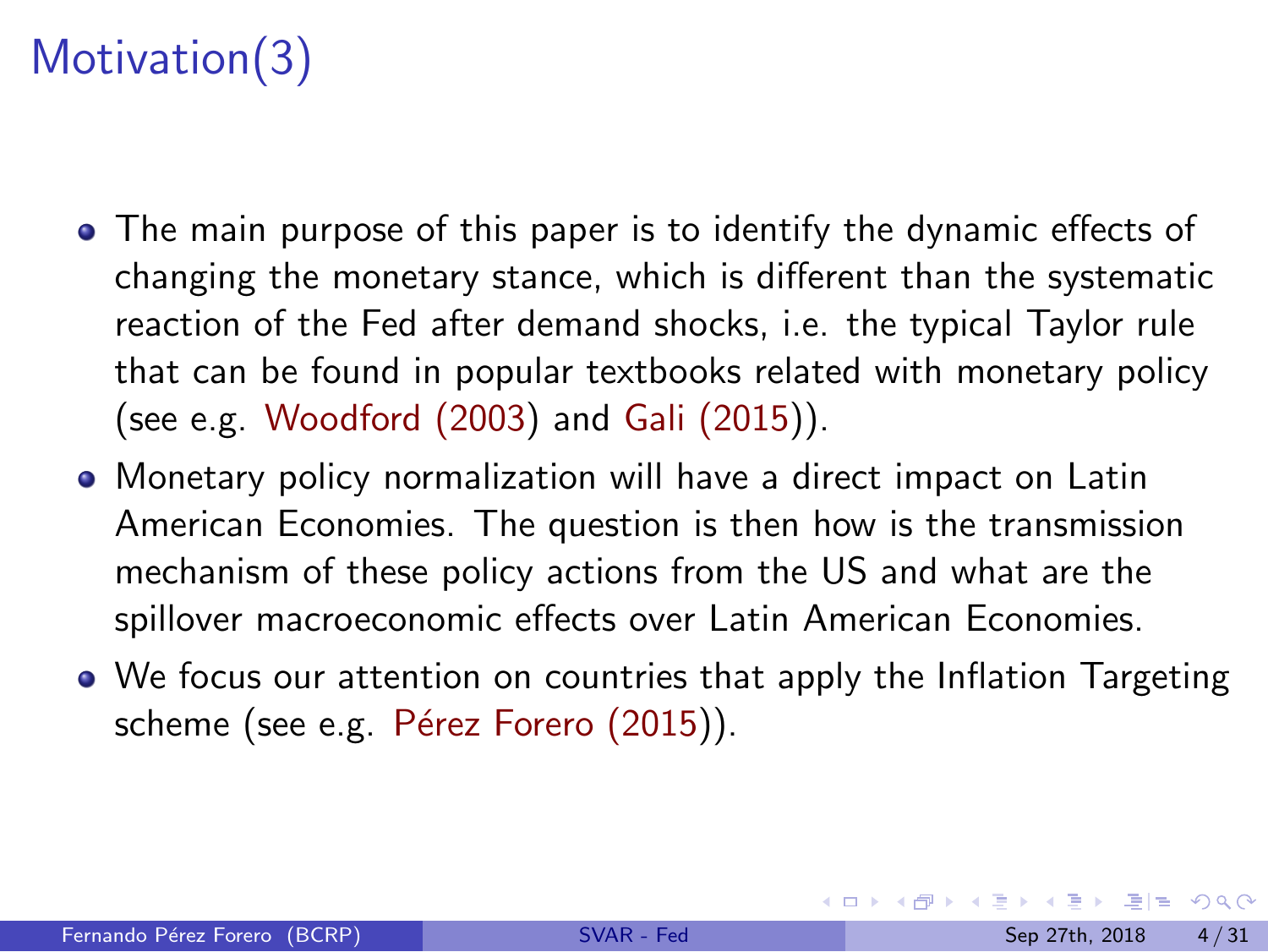# <span id="page-5-0"></span>This paper(1)

- I estimate the potential spillover effects of normalization through a Bayesian Hierarchical Panel VAR (see [Ciccarelli and Rebucci \(2006\)](#page-62-2), Jarociński (2010), [Canova and Pappa \(2011\)](#page-62-3) and Pérez Forero  $(2015)$ ).
- I consider a small open economy setup, where the big economy is the United States (US) and the Small economy is the Latin American One (e.g. Chile, Colombia, Mexico or Peru).
- Shocks affecting the US can be transmitted to the Latin American Countries, but not the other way around, i.e. we use the extended approach suggested by Gondo and Pérez Forero (2018) in order to consider an exogenous block (see also [Cushman and Zha \(1997\)](#page-62-4), [Zha](#page-65-2) [\(1999\)](#page-65-2) and [Canova \(2005\)](#page-61-1)) in a Panel VAR setup, i.e. the exogenous block is common to all countries.
- The statistical model is estimated using Bayesian Methods via Gibbs sampling (see [Zellner \(1971\)](#page-65-3), [Koop \(2003\)](#page-63-3), [Canova \(2007\)](#page-61-2) and [Koop](#page-64-1) [and Korobilis \(2010\)](#page-64-1)). KOD KARD KED KED EIE VAA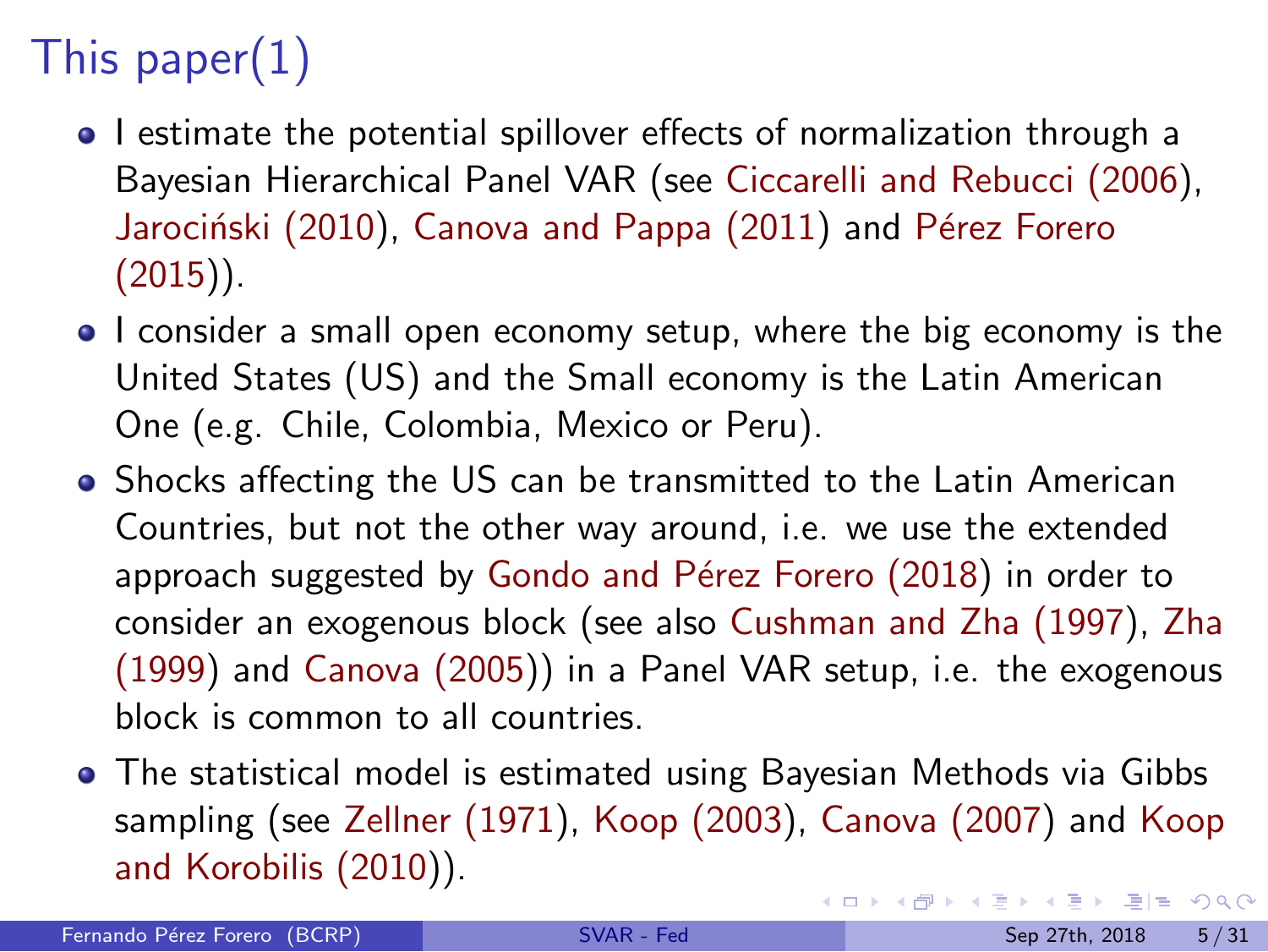# <span id="page-6-0"></span>This paper(2)

- Monetary policy shocks are identified through sign restrictions as in Canova and De Nicoló (2002) and [Uhlig \(2005\)](#page-65-4) and recently by [Arias](#page-61-4) *et al.* [\(2014\)](#page-61-4).
- An identified US interest rate shock through sign and zero restrictions produces a typical textbook effect, i.e. an increase in the FFR is followed by a fall in money growth, output and inflation. In addition, this shock is transmitted to the small open economy and produces a nominal depreciation and a positive reaction of the domestic interest rate.
- Moreover, the tighter external monetary policy produces, in most cases, a negative effect in aggregate credit, economic activity and a positive effect in inflation. Our results are in line with [Canova \(2005\)](#page-61-1) and, more importantly, we take into account the Unconventional Monetary Policy (UMP) period when performing the estimation by introducing the yield curve spread. Therefore, our results are not biased, in sense that the identified shocks a[re](#page-6-0) [ea](#page-7-0)[sy](#page-5-0) [t](#page-6-0)[o](#page-7-0)[i](#page-0-0)[n](#page-1-0)[t](#page-7-0)[e](#page-7-0)[r](#page-0-0)[p](#page-1-0)ret[.](#page-0-0)<br>

(ロ) ( d )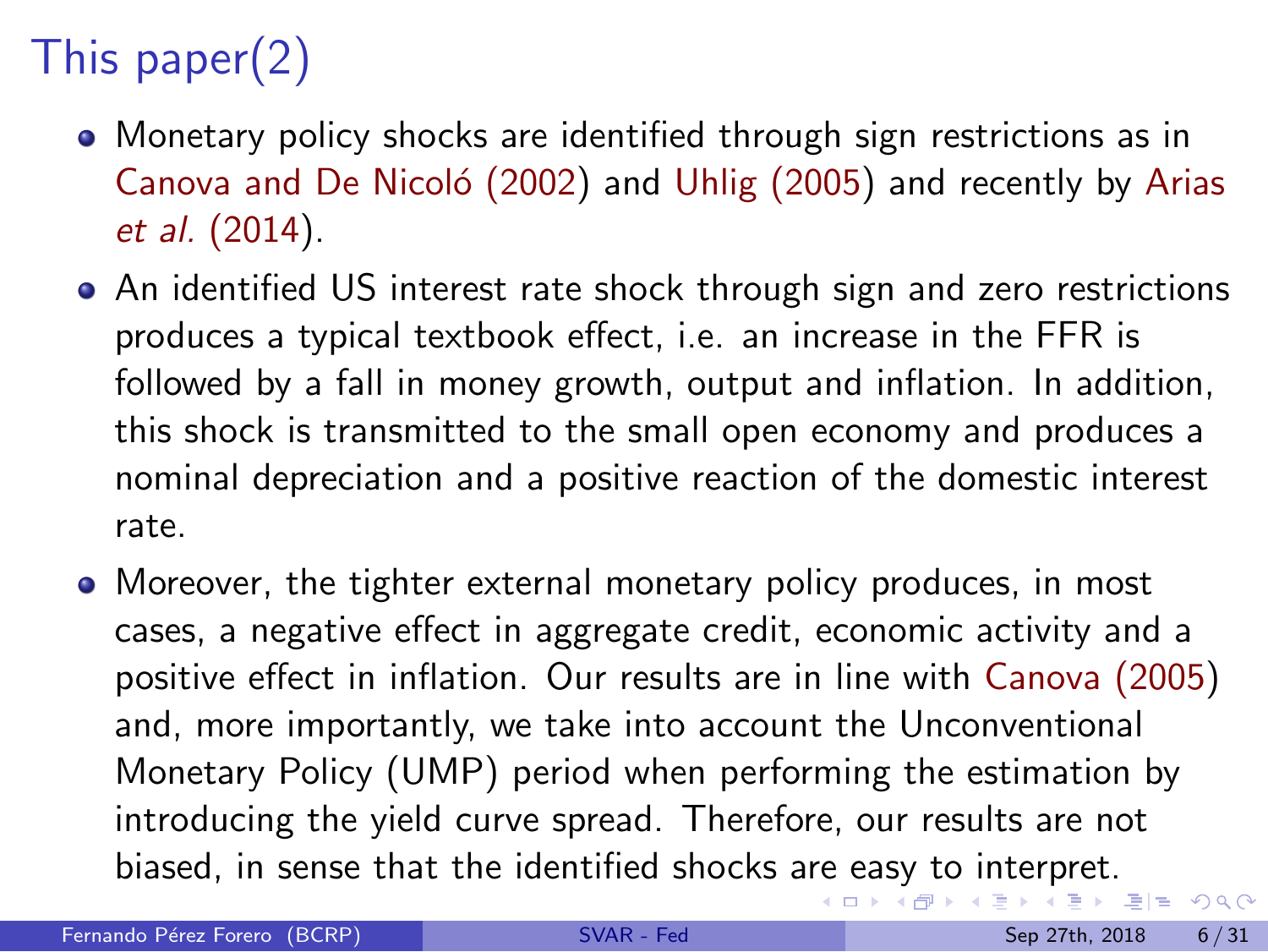# <span id="page-7-0"></span>Table of Contents

#### **[Motivation](#page-1-0)**

#### 2 [The model](#page-7-0)

- **[Bayesian Estimation](#page-21-0)**
- **[Identification](#page-25-0)**

#### **[Results](#page-28-0)**

#### **[Concluding Remarks](#page-33-0)**

 $\rightarrow$   $\equiv$   $\rightarrow$ **IN** 

4 ロト 4 何 ト 4 日

 $E|E \cap Q$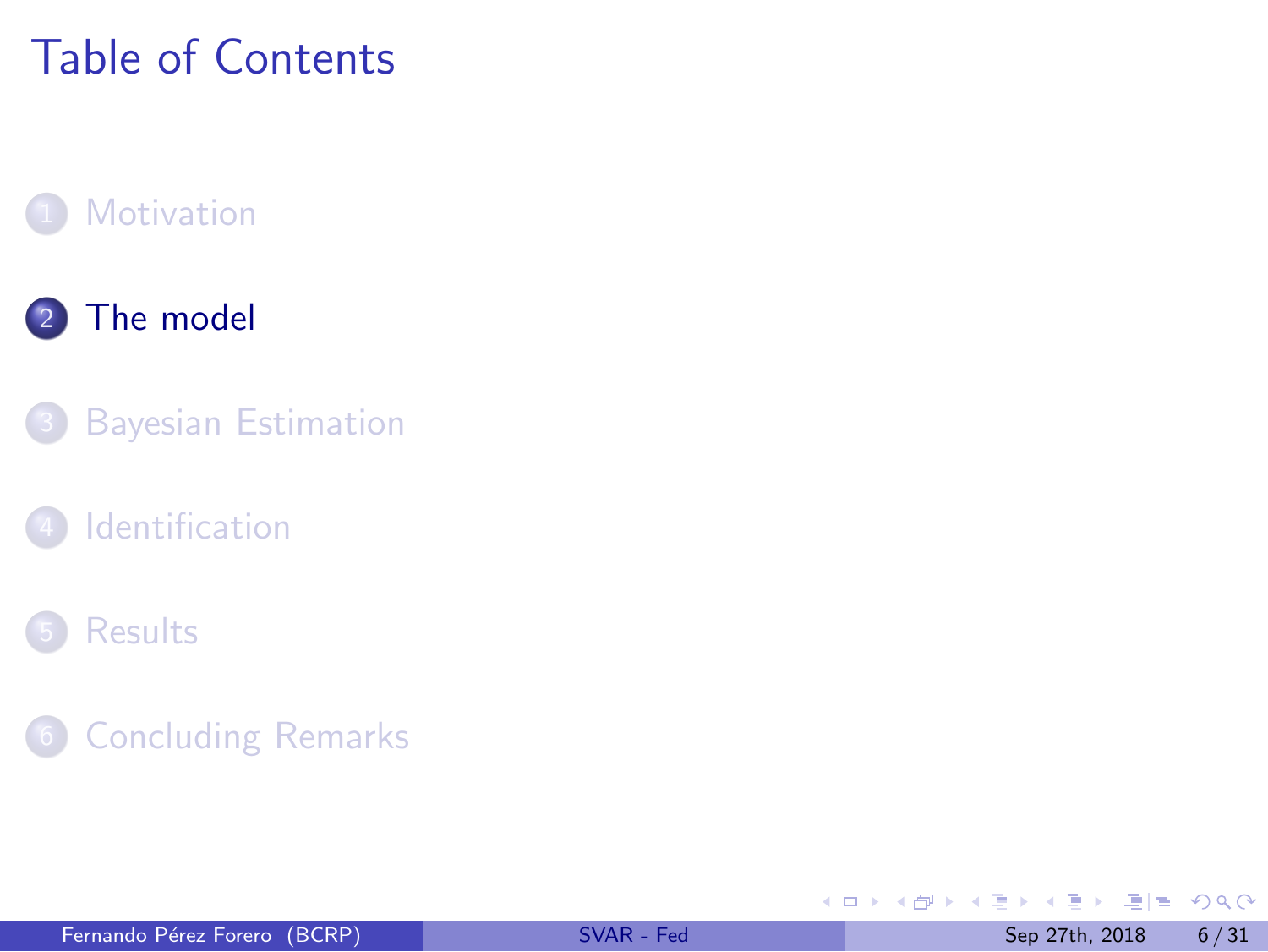### The model

Consider the set of countries  $n = 1, \ldots, N$ , where each country n is represented by a VAR model with exogenous variables:

$$
y_{n,t} = \sum_{l=1}^{p} B'_{n,l} y_{n,t-l} + \sum_{l=0}^{p} B^{*l}_{n,l} y^{*}_{t-l} + \Delta_{n} z_{t} + u_{n,t}
$$
 (1)

where  $y_{n,t}$  is a  $M_1 \times 1$  vector of endogenous domestic variables,  $y_t^*$  $_{t}^{\ast}$  is a  $M_2 \times 1$  vector of endogenous domestic variables,  $z_t$  is a  $W \times 1$  vector of exogenous variables common to all countries,  $u_{n,t}$  is a  $M_1 \times 1$  vector of reduced form shocks such that  $u_{n,t} \sim N\left(\mathbf{0},\Sigma_n\right)$  ,  $E\left(u_{n,t} u_{m,t}'\right) = \mathbf{0}, n \neq m$  $i \in \{1, \ldots, N\}$ , p is the lag length and  $T_n$  is the sample size for each country  $n \in \{1, \ldots, N\}$ .

<span id="page-8-0"></span>K ロ ▶ K 何 ▶ K 로 ▶ K 로 ▶ 그리는 K) Q (^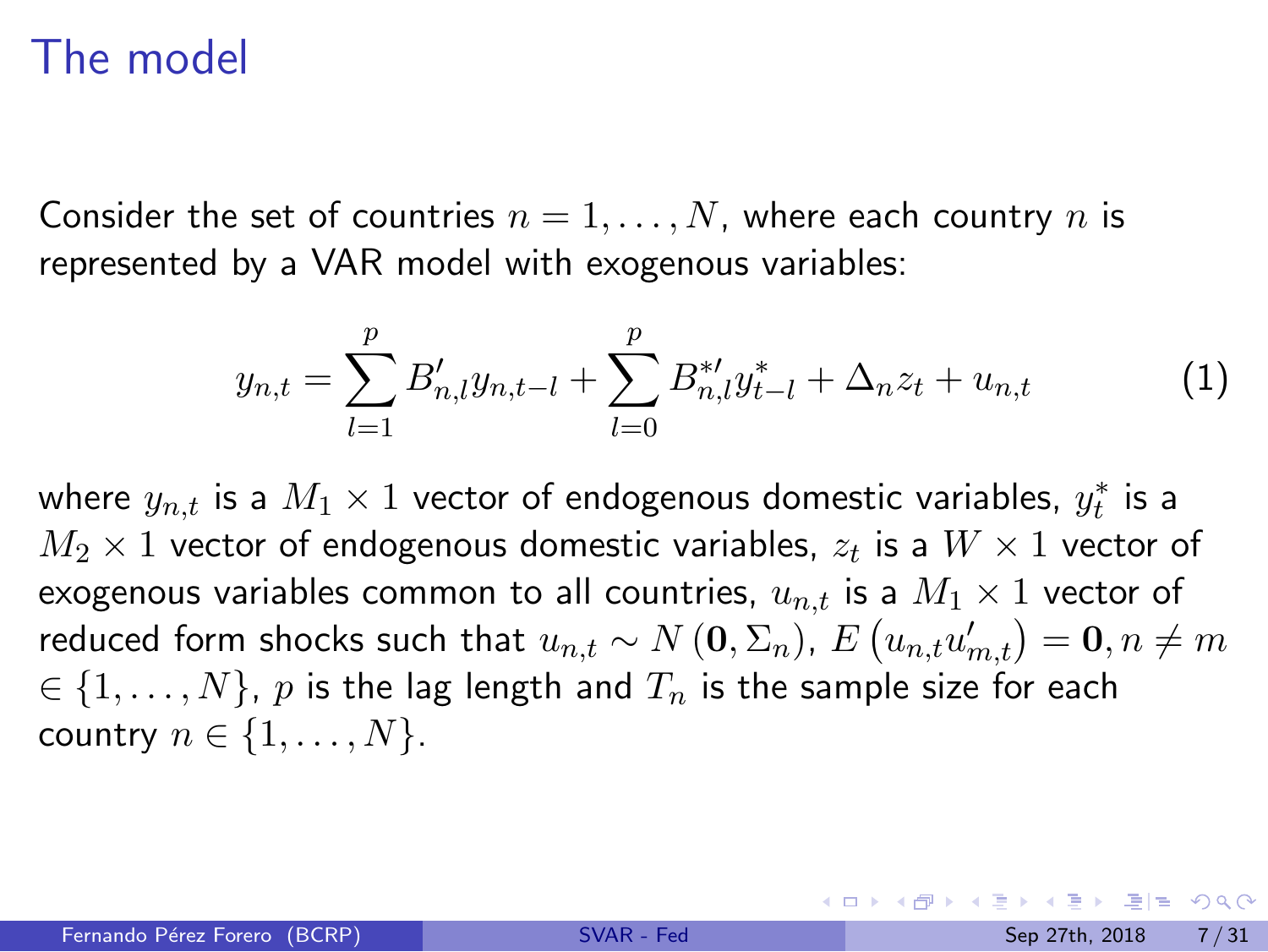### The model

At the same time, there exists an exogenous block that evolves independently, such that

$$
y_t^* = \sum_{l=1}^p \Phi_l^{*l} y_{t-l}^* + \Delta^* z_t + u_t^*
$$
 (2)

<span id="page-9-0"></span>**K ロ ▶ K 何 ▶ K 日** 

with  $u_t^* \sim N\left(\mathbf{0}, \Sigma^*\right)$  and  $E\left(u_t^* u_{n,t}'\right) = \mathbf{0}$ .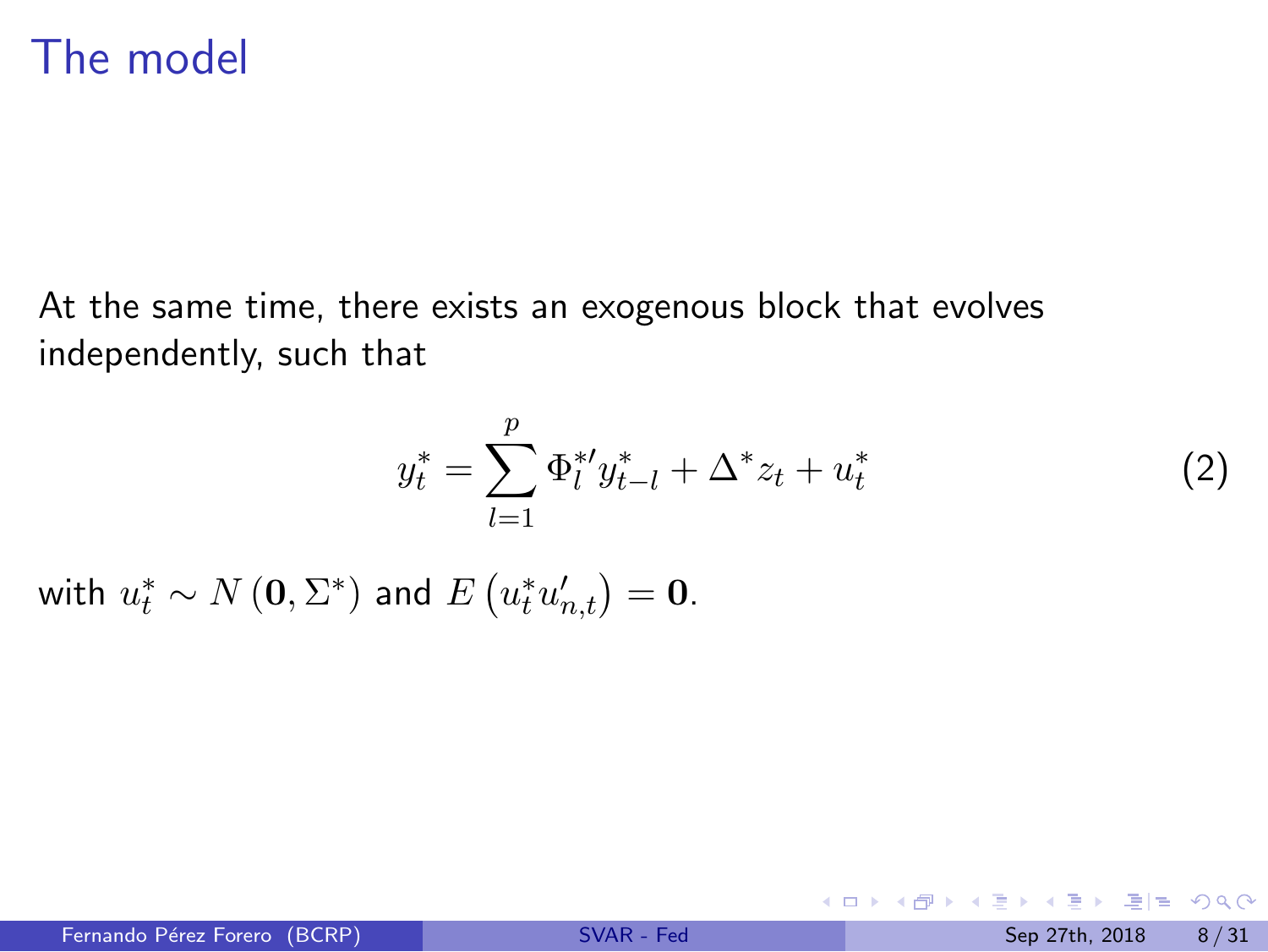### A more compact form

For each country  $n \in \{1, \ldots, N\}$  such that:

$$
\begin{bmatrix}\n\mathbf{I}_{M_1} & -B_{n,0}^{*'} \\
\mathbf{0} & \mathbf{I}_{M2}\n\end{bmatrix}\n\begin{bmatrix}\ny_{n,t} \\
y_t^*\n\end{bmatrix} = \n\sum_{i=1}^p\n\begin{bmatrix}\nB'_{n,l} & B_{n,l}^{*'} \\
\mathbf{0} & \Phi_l^{*'}\n\end{bmatrix}\n\begin{bmatrix}\ny_{n,t} \\
y_t^*\n\end{bmatrix} + \n\begin{bmatrix}\n\Delta_n \\
\Delta^*\n\end{bmatrix} z_t + \n\begin{bmatrix}\n\Sigma_n & \mathbf{0} \\
\mathbf{0} & \Sigma^*\n\end{bmatrix}\n\begin{bmatrix}\nu_{n,t} \\
u_t^*\n\end{bmatrix},
$$

System [\(1\)](#page-8-0) represents the small open economy (SOE) in which its dynamics are influenced by the big economy block [\(2\)](#page-9-0). Even though block  $(2)$  has effects over block  $(1)$ , we assume that the block  $(2)$  is independent of block [\(1\)](#page-8-0), and thus it will keep the same coefficients for each country model. This type of *Block Exogeneity* has been applied in the context of SVARs by [Cushman and Zha \(1997\)](#page-62-4), [Zha \(1999\)](#page-65-2) and [Canova \(2005\)](#page-61-1), among others. This is a plausible strategy for representing SOEs such as the Latin American ones, since they are influenced by external shocks such as commodity prices.

KOD KARD KED KED EIE VAA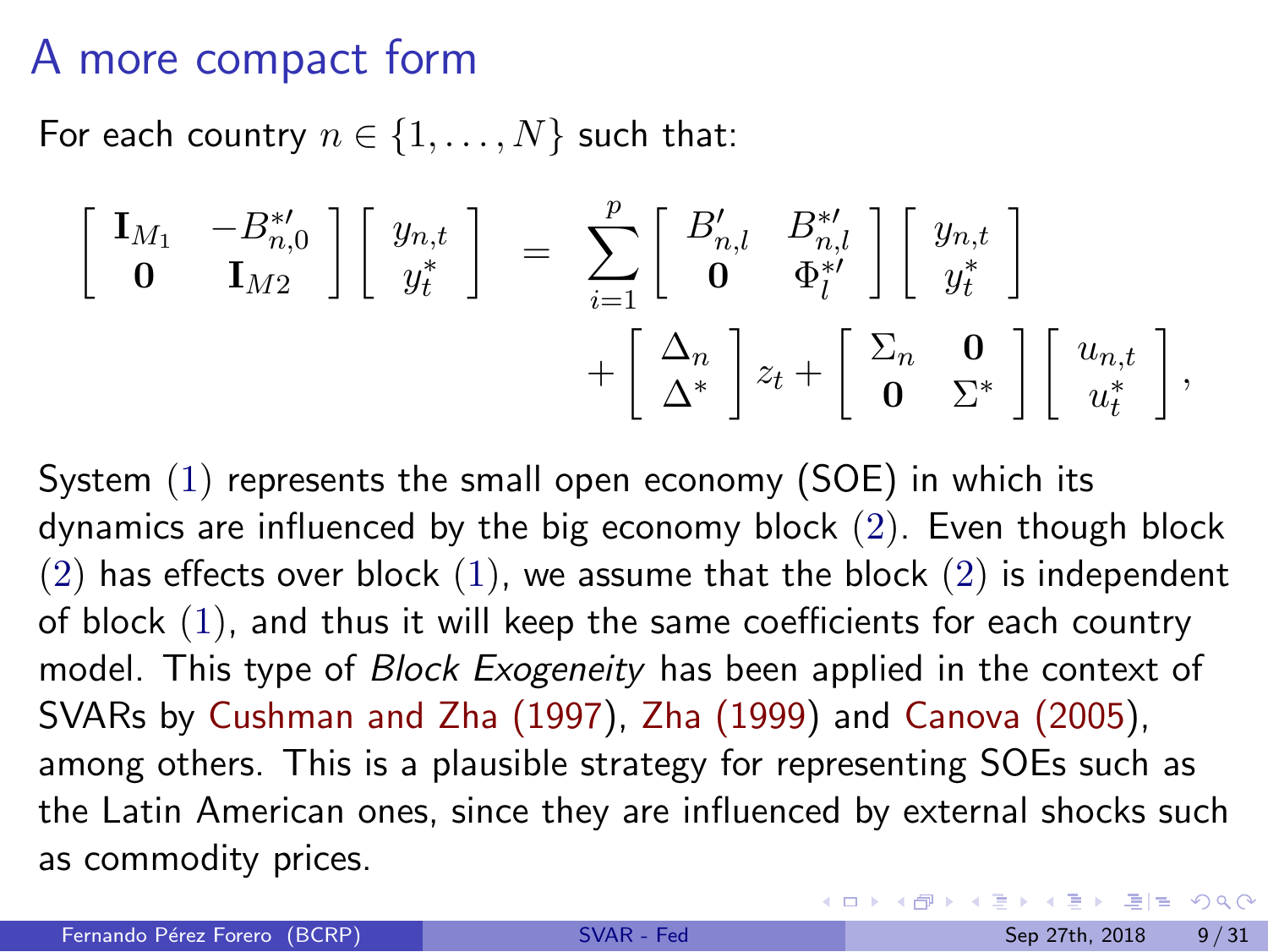Assuming that we have a sample  $t = 1, \ldots, T$ , the regression model for the domestic block can be re-expressed as

<span id="page-11-0"></span>
$$
Y_n = X_n B_n + U_n \tag{3}
$$

Where we have the data matrices  $Y_n$   $(T_n \times M_1)$ ,  $X_n$   $(T_n \times K)$ ,  $U_n (T_n \times M_1)$ , with  $K = M_1 p + W$  and the corresponding parameter matrix  $B_n$   $(K \times M_1)$ . In particular

$$
B_n = \left[ \begin{array}{cccc} B'_{n,1} & B'_{n,2} & \cdots & B'_{n,p} & B^{*'}_{n,1} & B^{*'}_{n,2} & \cdots & B^{*'}_{n,p} & \Delta'_{n} \end{array} \right]'
$$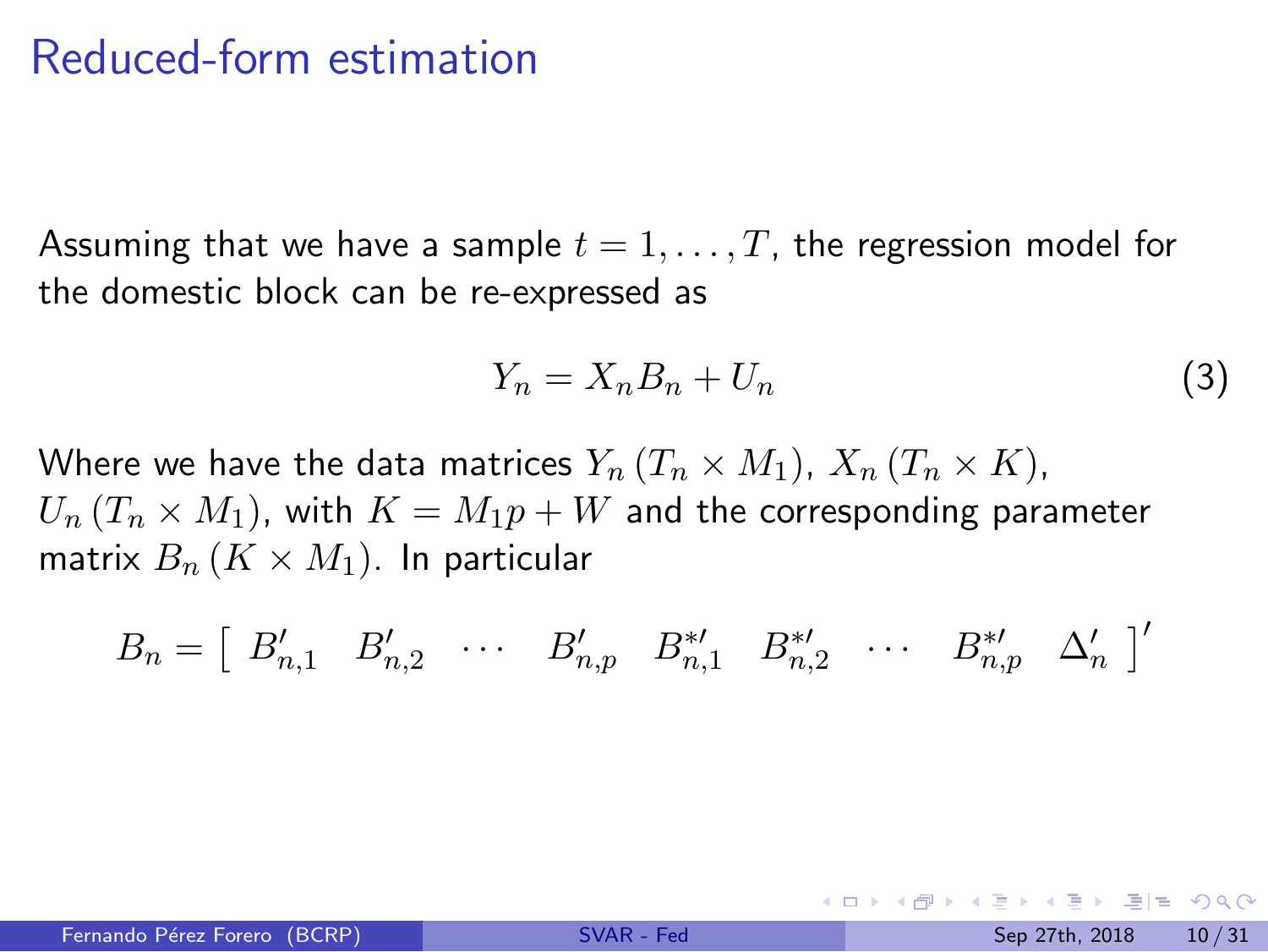The model in equation [\(3\)](#page-11-0) can be re-written such that

$$
\mathbf{y}_n = (I_{M_1} \otimes X_n) \beta_n + \mathbf{u}_n
$$
  
where  $\mathbf{y}_n = vec(Y_n)$ ,  $\beta_n = vec(B_n)$  and  $\mathbf{u}_n = vec(U_n)$  with  

$$
\mathbf{u}_n \sim N(0, \Sigma_n \otimes I_{T_n-p})
$$

Under the normality assumption of the error terms, we have the likelihood function for each country

$$
p(\mathbf{y}_n \mid \beta_n, \Sigma_n) = N((I_{M_1} \otimes X_n) \beta_n, \Sigma_n \otimes I_{T_n-p})
$$

which is

$$
p(\mathbf{y}_n \mid \beta_n, \Sigma_n) = (2\pi)^{-M_1(T_n - p)/2} |\Sigma_n \otimes I_{T_n - p}|^{-1/2} \times
$$
  

$$
\exp\left(-\frac{1}{2}(\mathbf{y}_n - (I_{M_1} \otimes X_n) \beta_n)'(\Sigma_n \otimes I_{T_n - p})^{-1}(\mathbf{y}_n - (I_{M_1} \otimes X_n) \beta_n)\right)
$$
  
(4)

<span id="page-12-0"></span>where  $n = 1, \ldots, N$ . K ロ ▶ ( d ) | K 글 ) | K 글 ) | 글| 끝 | ⊙ Q ( o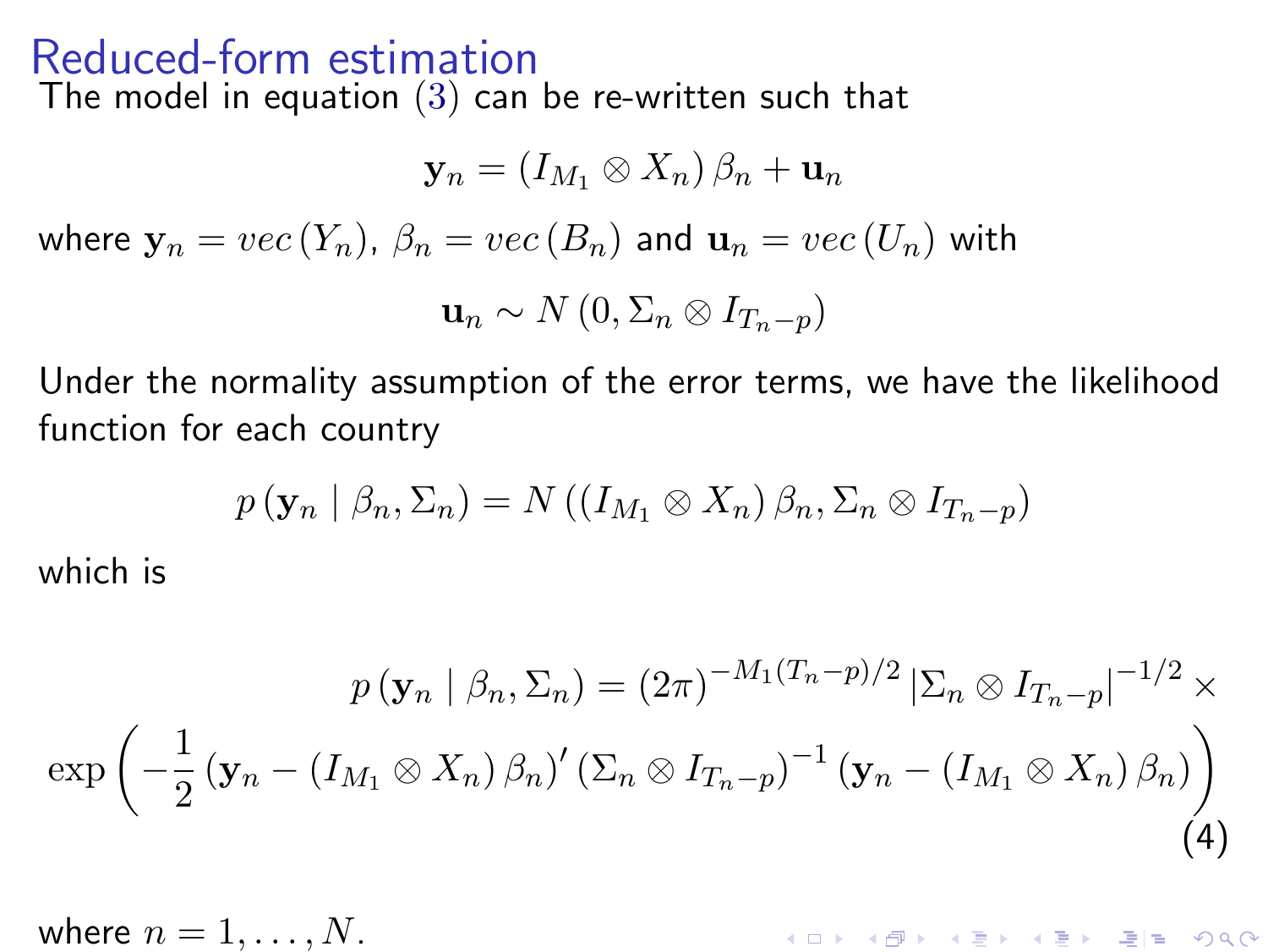In order to estimate the exogenous block, rewrite equation  $(2)$  as a regression model

$$
Y^* = X^* \Phi^* + U^*
$$

Where we have the data matrices  $Y^{*}\left( T^{*}\times M_{2}\right)$ ,  $X^{*}\left( T^{*}\times K^{*}\right)$ ,  $U^{*}\left( T^{*}\times M_{2}\right)$ , with  $K^{*}=M_{2}p+W$  and the corresponding parameter matrix  $\Phi^* \left( K^* \times M_2 \right)$ . In particular

$$
\Phi^* = \left[\begin{array}{cccc} \Phi_1^{*\prime} & \Phi_2^{*\prime} & \cdots & \Phi_p^{*\prime} & \Delta^{*\prime}\end{array}\right]'
$$

The model in equation [\(2\)](#page-9-0) can be re-written such that

$$
\mathbf{y}^* = (I_{M_2} \otimes X^*) \beta^* + \mathbf{u}^*
$$

where  $y^* = vec(Y^*)$ ,  $\beta^* = vec(\Phi^*)$  and  $\mathbf{u}^* = vec(U^*)$  with

$$
\mathbf{u}^* \sim N\left(0, \Sigma^* \otimes I_{T^*-p}\right)
$$

K ロ K K @ K K W B K X B K W B H B Y 9 Q @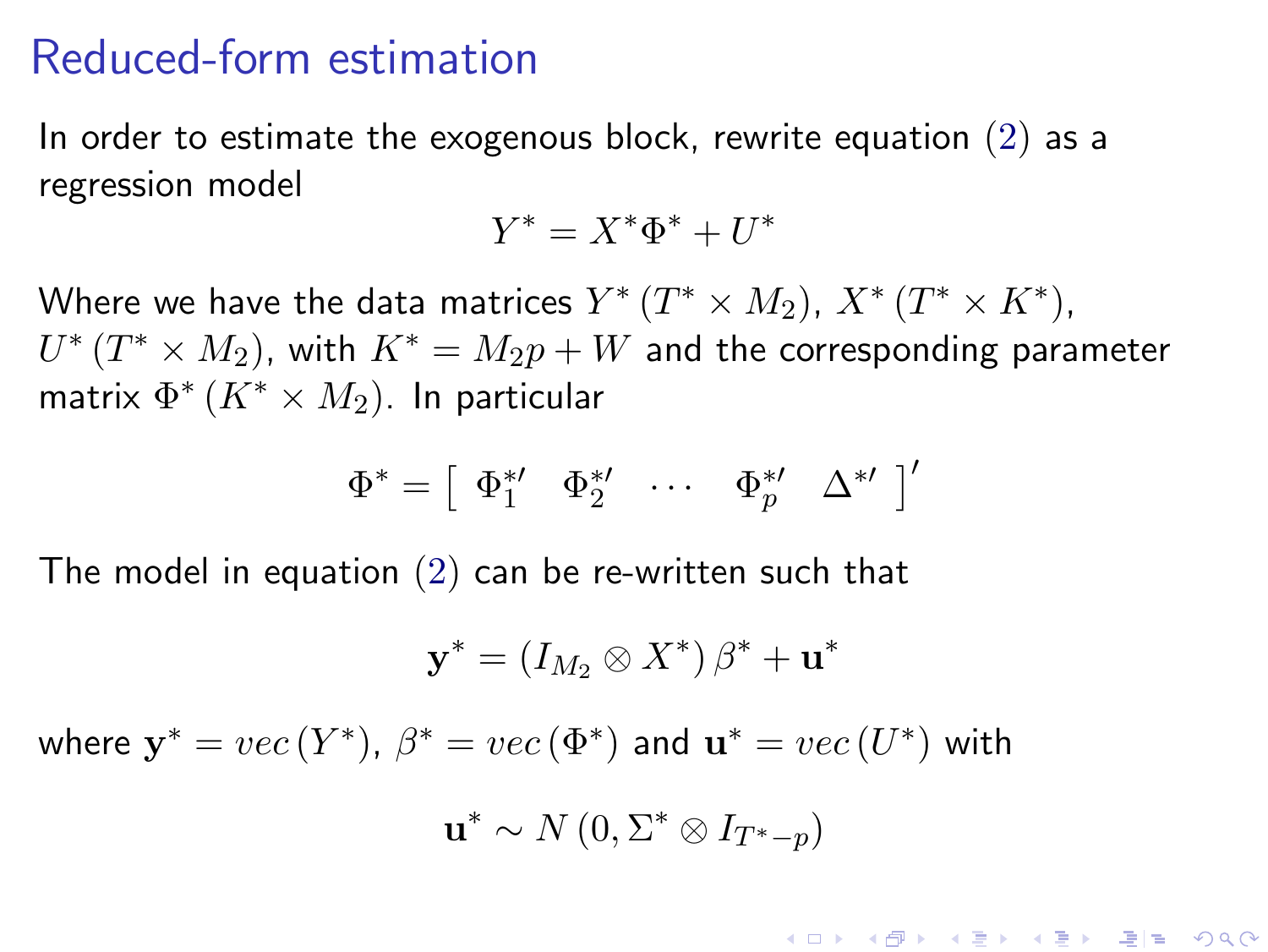Under the normality assumption of the error terms, we have the likelihood function for the exogenous block

$$
p(\mathbf{y}^* \mid \beta^*, \Sigma^*) = N((I_{M_2} \otimes X^*) \beta^*, \Sigma^* \otimes I_{T^*-p})
$$

which is

<span id="page-14-0"></span>
$$
p(\mathbf{y}^* | \beta^*, \Sigma^*) = (2\pi)^{-M_2(T^*-p)/2} |\Sigma^* \otimes I_{T^*-p}|^{-1/2} \times
$$
  
\n
$$
\exp\left(\frac{-\frac{1}{2}(\mathbf{y}^* - (I_{M_2} \otimes X^*) \beta^*)' (\Sigma^* \otimes I_{T^*-p})^{-1}}{(\mathbf{y}_n - (I_{M_2} \otimes X^*) \beta^*)}\right)
$$
\n(5)

(ロ) (御) (君) (君) (君) 碧田 のんぺ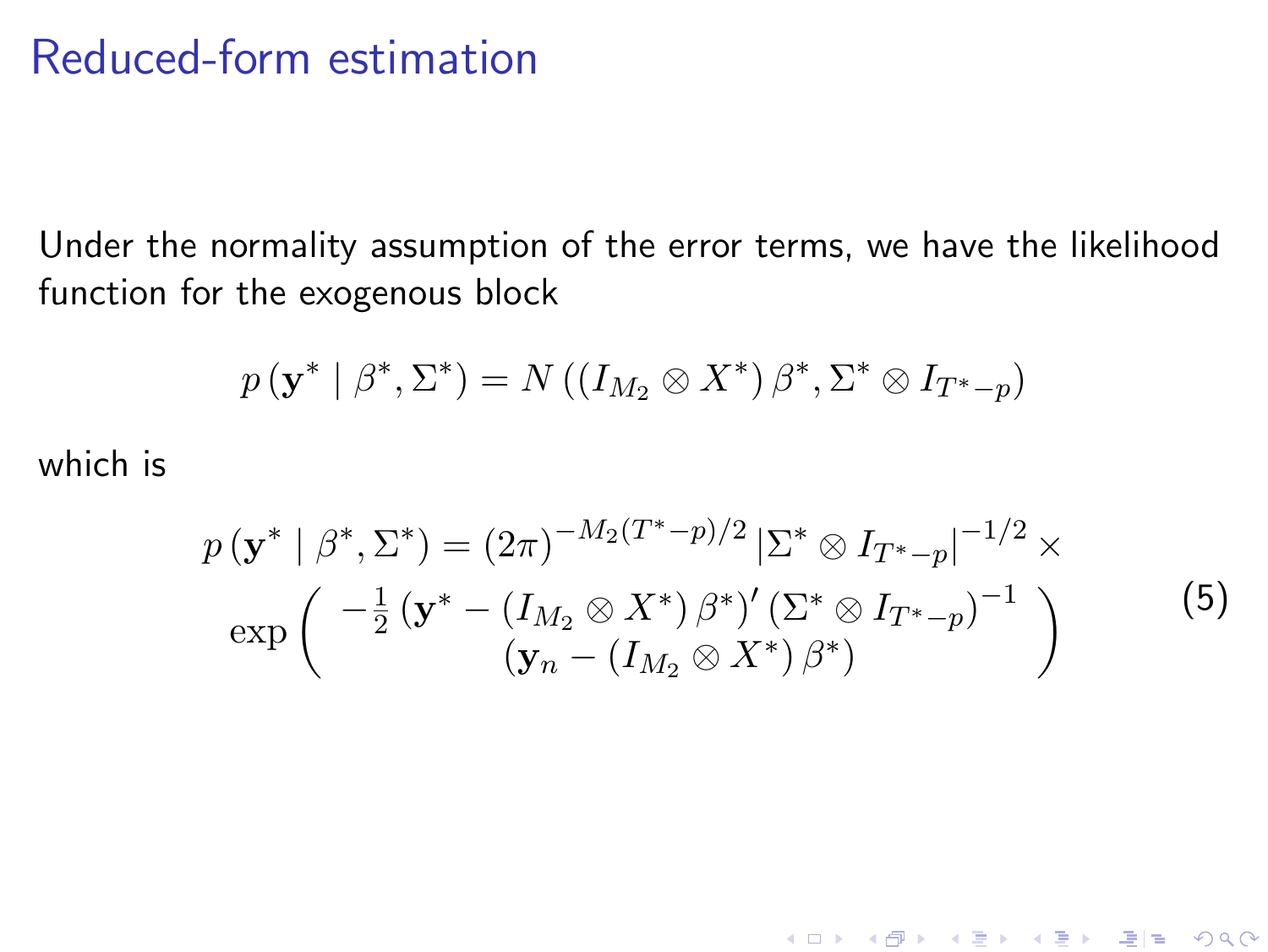<span id="page-15-0"></span>The statistical model described by  $(11)$  and  $(13)$  has a joint likelihood function. Denote  $\Theta = \left\{\{\beta_n, \Sigma_n\}_{n=1}^N, \beta^*, \Sigma^*\right\}$  as the set of parameters, then the likelihood function is

$$
p(\mathbf{y}, \mathbf{y}^* | \Theta) \propto |\Sigma^*|^{-T^*/2} \prod_{n=1}^N |\Sigma_n|^{-T_n/2} \times
$$

K ロ K K @ K K W B K X B K G 및 B K YO Q @

$$
\exp\left(\begin{array}{c} -\frac{1}{2}\sum\limits_{n=1}^N\left(\mathbf{y}_n-\left(I_{M_1}\otimes X_n\right)\beta_n\right)'(\Sigma_n\otimes I_{T_n-p})^{-1}\times \\ \left(\mathbf{y}_n-\left(I_{M_1}\otimes X_n\right)\beta_n\right) \\ -\frac{1}{2}\left(\mathbf{y}^*-\left(I_{M_2}\otimes X^*\right)\beta^*\right)'(\Sigma^*\otimes I_{T^*-p})^{-1}\times \\ \left(\mathbf{y}_n-\left(I_{M_2}\otimes X^*\right)\beta^*\right)\end{array}\right)\tag{6}
$$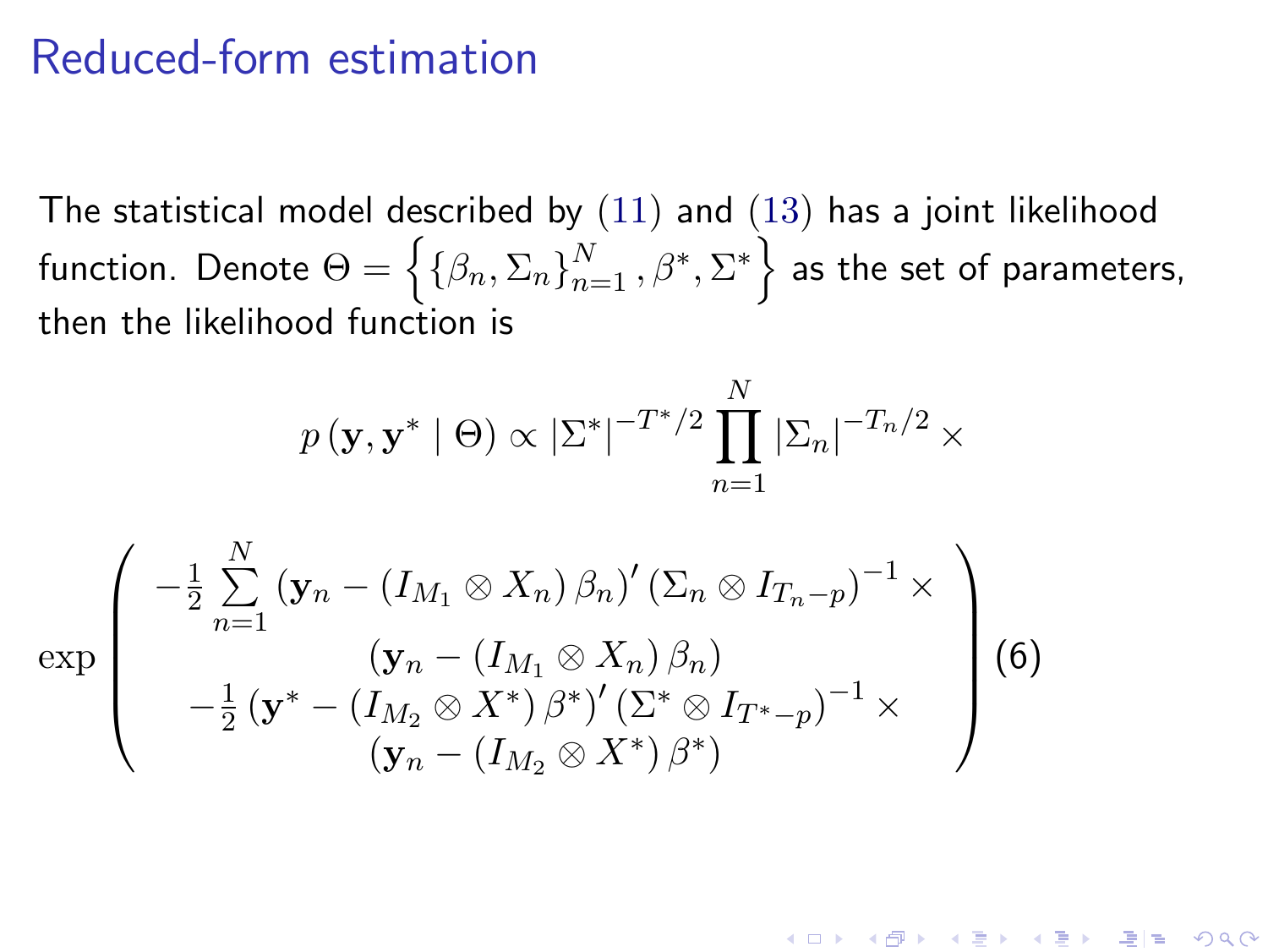### <span id="page-16-1"></span>Priors I

Given the normality assumption of the error terms, it follows that each country coefficients vector is normally distributed. As a result, we assume a normal prior for them in order get a posterior distribution that is also normal, i.e. a conjugated prior:

<span id="page-16-0"></span>
$$
p\left(\beta_n \mid \overline{\beta}, O_n, \tau\right) = N\left(\overline{\beta}, \tau O_n\right) \tag{7}
$$

with  $\overline{\beta}$  as the common mean and  $\tau$  as the overall tightness parameter. The covariance matrix  $O_n$  takes the form of the typical Minnesota prior [\(Litterman, 1986\)](#page-64-2), i.e.  $O_n = diag(o_{i,j})$  such that

$$
o_{ij,l} = \begin{cases} \frac{1}{l^{\phi_3}} & , i = j \\ \frac{\phi_1}{l^{\phi_3}} \left( \frac{\hat{\sigma}_j^2}{\hat{\sigma}_i^2} \right) & , i \neq j \\ \phi_2 & , exogenous \end{cases}
$$

where

$$
i,j\in\{1,\ldots,M_1\}\text{ and }l=1,\ldots,p
$$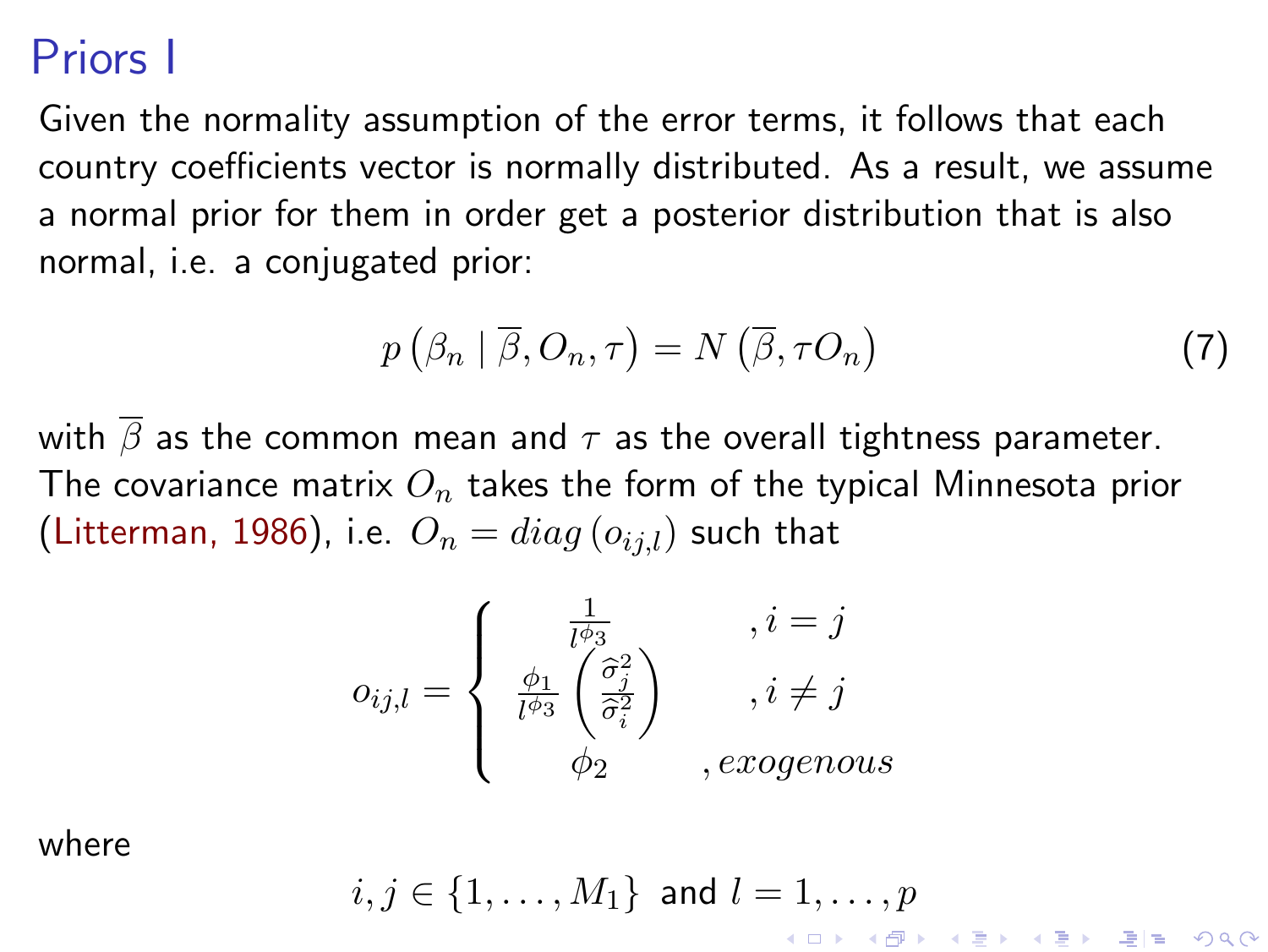### Priors II

and where  $\hat{\sigma}_j^2$  is the variance of the residuals from an estimated  $AR(p)$ <br>model for and unrights  $i \in [1, \ldots, M]$ , the addition we assume that model for each variable  $j \in \{1, ..., M_1\}$ . In addition, we assume the non-informative priors:

<span id="page-17-0"></span>
$$
p\left(\Sigma_n\right) \propto \left|\Sigma_n\right|^{-\frac{1}{2}(M_1+1)}\tag{8}
$$

In a standard Bayesian context,  $\overline{\beta}$  and  $\tau$  would be hyper-parameters that are supposed to be calibrated. In turn, in a Hierarchical context (see e.g. [Gelman](#page-63-4) *et al.* (2003)), it is possible to derive a posterior distribution for both and and therefore estimate them. That is, we do not want to impose any particular tightness for the prior distribution of coefficients, we want to get it from the data. Following [Gelman \(2006\)](#page-63-5) and Jarociński (2010) $^{\rm 1}$ we assume an inverse-gamma prior distribution for  $\tau$ , so that

$$
p(\tau) = IG\left(\frac{\upsilon}{2}, \frac{s}{2}\right) \propto \tau^{-\frac{\upsilon+2}{2}} \exp\left(-\frac{1}{2}\frac{s}{\tau}\right)
$$
 (9)

<span id="page-17-1"></span>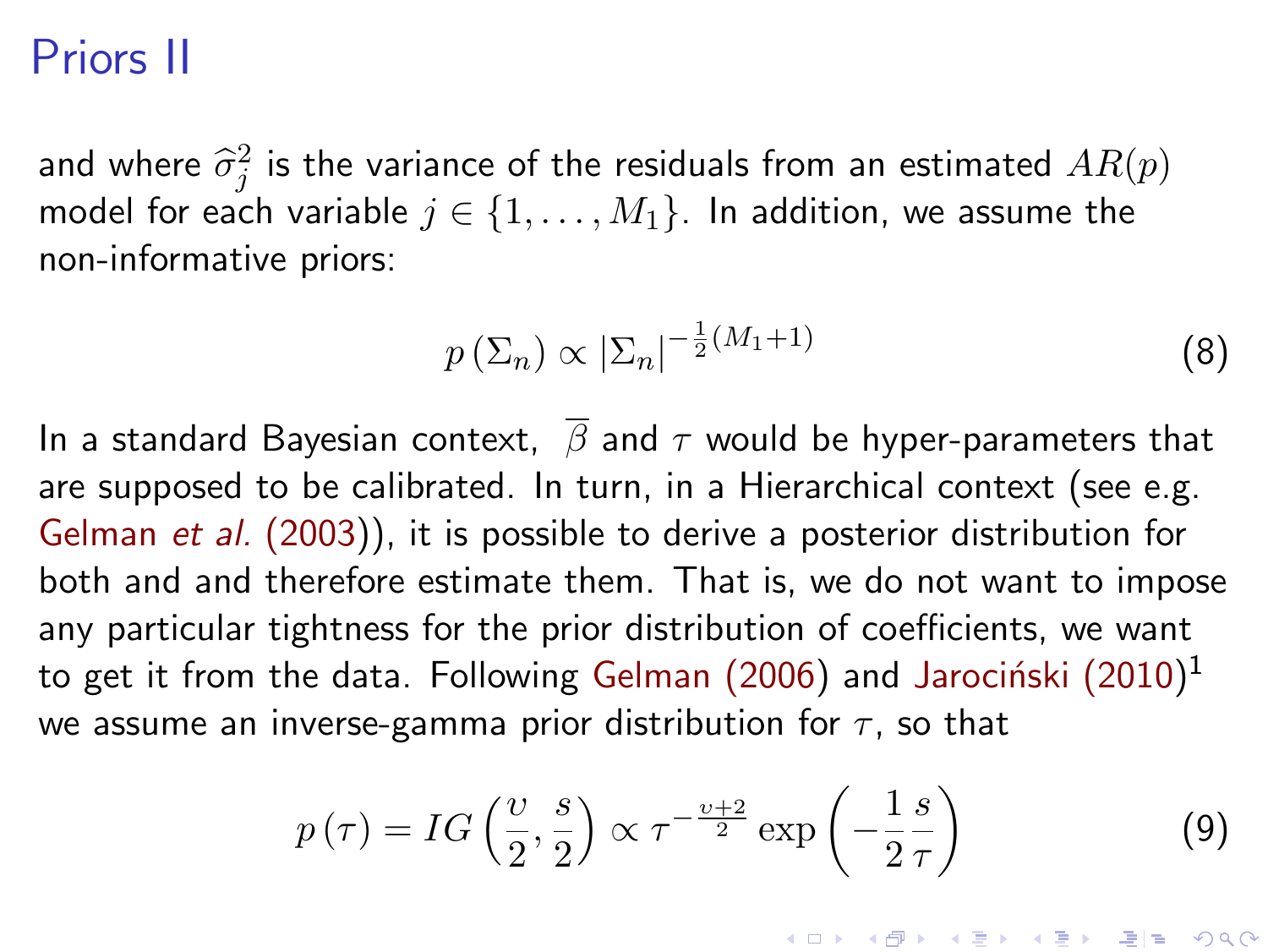### Priors III

Finally, we assume the non-informative prior:

<span id="page-18-1"></span><span id="page-18-0"></span>
$$
p\left(\overline{\beta}\right) \propto 1\tag{10}
$$

K ロ K K @ K K W B K X B K G 및 B K YO Q @

In addition, coefficients of the exogenous block have a traditional Litterman prior with

$$
p(\beta^*) = N\left(\overline{\beta^*}, \tau_X O_X\right) \tag{11}
$$

where  $\overline{\beta^*}$  assumes a random walk for each variable and  $O_X=diag\left( o_{ij,l}^*\right)$ such that

$$
o_{ij,l}^* = \begin{cases} \frac{1}{l^{\phi_3}} & , i = j \\ \frac{\phi_1}{l^{\phi_3}} \left( \frac{\hat{\sigma}_j^2}{\hat{\sigma}_i^2} \right) & , i \neq j \\ \phi_2 & , exogenous \end{cases}
$$

where

$$
i,j\in\{1,\ldots,M_2\}\text{ and }l=1,\ldots,p
$$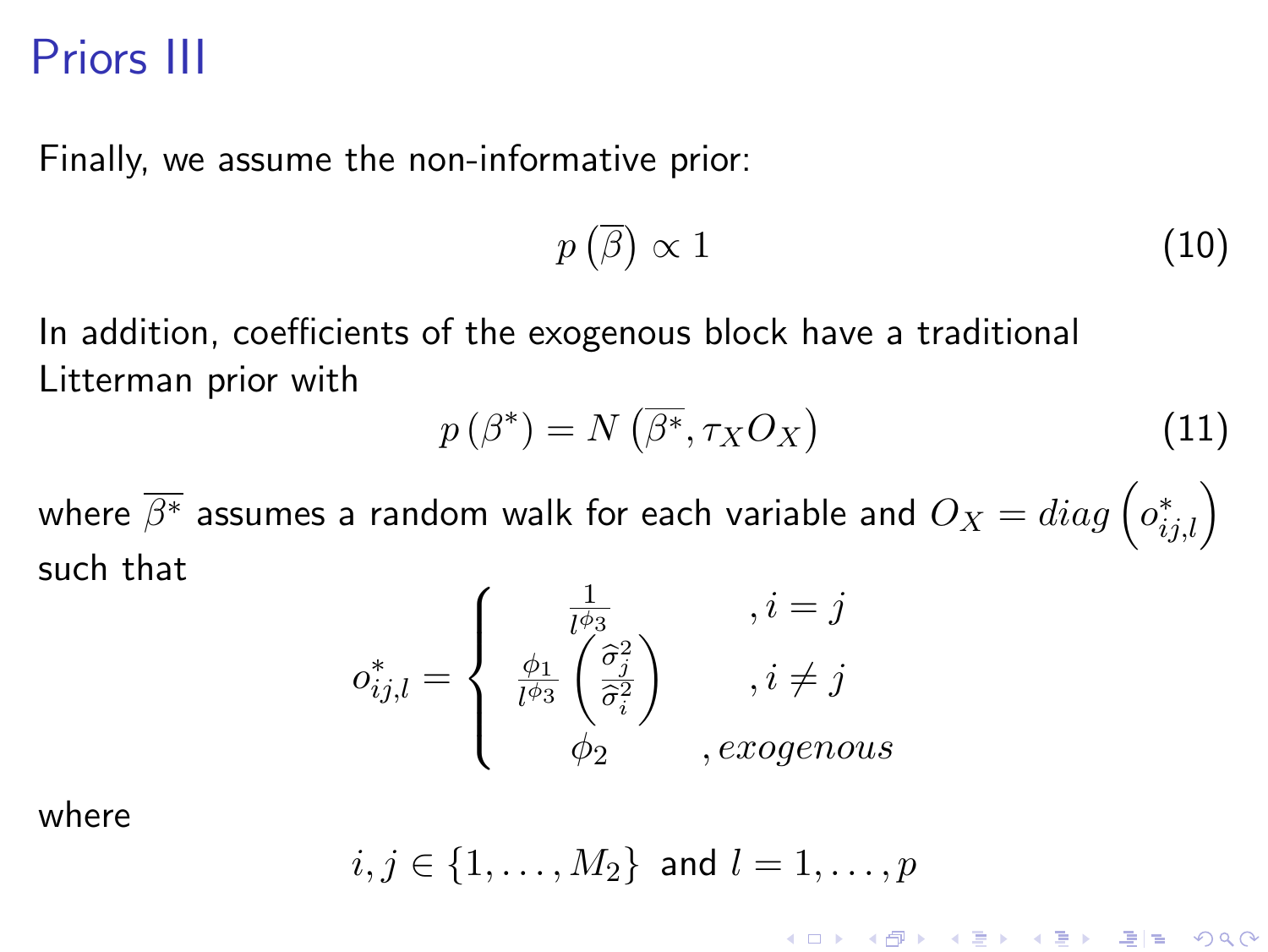### <span id="page-19-2"></span>Priors IV

and similarly  $\hat{\sigma}_j^2$  is the variance of the residuals from an estimated  $AR(p)$ <br>model for each unright  $i \in [1, \ldots, M]$ . As in the demographic black was model for each variable  $j \in \{1, \ldots, M_2\}$ . As in the domestic block, we assume the non-informative priors:

<span id="page-19-0"></span>
$$
p\left(\Sigma^*\right) \propto |\Sigma^*|^{-\frac{1}{2}(M_2+1)}\tag{12}
$$

<span id="page-19-1"></span>(ロ) (御) (唐) (唐) 道→ 唐| 990

We also estimate the overall tightness parameter as in the domestic block, so that

$$
p(\tau_X) = IG\left(\frac{\upsilon_X}{2}, \frac{s_X}{2}\right) \propto \tau_X^{-\frac{\upsilon_X + 2}{2}} \exp\left(-\frac{1}{2}\frac{s_X}{\tau_X}\right) \tag{13}
$$

As a result of the hierarchical structure, our statistical model presented has several parameter blocks, so that

$$
\Theta = \left\{ {\beta_n, \Sigma_n} \}_{n=1}^N, \beta^*, \Sigma^*, \tau, \overline{\beta}, \tau_X \right\}
$$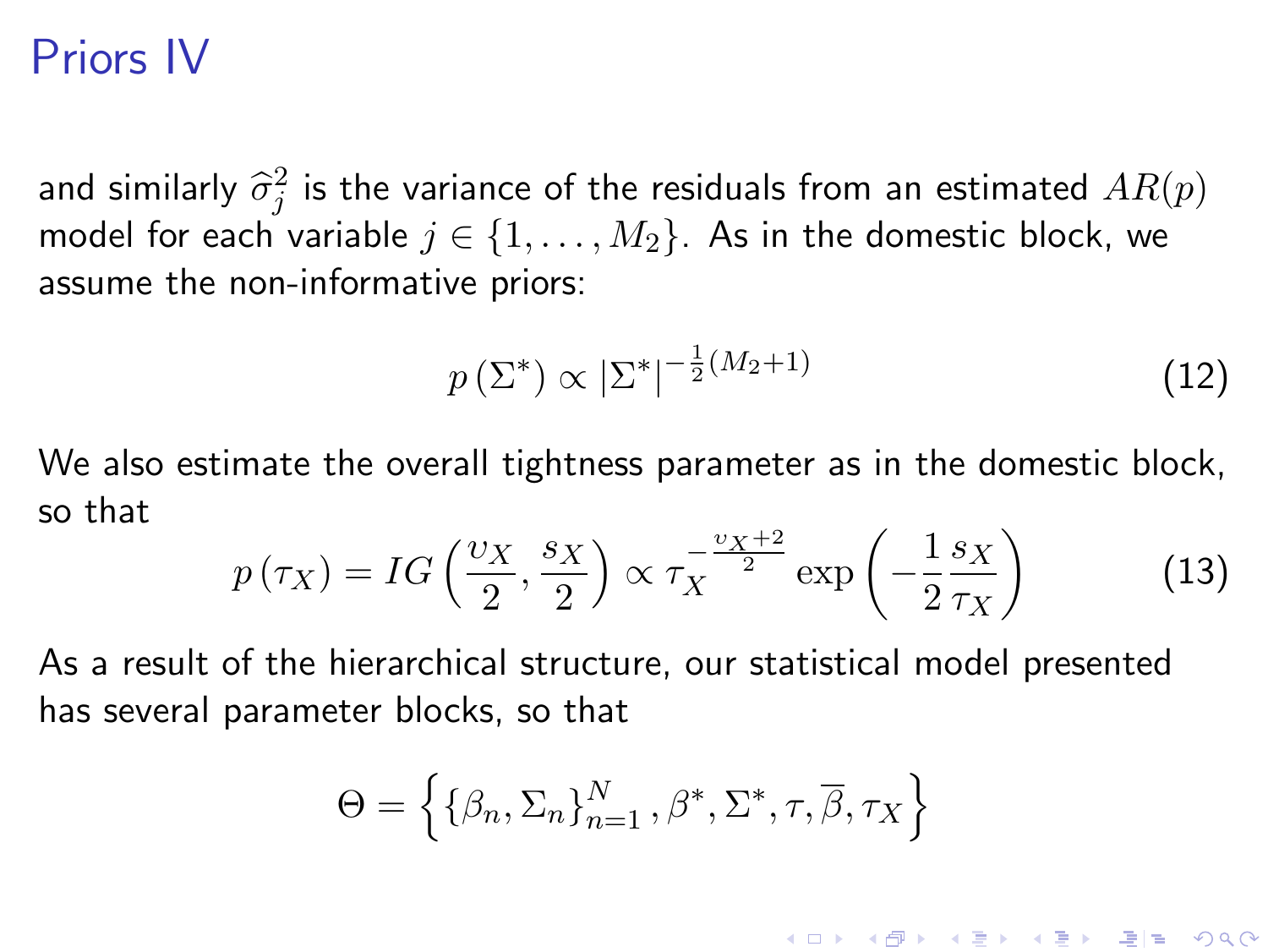### <span id="page-20-0"></span>Priors V

and the joint prior is given by  $(7)$ ,  $(8)$ ,  $(9)$ ,  $(10)$ ,  $(11)$ ,  $(12)$  and  $(13)$ , so that

$$
p(\Theta) \propto \prod_{n=1}^{N} p(\Sigma_n) p(\beta_n | \overline{\beta}, O_n, \tau) p(\tau)
$$
  
\n
$$
= \prod_{n=1}^{N} |\Sigma_n|^{-\frac{1}{2}(M_1+1)} \times
$$
  
\n
$$
\tau^{-\frac{NM_1 K}{2}} \exp\left(-\frac{1}{2} \sum_{n=1}^{N} (\beta_n - \overline{\beta})' (\tau^{-1} O_n)^{-1} (\beta_n - \overline{\beta})\right) \times
$$
  
\n
$$
\tau^{-\frac{\nu+2}{2}} \exp\left(-\frac{1}{2} \overline{\tau}\right) \times
$$
  
\n
$$
|\Sigma^*|^{-\frac{1}{2}(M_2+1)} \times
$$
  
\n
$$
\tau_X^{-\frac{M_2 K^*}{2}} \exp\left(-\frac{1}{2} (\beta^* - \overline{\beta^*})' (\tau_X^{-1} O_X)^{-1} (\beta^* - \overline{\beta^*})\right) \times
$$
  
\n
$$
\tau_X^{-\frac{\nu_X + 2}{2}} \exp\left(-\frac{1}{2} \overline{\tau} \times \frac{1}{2} \exp\left(-\frac{1}{2} \overline{\tau} \times \frac{1}{2} \right) \times \tau_X^{-\frac{\nu_X + 2}{2}} \exp\left(-\frac{1}{2} \overline{\tau} \times \frac{1}{2} \right) \times \tau_X^{-\frac{\nu_X + 2}{2}} \exp\left(-\frac{1}{2} \overline{\tau} \times \frac{1}{2} \right)
$$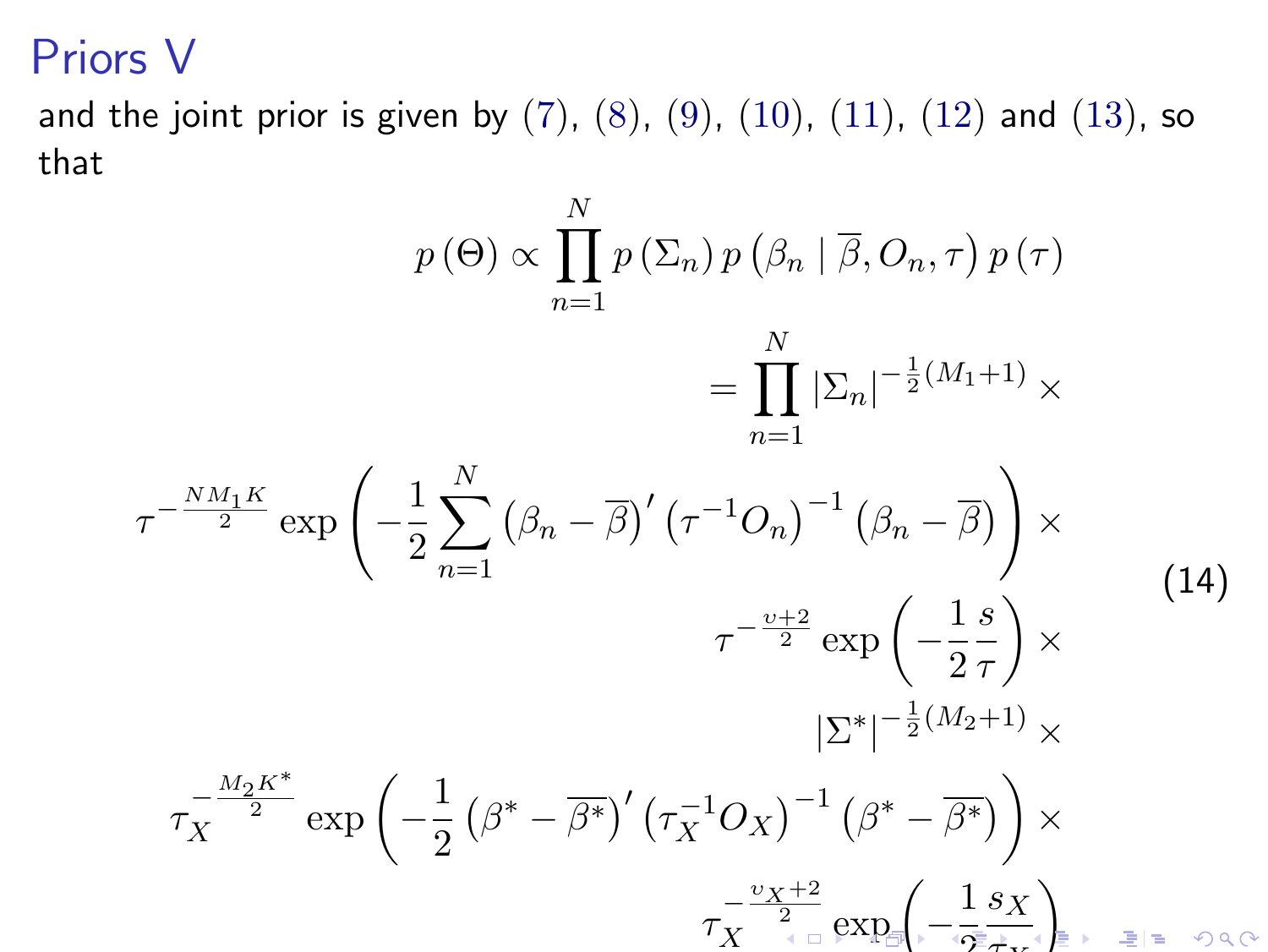# <span id="page-21-0"></span>Table of Contents

#### **[Motivation](#page-1-0)**

#### [The model](#page-7-0)



#### **[Identification](#page-25-0)**

#### **[Results](#page-28-0)**

#### **[Concluding Remarks](#page-33-0)**

不自下

 $\rightarrow$   $\equiv$ 

٠

 $E|E \cap Q$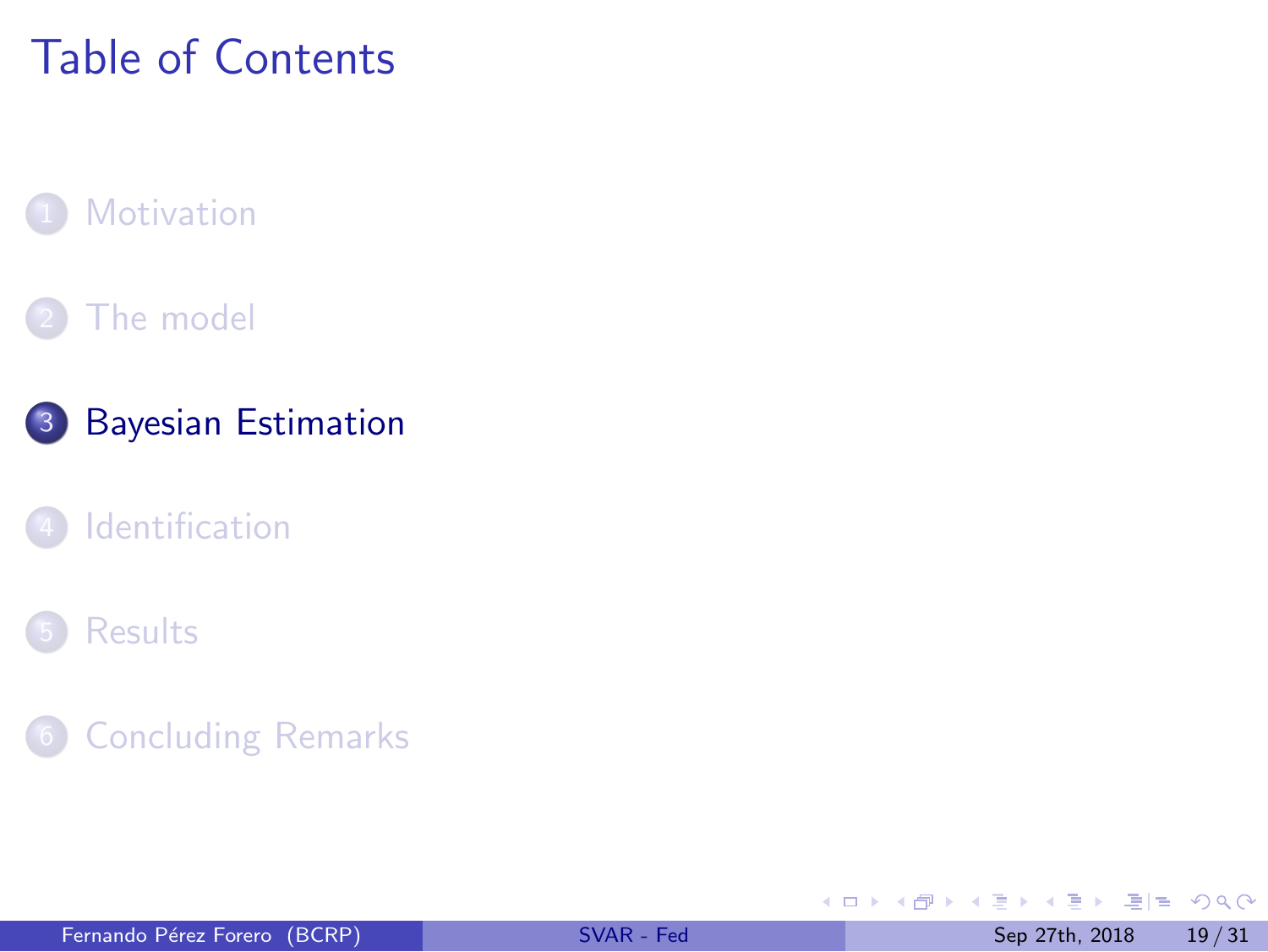Given the specified priors and the joint likelihood function  $(11)$  -  $(13)$ , we combine efficiently these two pieces of information in order to get the estimated parameters included in Θ. Using the Bayes' theorem we have that:

$$
p(\Theta | Y) \propto p(Y | \Theta) p(\Theta) \tag{15}
$$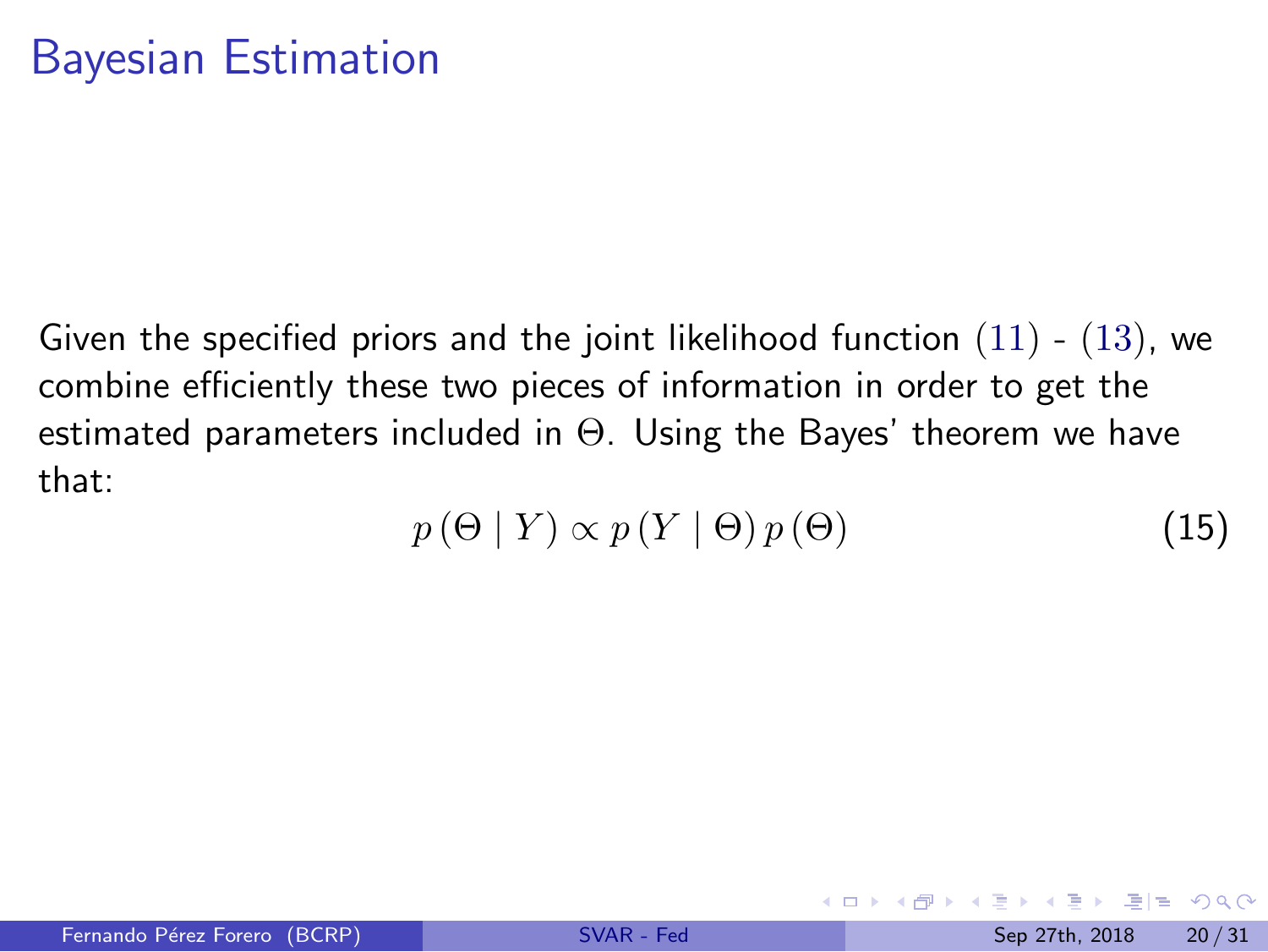# Gibbs Sampling

Recall that  $\Theta = \left\{\{\beta_n, \Sigma_n\}_{n=1}^N, \beta^*, \Sigma^*, \tau, \overline{\beta}, \tau_X\right\}$ . Set  $k=1$  and denote  $K$  as the total number of draws. Then follow the steps below:

- $\textbf{D}$  Draw  $p\left(\beta^*\mid\Theta/\beta^*,\mathbf{y}^*,\mathbf{y}_n\right)$ . If the candidate draw is stable keep it, otherwise discard it.
- $2$  For  $n=1,\ldots,N$  draw  $p\left(\beta_n\mid\Theta/\beta_n, \mathbf{y}^*, \mathbf{y}_n\right)$ . If the candidate draw is stable keep it, otherwise discard it.
- **3** Draw  $p(\Sigma^* | \Theta / \Sigma^*, \mathbf{y}^*, \mathbf{y}_n)$ .
- **•** For  $n = 1, ..., N$  draw  $p\left(\sum_{n} |\Theta/\sum_{n}, \mathbf{y}^*, \mathbf{y}_n\right)$ .
- **5** Draw  $p(\tau_X \mid \Theta/\tau_X, Y)$ .
- $\bullet$  Draw  $p\left(\overline{\beta}\mid\Theta/\overline{\beta},Y\right)$ . If the candidate draw is stable keep it, otherwise discard it.
- **D** Draw  $p(\tau | \Theta/\tau, Y)$ .
- **8** If  $k < K$  set  $k = k + 1$  and return to Step 1. Otherwise stop.

KEL KALK BEK BEK ARA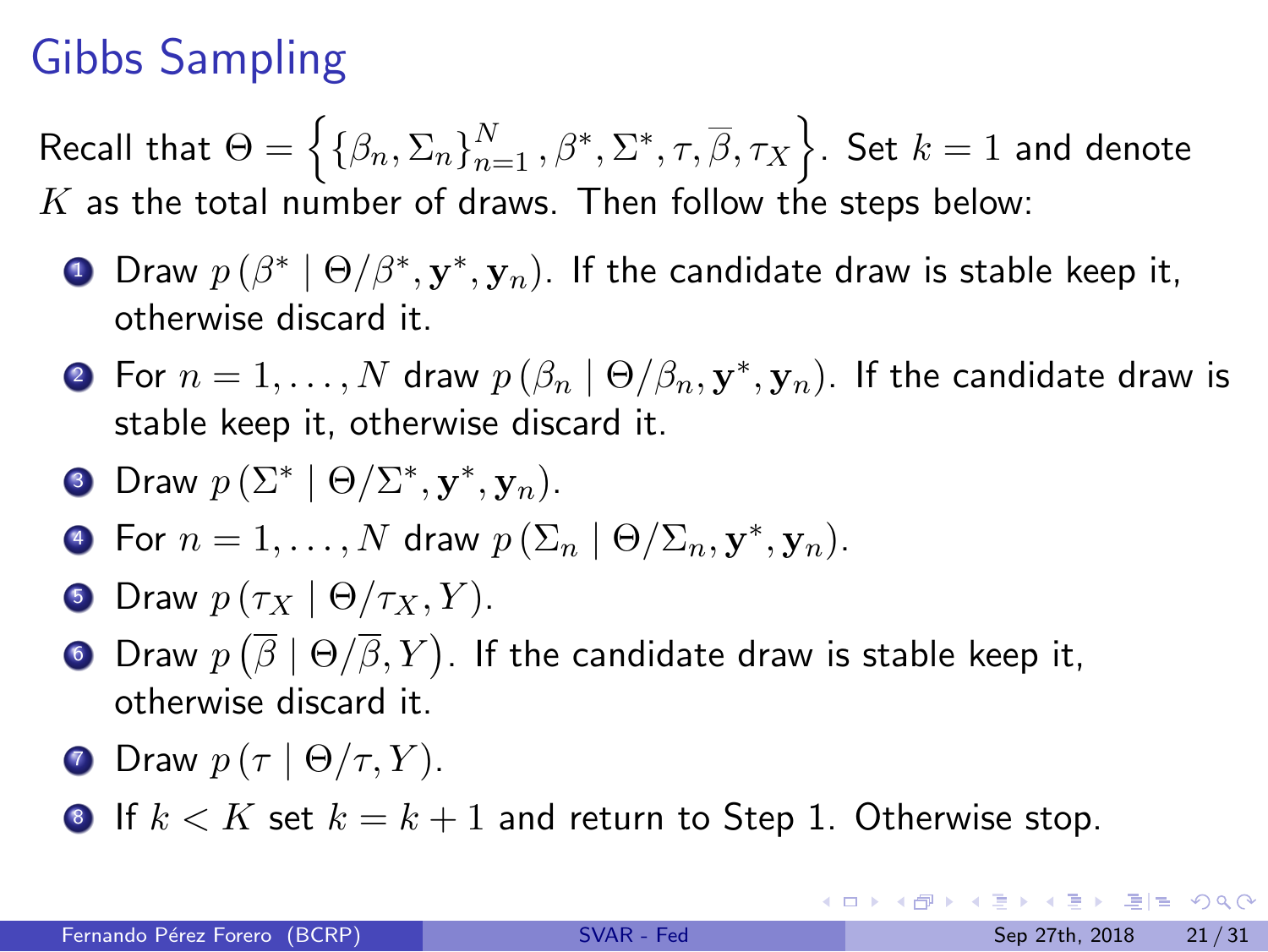### Estimation Setup

We run the Gibbs sampler for  $K = 1,050,000$ , discard the first  $50,000$ draws and set a thinning factor of  $1,000$ . As a result, we have  $1,000$  draws for conducting inference. Following Gelman  $(2006)$  and Jarocinski  $(2010)$ , we assume a uniform prior for the standard deviation, which translates into

$$
p(\tau) \propto \tau^{-1/2} \tag{16}
$$

by setting  $v = -1$  and  $s = 0$  in [\(9\)](#page-17-1).

Regarding the Minnesota-stye prior, we set a conservative  $\phi_1 = \phi_2 = \phi_3 = 1$ . More specifically,  $\phi_1 = 1$  means that there is no a priori difference between own lags and lags of other variables;  $\phi_2 = 1$ means that there is no a priori heteroskedasticity coming from exogenous variables; and  $\phi_3 = 1$  means that the shrinking pattern of coefficients is linear.

KED KARD KED KED EE YOUR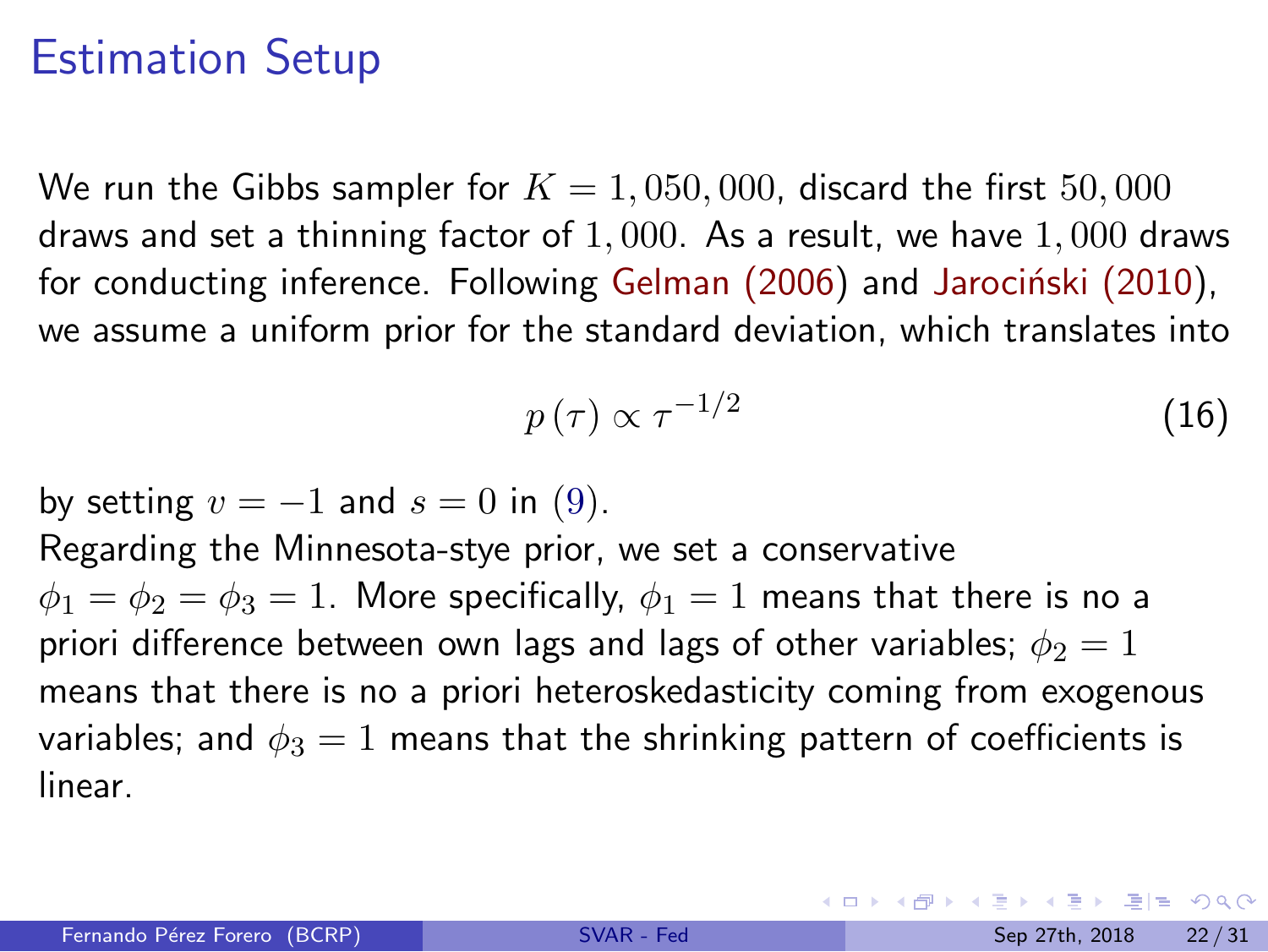# <span id="page-25-0"></span>Table of Contents

#### **[Motivation](#page-1-0)**

#### [The model](#page-7-0)

#### **[Bayesian Estimation](#page-21-0)**

#### 4 [Identification](#page-25-0)

#### **[Results](#page-28-0)**

#### **[Concluding Remarks](#page-33-0)**

**K ロ ▶ K 何 ▶** 

Þ  $\triangleright$   $\rightarrow$   $\equiv$ 

 $\rightarrow$ 

 $E|E \cap Q$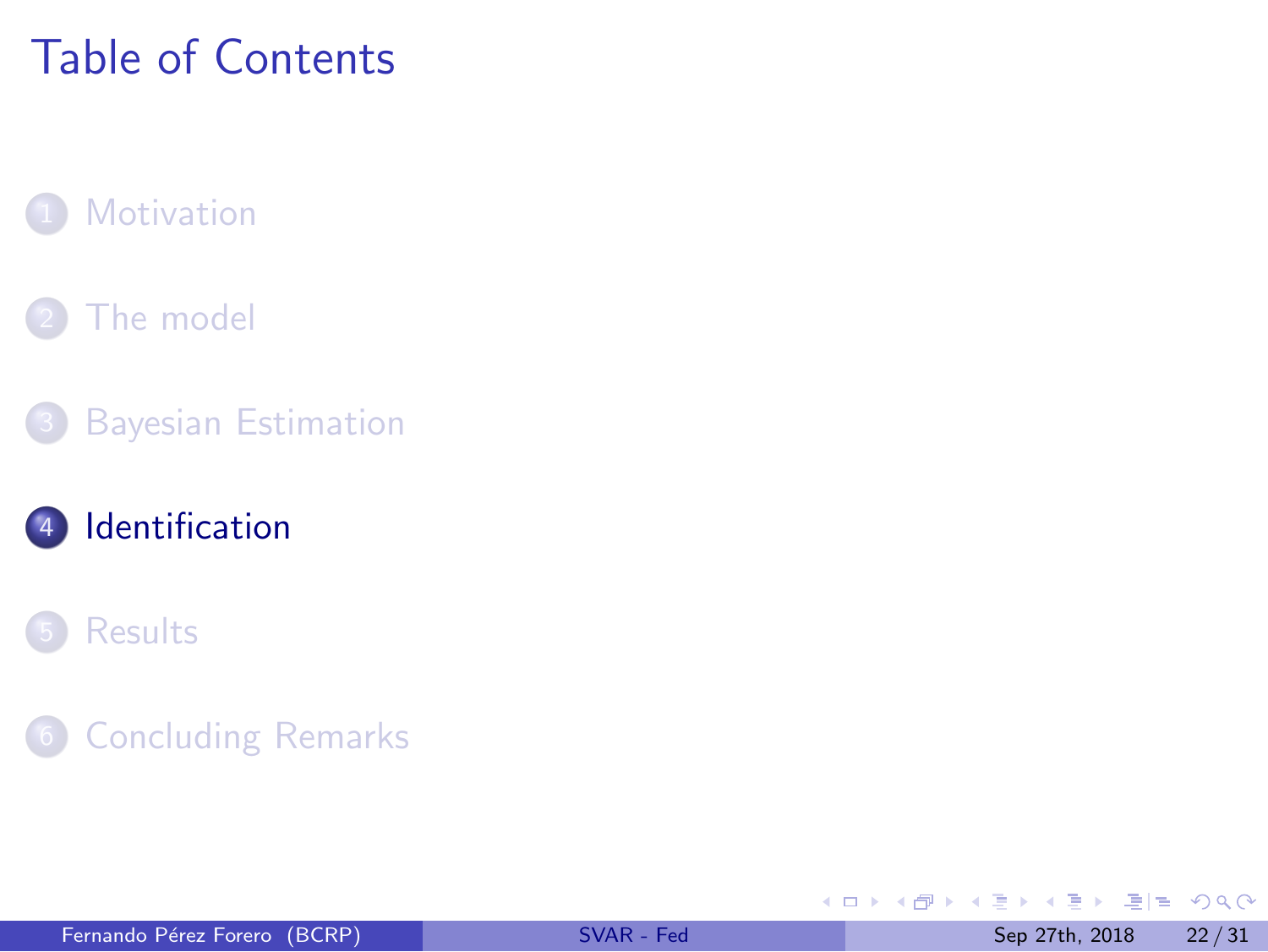We impose the following restrictions:

- The first group is related with zero restrictions in the contemporaneous coefficients matrix, as in the old literature of Structural VARs, i.e. [Sims \(1980\)](#page-64-3) and [Sims \(1986\)](#page-64-4).
- The second group are the sign restrictions as in Canova and De Nicoló [\(2002\)](#page-61-3) and [Uhlig \(2005\)](#page-65-4), where we set a horizon of three months.

 $E|E \cap Q$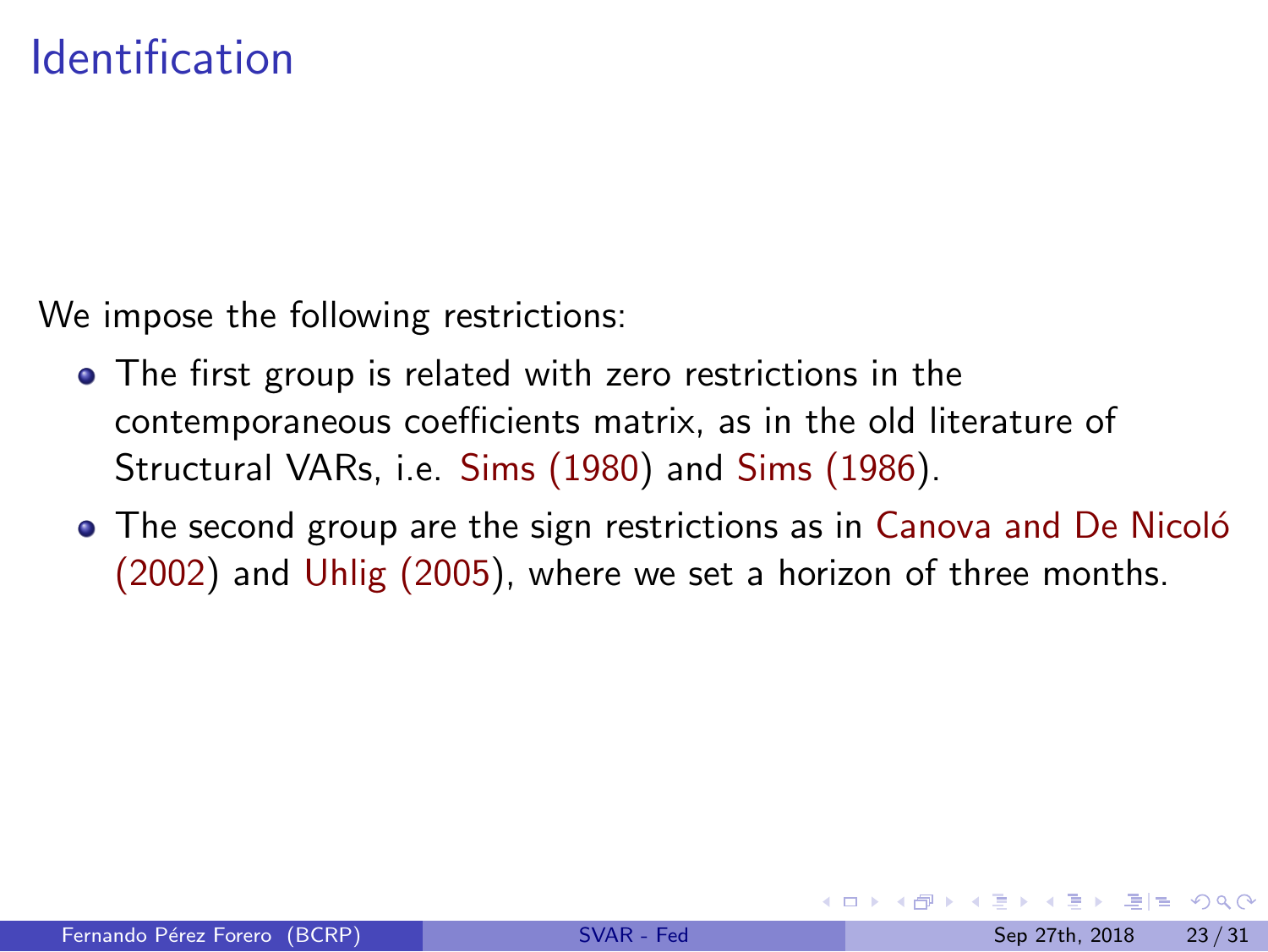# **Identification**

| Var / Shock               | Name             | $FFR$ shock $ $ | Demand shock  |
|---------------------------|------------------|-----------------|---------------|
| Domestic Block            | v                | ച               | ິ             |
| EPU index                 | $EPU_{US}$       |                 |               |
| IP growth                 | $IP_{US}$        |                 | $\geqslant 0$ |
| <b>CPI Inflation Rate</b> | $CPI_{US}$       | $\leqslant 0$   | $\geqslant 0$ |
| <b>Federal Funds Rate</b> | <i>FFR</i>       | $\geqslant 0$   | ?             |
| M1 Growth                 | $M1_{US}$        |                 |               |
| SPREAD                    | $SPREAD_{LT-ST}$ | $\geqslant 0$   | ?             |
| Commodity prices          | Pcom             | ?               |               |
| Oil prices                | WTI              |                 |               |

Table: Identifying Restrictions

**K ロ ト K 伊 ト K**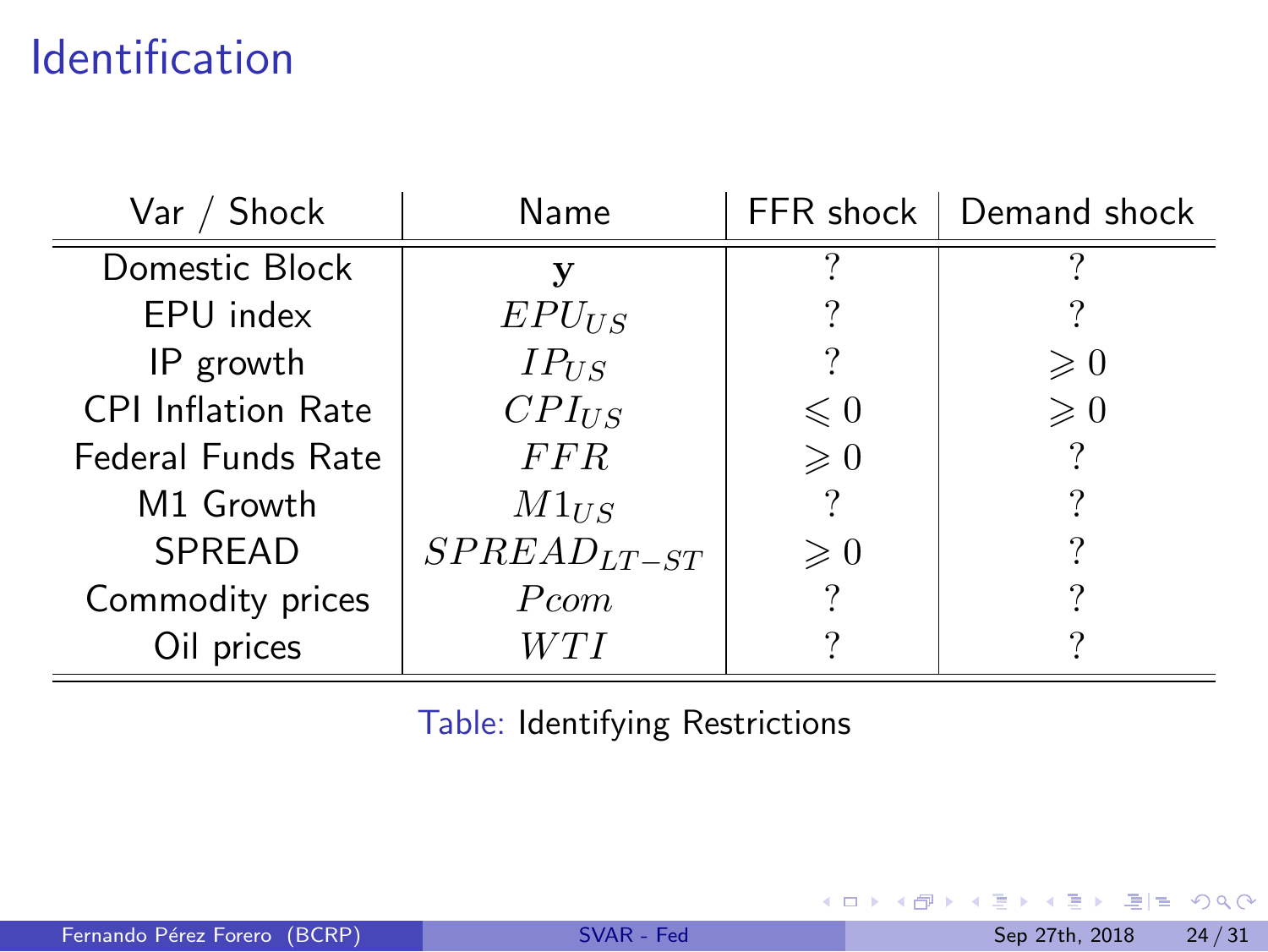# <span id="page-28-0"></span>Table of Contents

#### **[Motivation](#page-1-0)**

#### [The model](#page-7-0)

- **[Bayesian Estimation](#page-21-0)**
- **[Identification](#page-25-0)**



#### **[Concluding Remarks](#page-33-0)**

**K ロ ▶ K 何 ▶ K** 

Þ  $\triangleright$   $\rightarrow$   $\equiv$   $E|E \cap Q$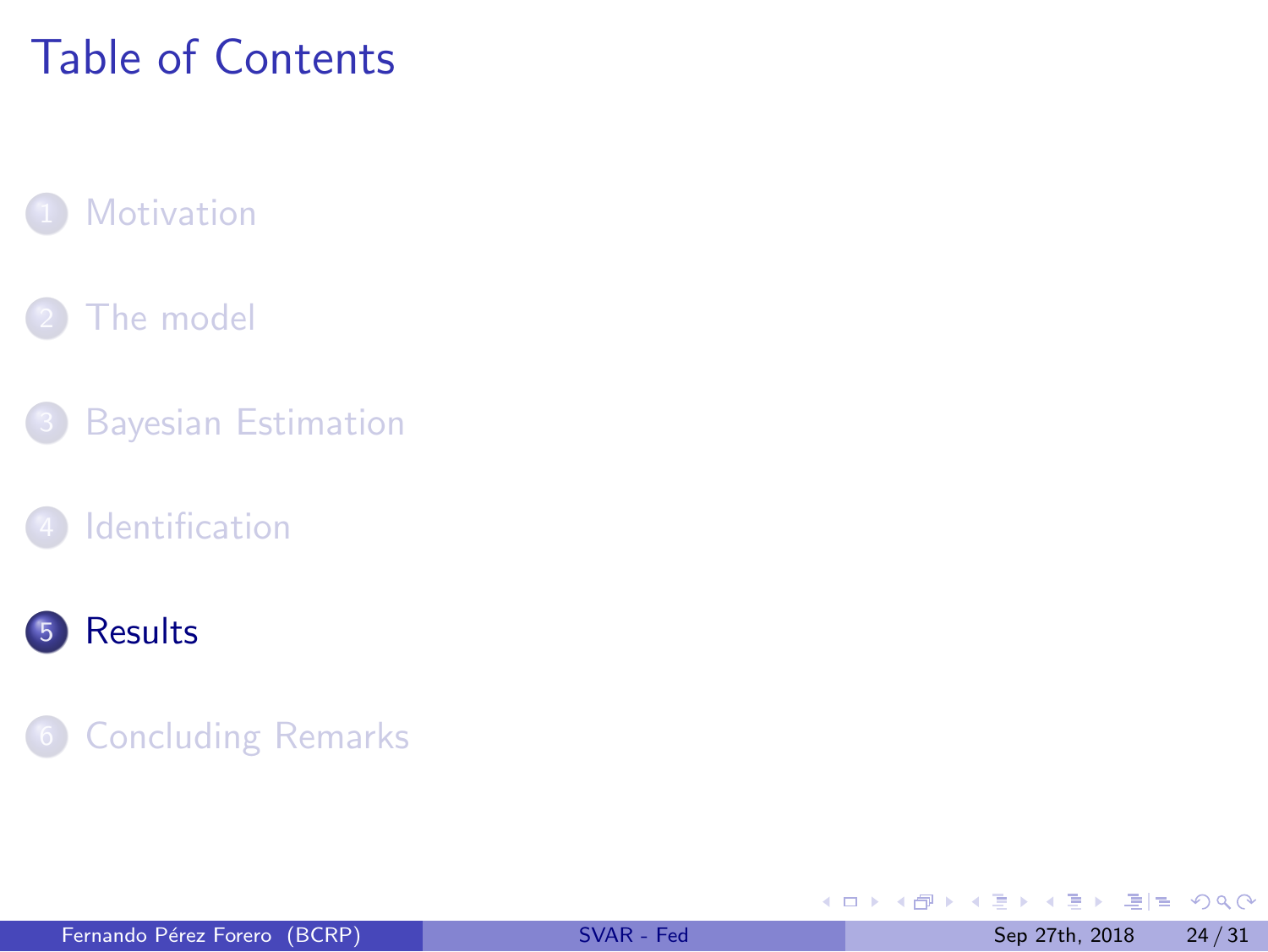



Figure: Response of U.S. variables after a Monetary policy shock; median value (solid line) and 68% bands (dotted lines)(ロ) (個) (星) (星) 격분  $2Q$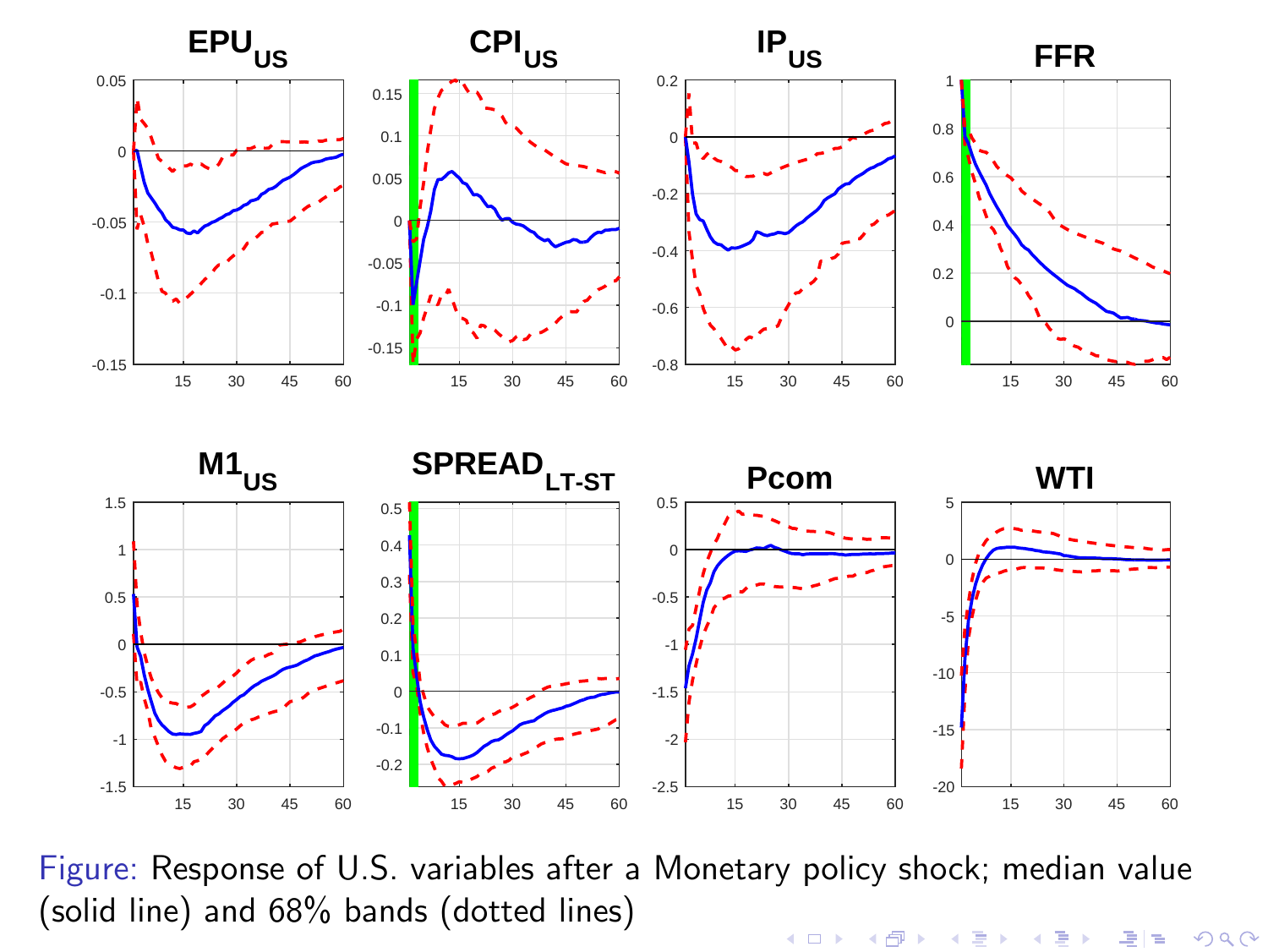







Figure: Response of LATAM variables after a US Monetary policy shock; median valuesメロメ メ都 メメモメ メモメー 국(국  $OQ$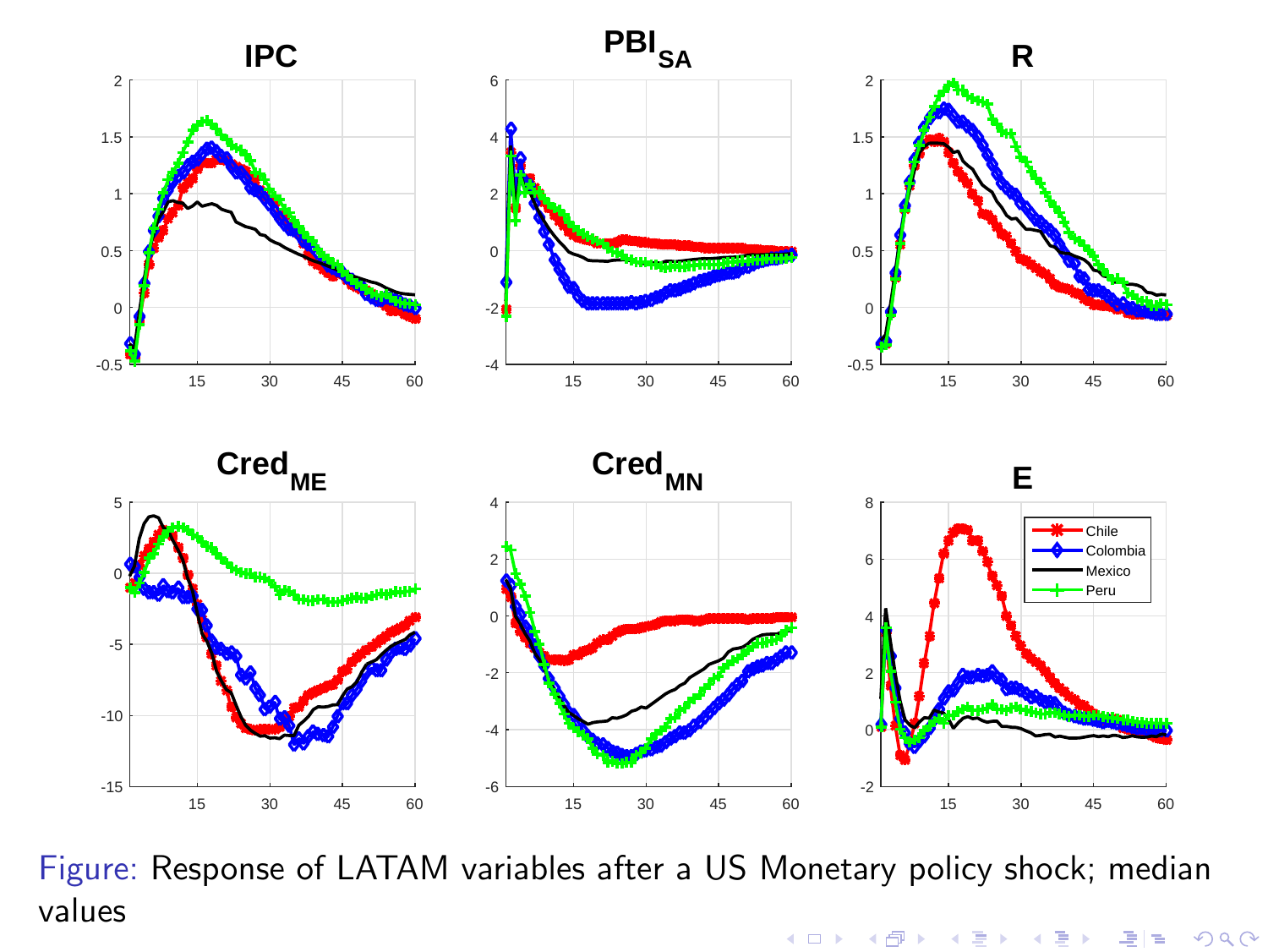



Figure: Response of U.S. variables after a demand shock; median value (solid line) and 68% bands (dotted lines)メロト メタト メミト メミト 국도

つくい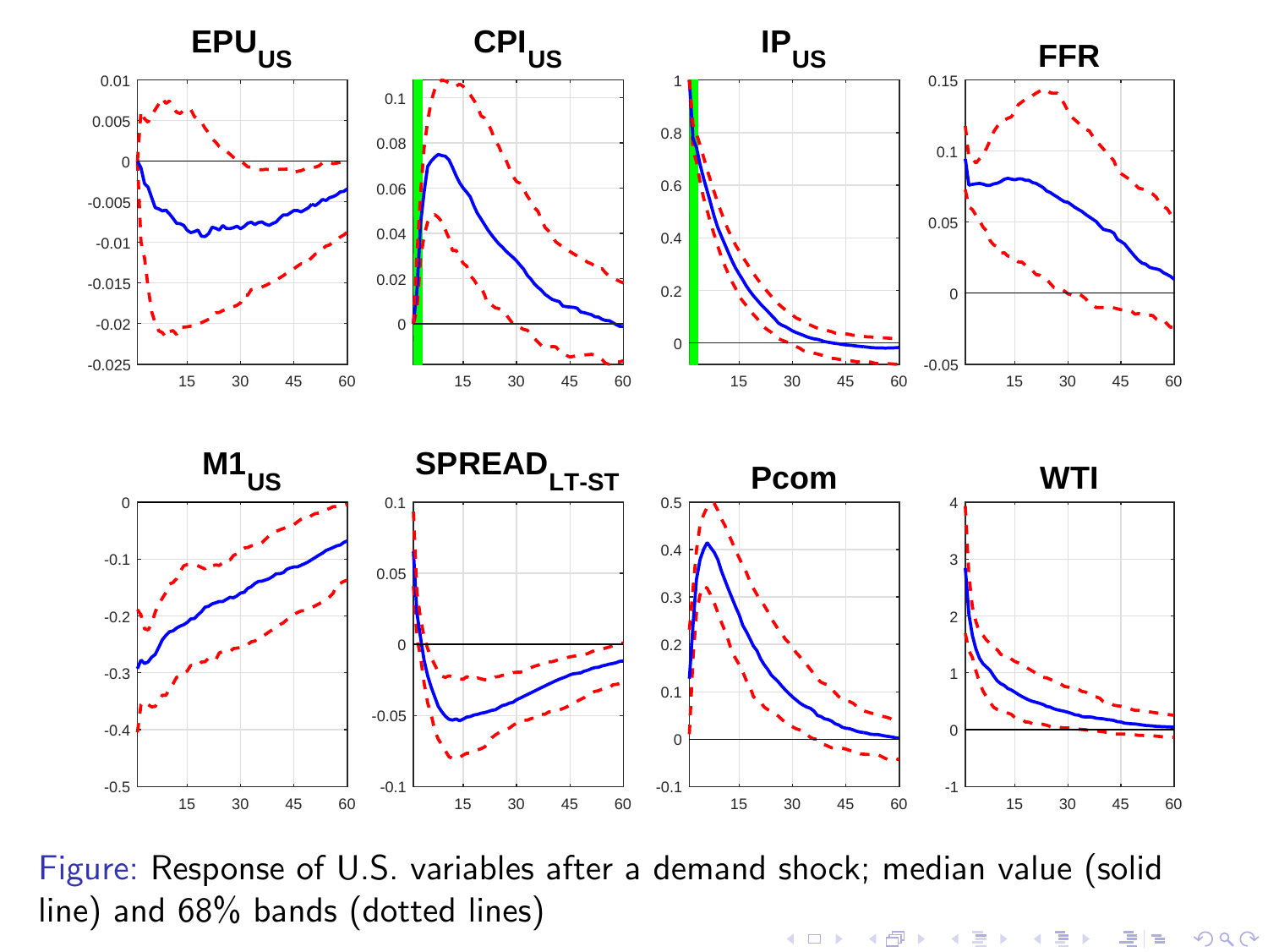







Figure: Response of LATAM variables after a US demand shock; median values

メロト メタト メミト メミト  $299$ 격분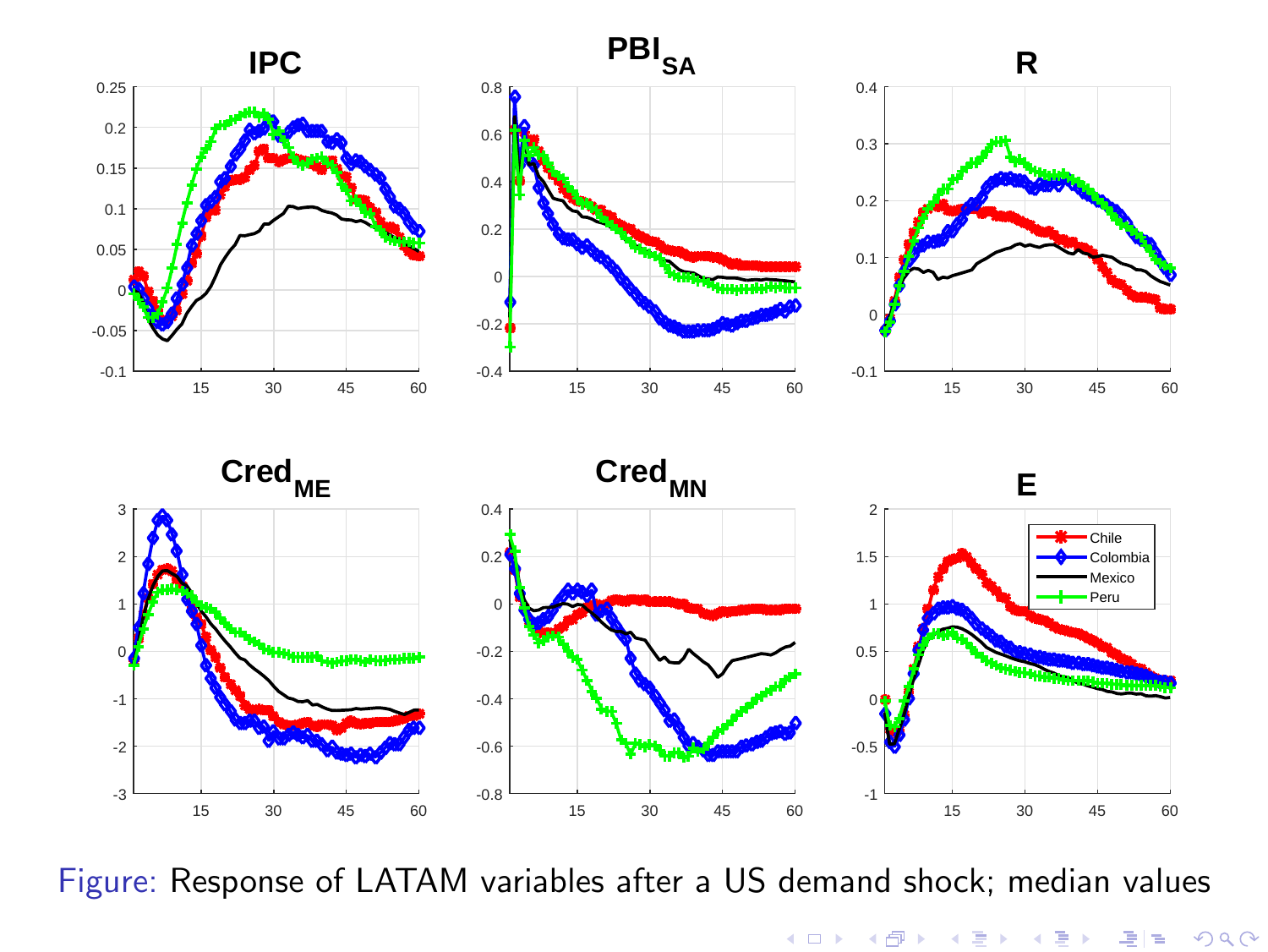## <span id="page-33-0"></span>Concluding Remarks I

- We have estimated the potential effect in Latin American Economies of a normalization in the US monetary policy with a Panel Vector Autorregressive model.
- Results are similar across different economies and must be taken with caution, since they are preliminary. The increase in the FFR is very persistent, and this is because the initial point is very close to zero. Moreover, it produces the usual liquidity effect, a contraction in US economic activity and a decrease in the CPI inflation. Second, demand shocks trigger a rise in US interest rate, and this is in line with a predictable monetary policy.
- Regarding Latin American economies, we study the case of Chile, Colombia, Mexico and Peru. Given the considerable amount of uncertainty regarding the effect these shocks, we use Bayesian techniques in order to properly assess the confidence intervals of the associated impulse responses.

KED KARD KED KED EE YOUR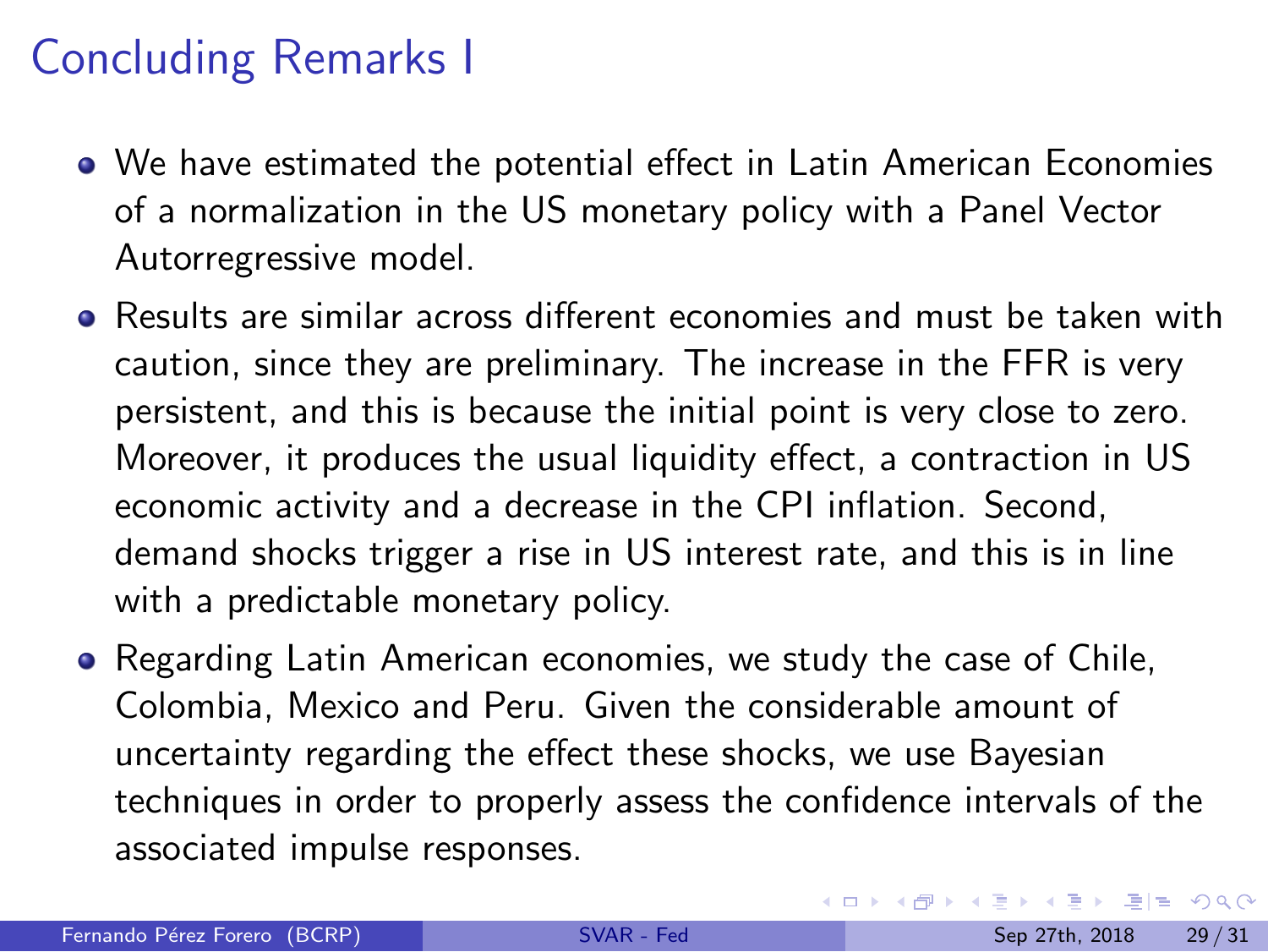## Concluding Remarks II

- Results show that a US interest rate shock produces a nominal depreciation and a positive reaction of the domestic interest rate. Furthermore, in most cases the identified external monetary shock affects negatively in aggregate credit (in both currencies), economic activity and inflation.
- On the other hand, demand and supply shocks have mixed and uncertain effects across LATAM economies. Perhaps more work is needed in terms of imposing more restrictions to properly identify demand shocks, since it is widely accepted in the literature that sign restrictions are relatively weak. On the other hand, given the reduced span of data (2002-2016), it is natural to observe a considerable amount of uncertainty.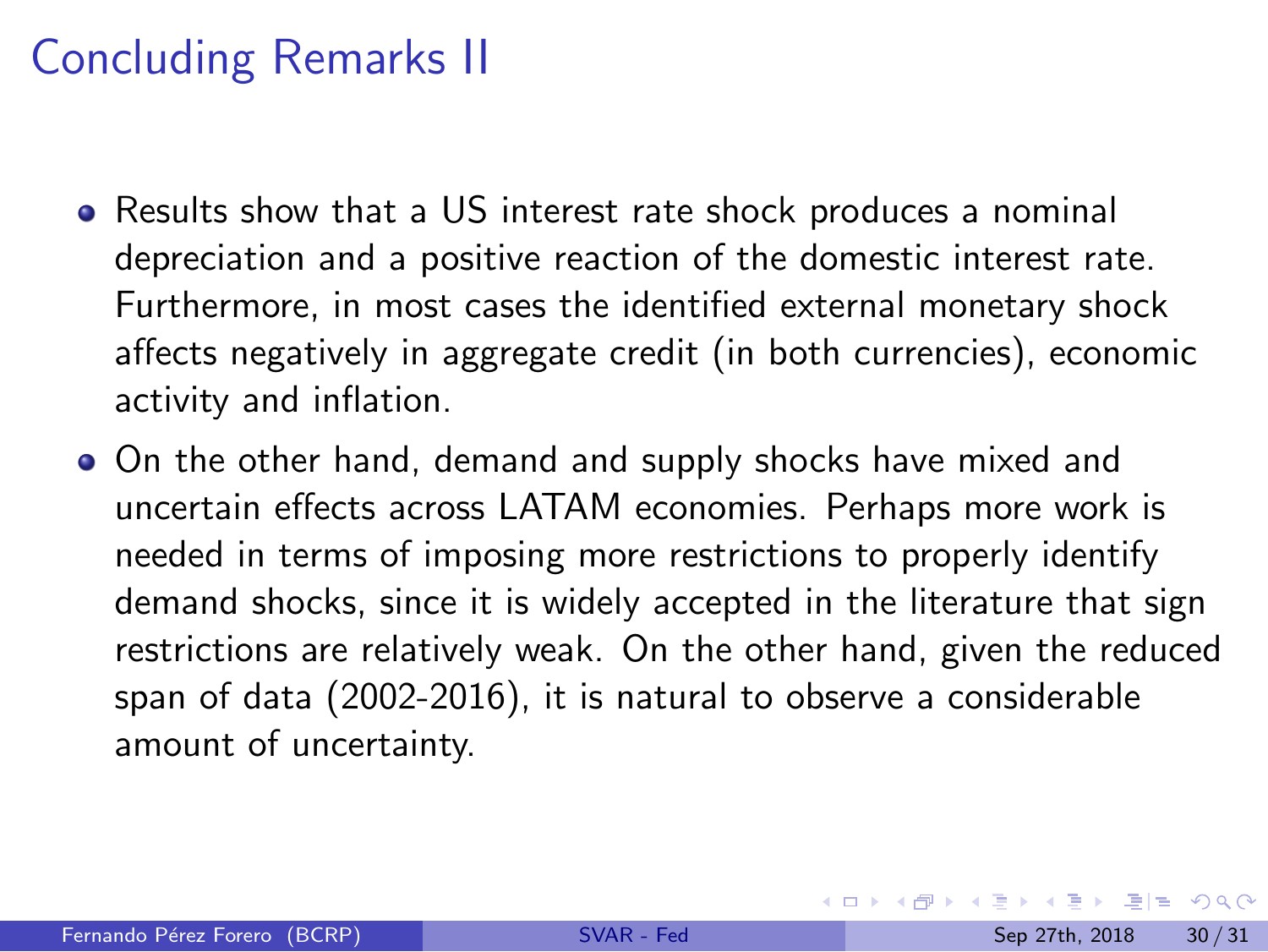## <span id="page-35-0"></span>Concluding Remarks III

- Overall, in terms of the the contribution of the paper, we use an efficient approach in order to assess the spillover effects of US Monetary Policy Normalization in LATAM economies from the data, an event that is still a current issue for Latin American Policy makers, especially for Central Banks. This is not an easy task and deserves more attention in the literature.
- Our approach is flexible relative to a stylized dynamic macroeconomic model, and this is why there exists some space to do some refinements. This could take the direction of expanding the information set and also considering additional plausible restrictions.
- Nevertheless, so far we consider that we have imposed enough restrictions in order to properly identify and isolate the three structural shocks mentioned in this document.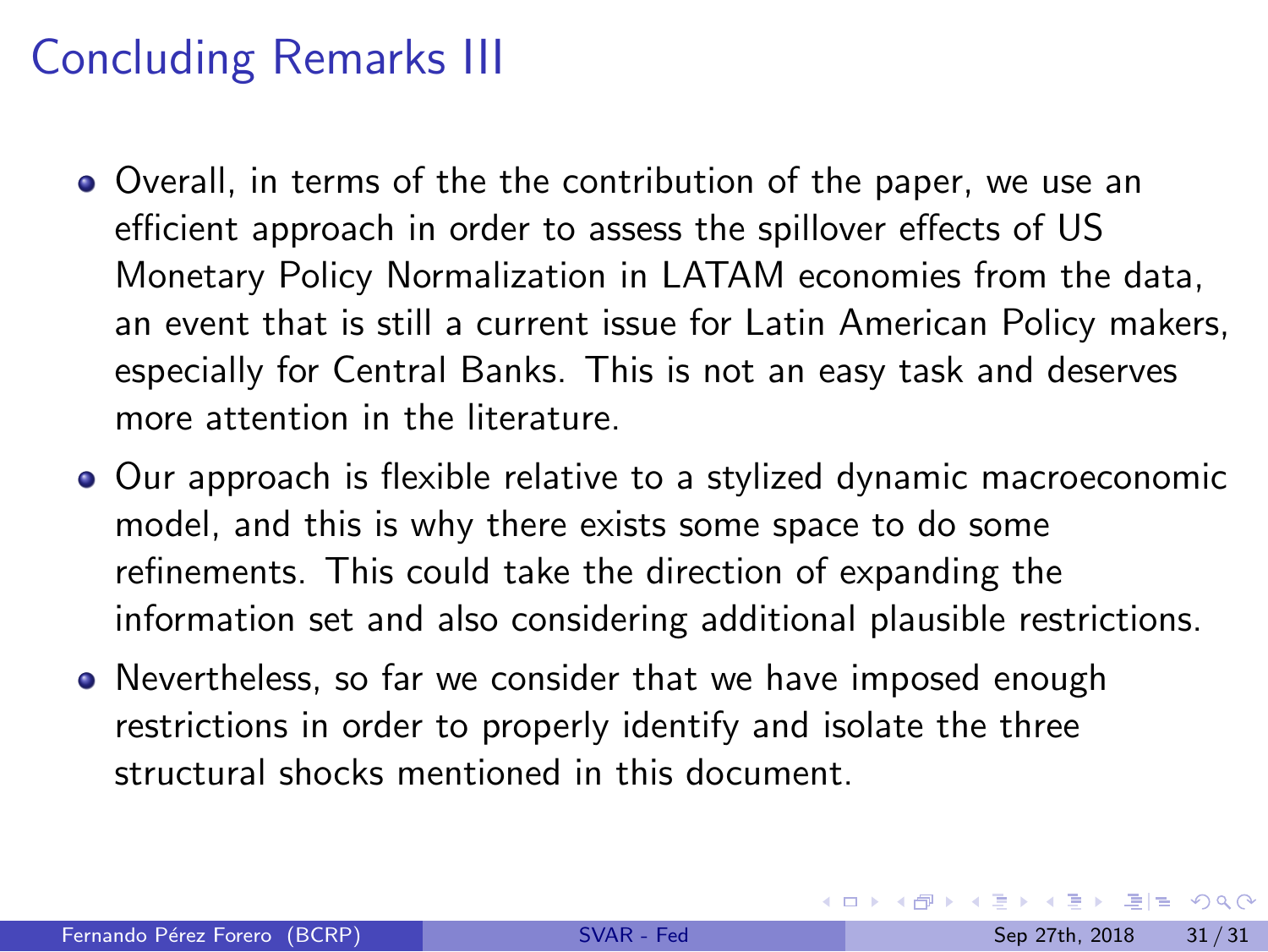### <span id="page-36-0"></span>Gibbs sampling details I

The algorithm described in subsection [??](#page-0-1) uses a set of conditional distributions for each parameter block. Here we provide specific details about the form that these distributions take and how they are constructed.

 $\bullet$  Block 1:  $p\left(\beta^*\mid\Theta/\beta^*,\mathbf{y}^*\right)$ : Given the likelihood  $(13)$  and the prior

$$
p\left(\beta^*\mid\overline{\beta^*},\tau\right)=N\left(\overline{\beta^*},\tau_XO_X\right)
$$

then the posterior is Normal

$$
p(\beta^* | \Theta/\beta^*, \mathbf{y}^*) = N\left(\widetilde{\beta}^*, \widetilde{\Delta}^*\right)
$$

with

$$
\widetilde{\Delta}^* = \left( (\Sigma^*)^{-1} \otimes (X^*)' X^* + \tau_X^{-1} O_X^{-1} \right)^{-1}
$$

$$
\widetilde{\beta}^* = \widetilde{\Delta}^* \left( \left( (\Sigma^*)^{-1} \otimes (X^*)' \right) (\mathbf{y}^*) + \tau_X^{-1} O_X^{-1} \overline{\beta^*} \right)
$$

K ロ ▶ K @ ▶ K 할 ▶ K 할 ▶ 그럴 ▶ 그럴 할 수 있다.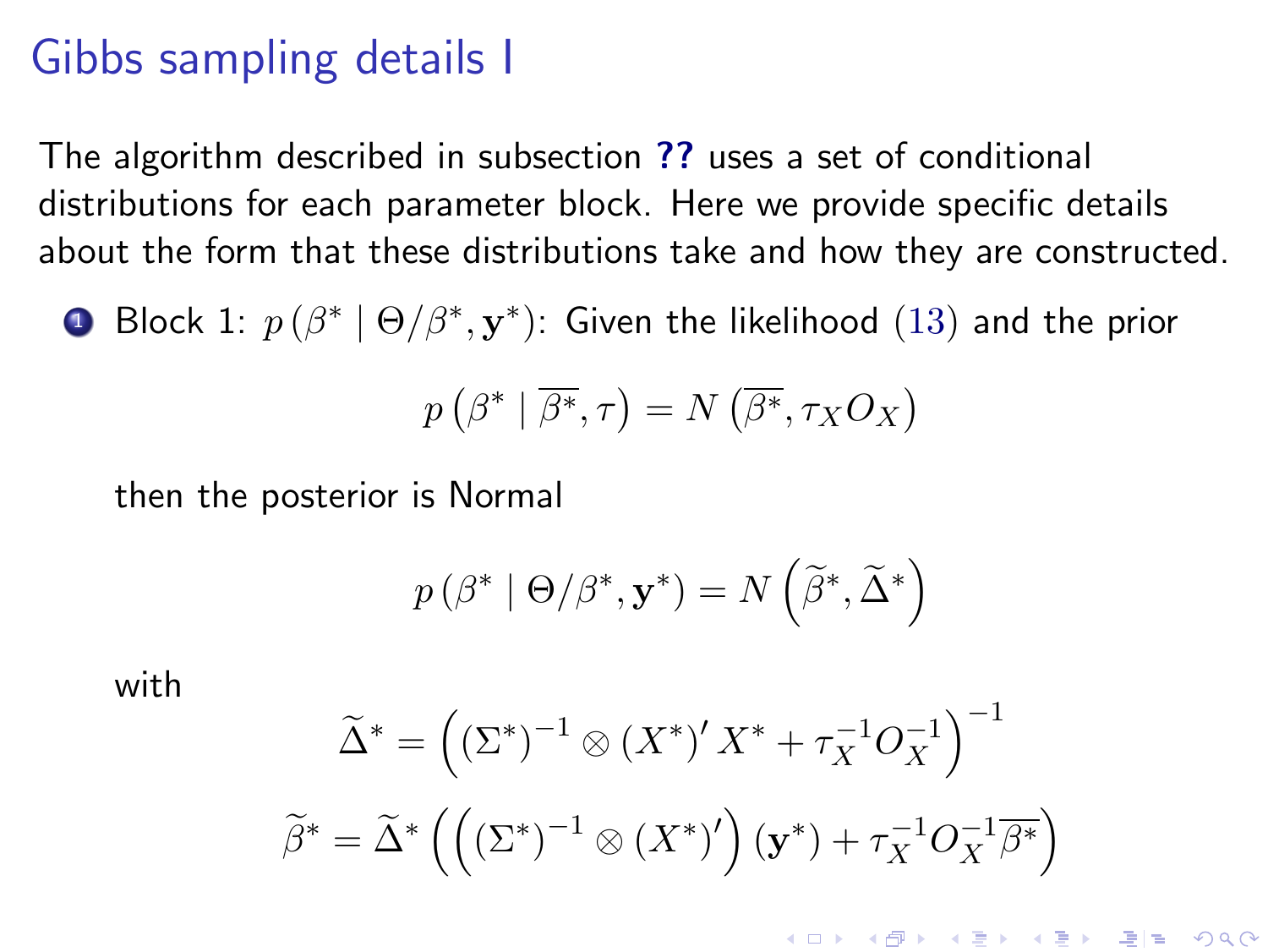### Gibbs sampling details II

**2** Block 2:  $p(\beta_n | \Theta/\beta_n, \mathbf{y}_n)$ : Given the likelihood [\(11\)](#page-12-0) and the prior

$$
p\left(\beta_n \mid \overline{\beta}, \tau\right) = N\left(\overline{\beta}, \tau O_n\right)
$$

then the posterior is Normal

$$
p\left(\beta_n \mid \Theta/\beta_n, \mathbf{y}_n\right) = N\left(\widetilde{\beta}_n, \widetilde{\Delta}_n\right)
$$

with

$$
\widetilde{\Delta}_n = \left(\Sigma_n^{-1} \otimes X_n' X_n + \tau^{-1} O_n^{-1}\right)^{-1}
$$

$$
\widetilde{\beta}_n = \widetilde{\Delta}_n \left(\left(\Sigma_n^{-1} \otimes X_n'\right) (\mathbf{y}_n) + \tau^{-1} O_n^{-1} \overline{\beta}\right)
$$

(ロ) (御) (唐) (唐) 道→ 唐| 990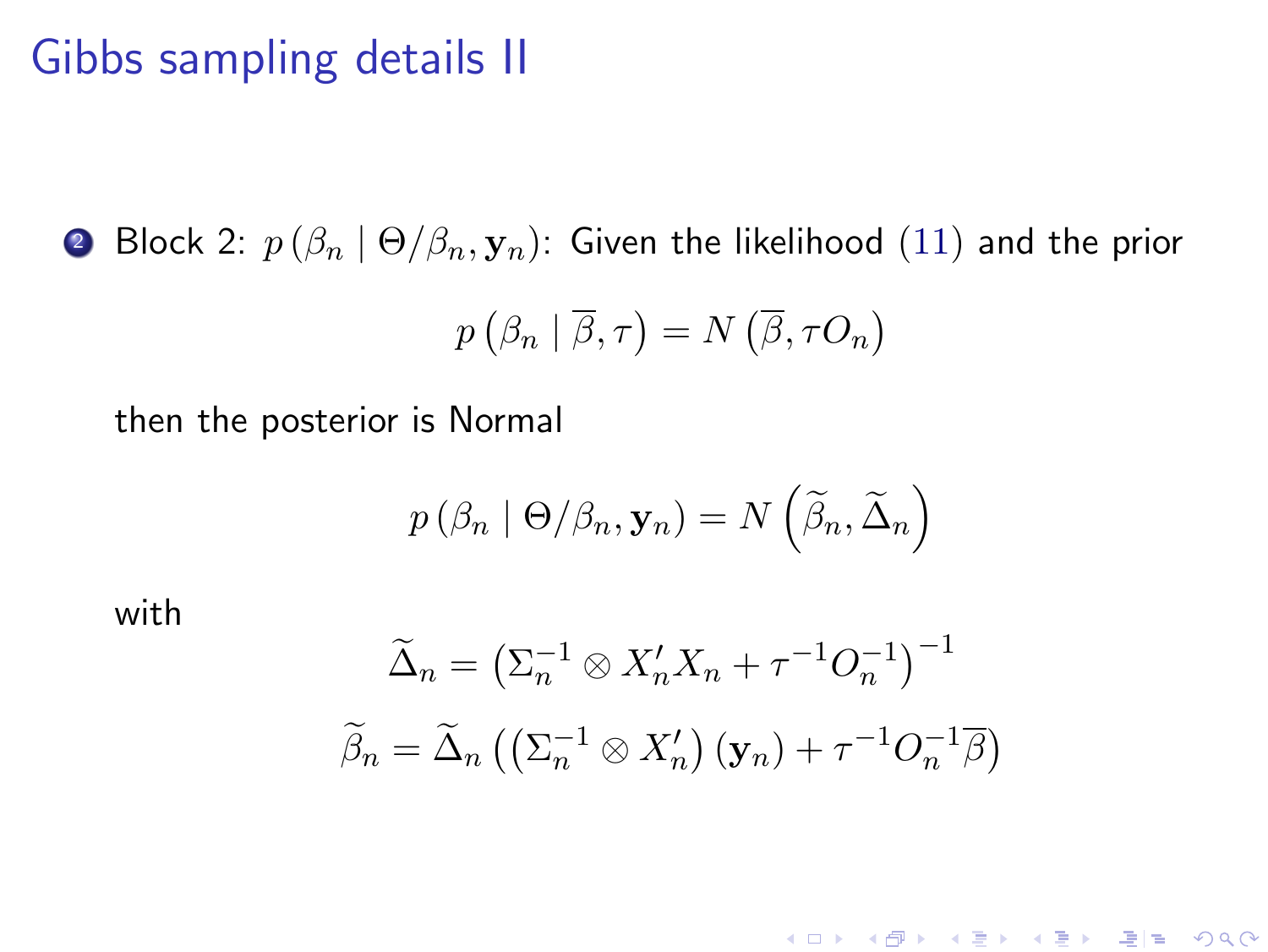### Gibbs sampling details III

■ Block 3:  $p(\Sigma^* | \Theta / \Sigma^*, \mathbf{y}^*)$ : Given the likelihood  $(13)$  and the prior

$$
p\left(\Sigma^*\right) \propto \left|\Sigma^*\right|^{-\frac{1}{2}(M_2+1)}
$$

Denote the residuals

$$
U^* = Y^* - X^*B^*
$$

as in equation  $(3)$ . Then the posterior variance term is Inverted-Wishart centered at the sum of squared residuals:

$$
p\left(\Sigma^* \mid \Theta/\Sigma^*, \mathbf{y}^*\right) = IW\left(U^{*'}U^*, T^*\right)
$$

(ロ) (御) (唐) (唐) 道→ 唐| 990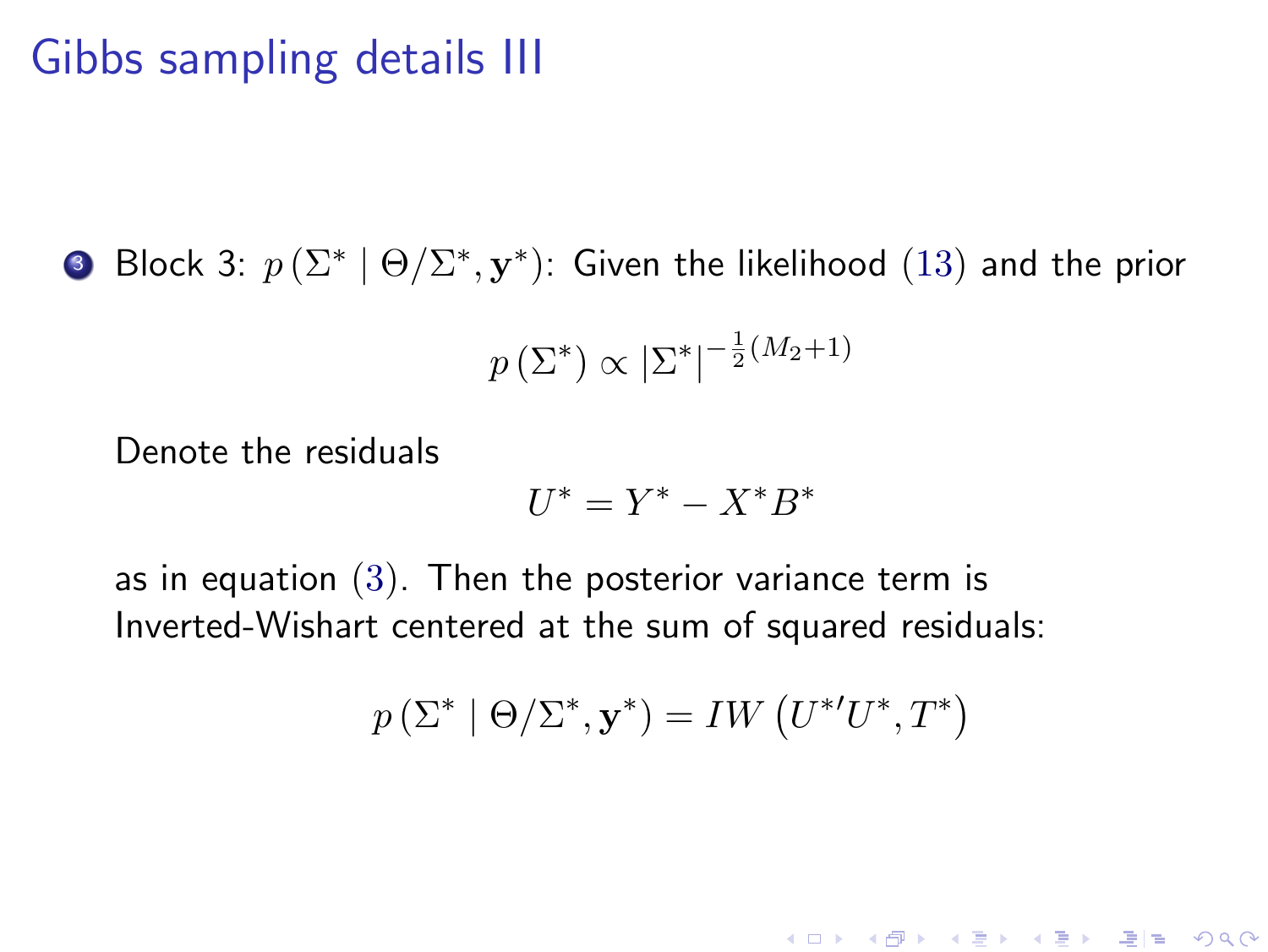### Gibbs sampling details IV

**•** Block 4:  $p(\Sigma_n \mid \Theta/\Sigma_n, \mathbf{y}_n)$ : Given the likelihood [\(11\)](#page-12-0) and the prior

$$
p\left(\Sigma_n\right) \propto \left|\Sigma_n\right|^{-\frac{1}{2}(M_1+1)}
$$

Denote the residuals

$$
U_n = Y_n - X_n B_n
$$

as in equation [\(3\)](#page-11-0). Then the posterior variance term is Inverted-Wishart centered at the sum of squared residuals:

$$
p\left(\Sigma_n \mid \Theta/\Sigma_n, \mathbf{y}_n\right) = IW\left(U'_n U_n, T_n\right)
$$

(ロ) (御) (唐) (唐) 道→ 唐| 990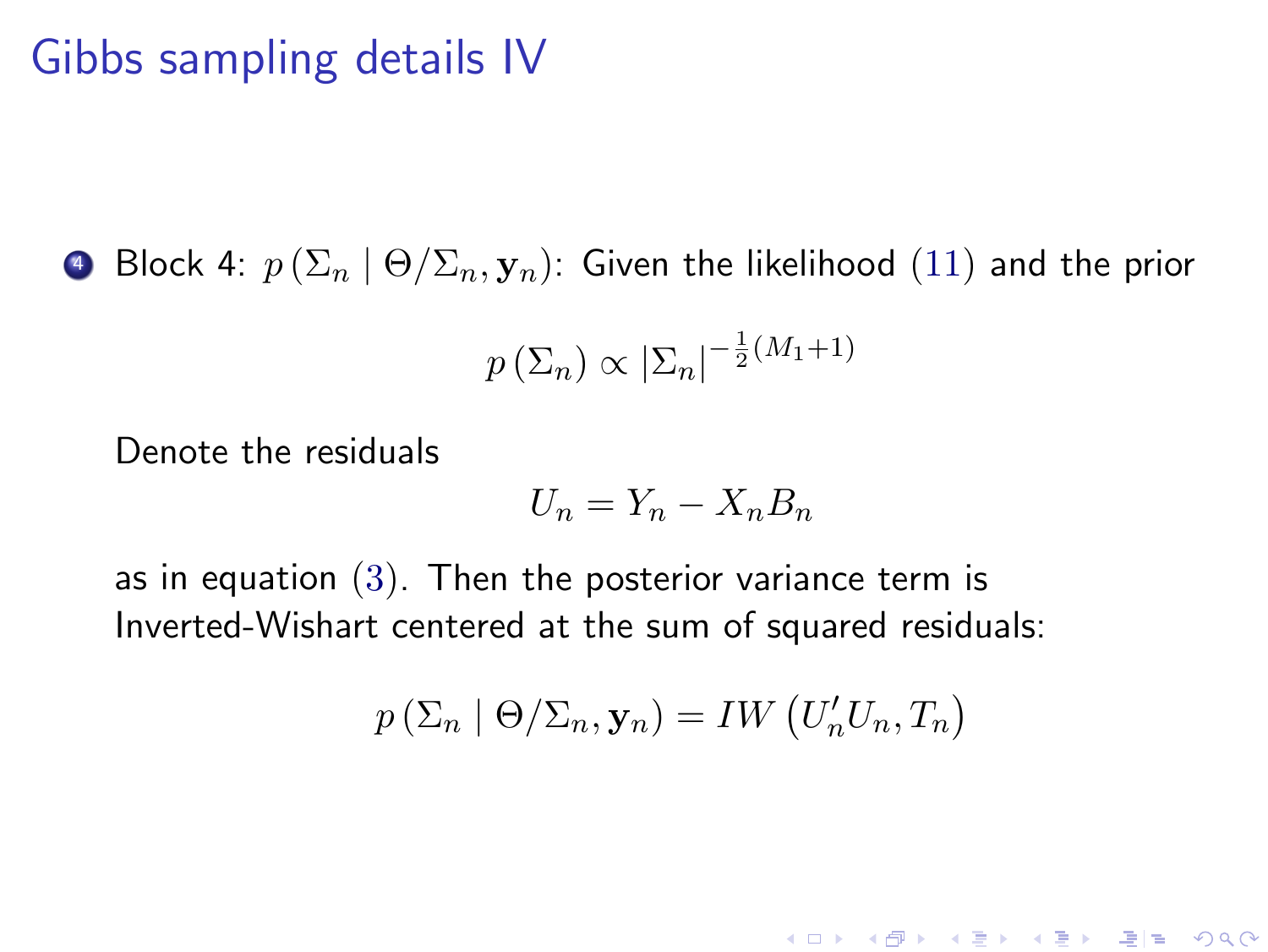### Gibbs sampling details V

**5** Block 5:  $p(\tau_X \mid \Theta/\tau_X, Y)$ : Given the priors

$$
p(\tau_X) = IG(s, v) \propto \tau_X^{-\frac{v_X + 2}{2}} \exp\left(-\frac{1}{2}\frac{s_X}{\tau_X}\right)
$$

$$
p\left(\beta_n \mid \overline{\beta}, O_n, \tau\right) = N\left(\overline{\beta}, \tau O_n\right)
$$

then the posterior is

$$
p(\tau_X \mid \Theta/\tau_X, Y) = IG\left(\frac{M_2K + \nu_X}{2}, \frac{\sum_{n=1}^{N} (\beta_n - \overline{\beta})' O_n^{-1} (\beta_n - \overline{\beta}) + s_X}{2}\right)
$$

(ロ) (御) (君) (君) (君) 碧田 のんぺ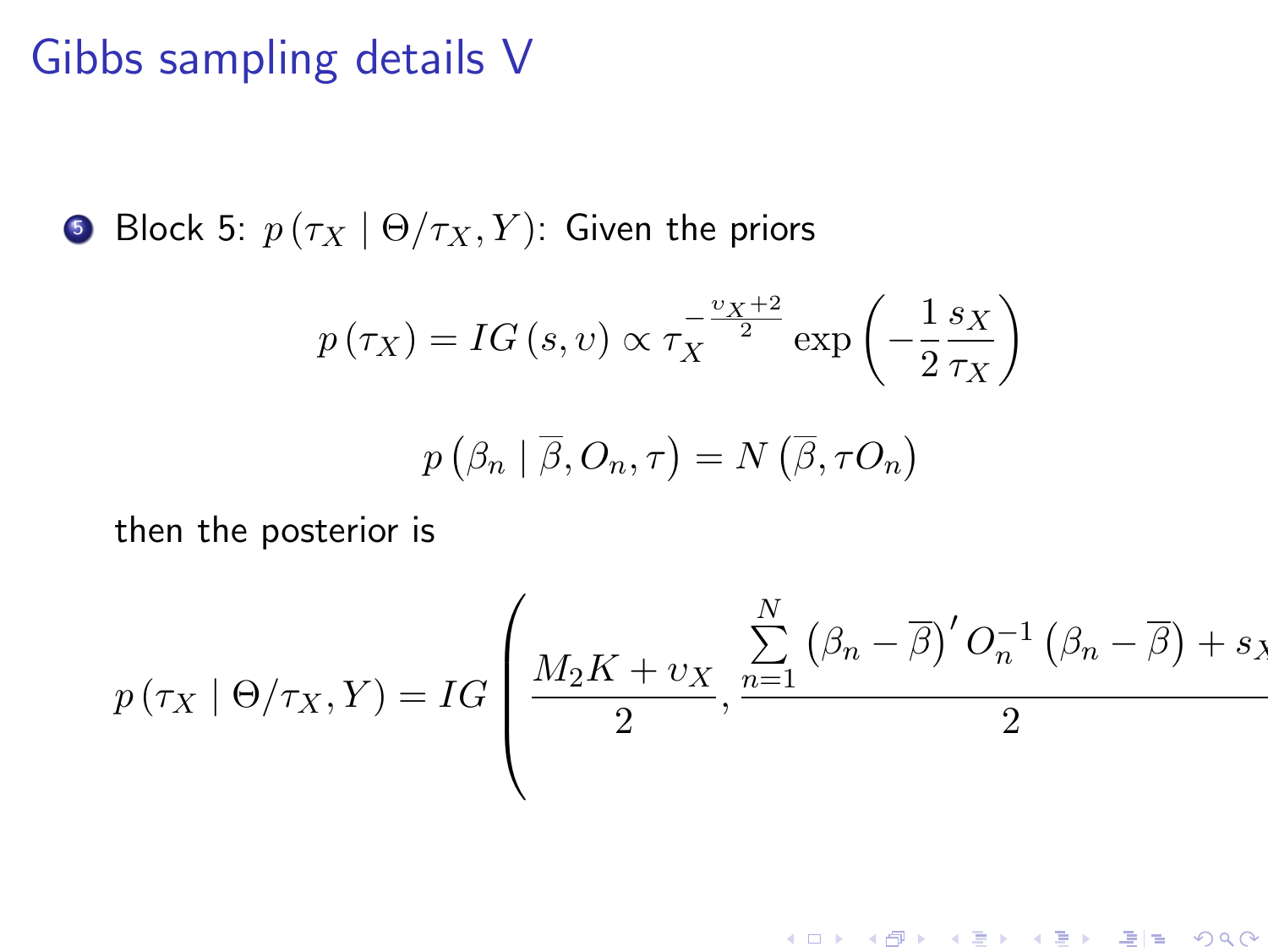### Gibbs sampling details VI

\n- Block 6: 
$$
p(\overline{\beta} \mid \Theta/\overline{\beta}, Y)
$$
: Given the prior
\n- $(2 + \overline{3}, 2)$
\n

$$
p\left(\beta_n \mid \overline{\beta}, O_n, \tau\right) = N\left(\overline{\beta}, \tau O_n\right)
$$

by symmetry

$$
p\left(\overline{\beta} \mid \beta_n, O_n, \tau\right) = N\left(\overline{\beta}, \tau O_n\right)
$$

Then taking a weighted average across  $n = 1, \ldots, N$ :

$$
p\left(\overline{\beta} \mid \left\{\beta_n\right\}_{n=1}^N, \tau\right) = N\left(\overline{\overline{\beta}}, \overline{\Delta}\right)
$$

with

$$
\overline{\Delta} = \left(\sum_{n=1}^{N} \tau^{-1} O_n^{-1}\right)^{-1}
$$

$$
\overline{\overline{\beta}} = \overline{\Delta} \left[\sum_{n=1}^{N} \tau^{-1} O_n^{-1} \beta_n\right]
$$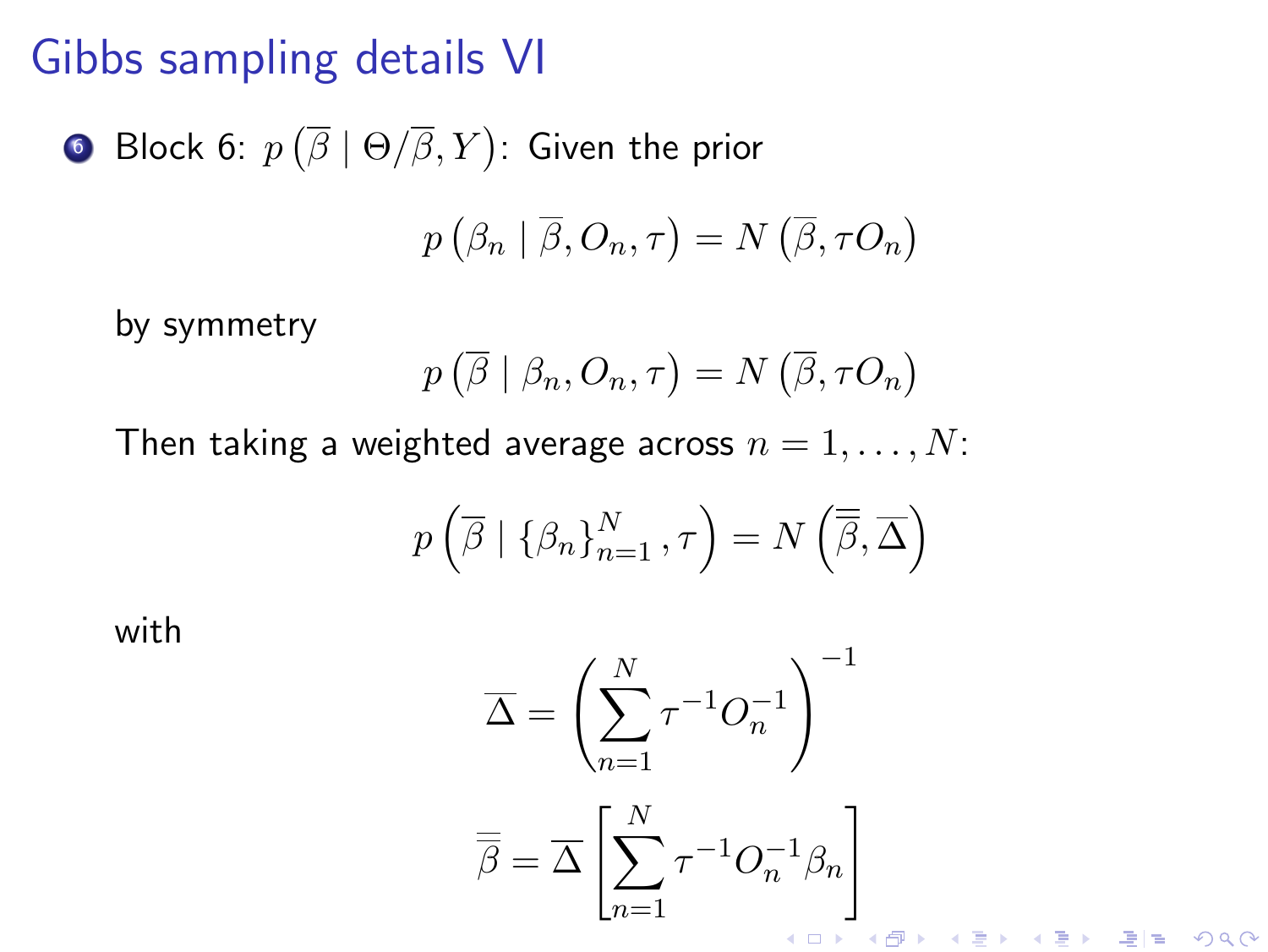### <span id="page-42-0"></span>Gibbs sampling details VII

**Block** 7: 
$$
p(\tau | \Theta/\tau, Y)
$$
: Given the priors

$$
p(\tau) = IG(s, v) \propto \tau^{-\frac{v+2}{2}} \exp\left(-\frac{1}{2}\frac{s}{\tau}\right)
$$

$$
p(\beta_n | \overline{\beta}, O_n, \tau) = N(\overline{\beta}, \tau O_n)
$$

then the posterior is

$$
p(\tau \mid \Theta/\tau, Y) = IG\left(\frac{NM_1K + \upsilon}{2}, \frac{\sum_{n=1}^{N} (\beta_n - \overline{\beta})' O_n^{-1} (\beta_n - \overline{\beta}) + s}{2}\right)
$$

A complete cycle around these seven blocks produces a draw of Θ from  $p(\Theta | Y)$ .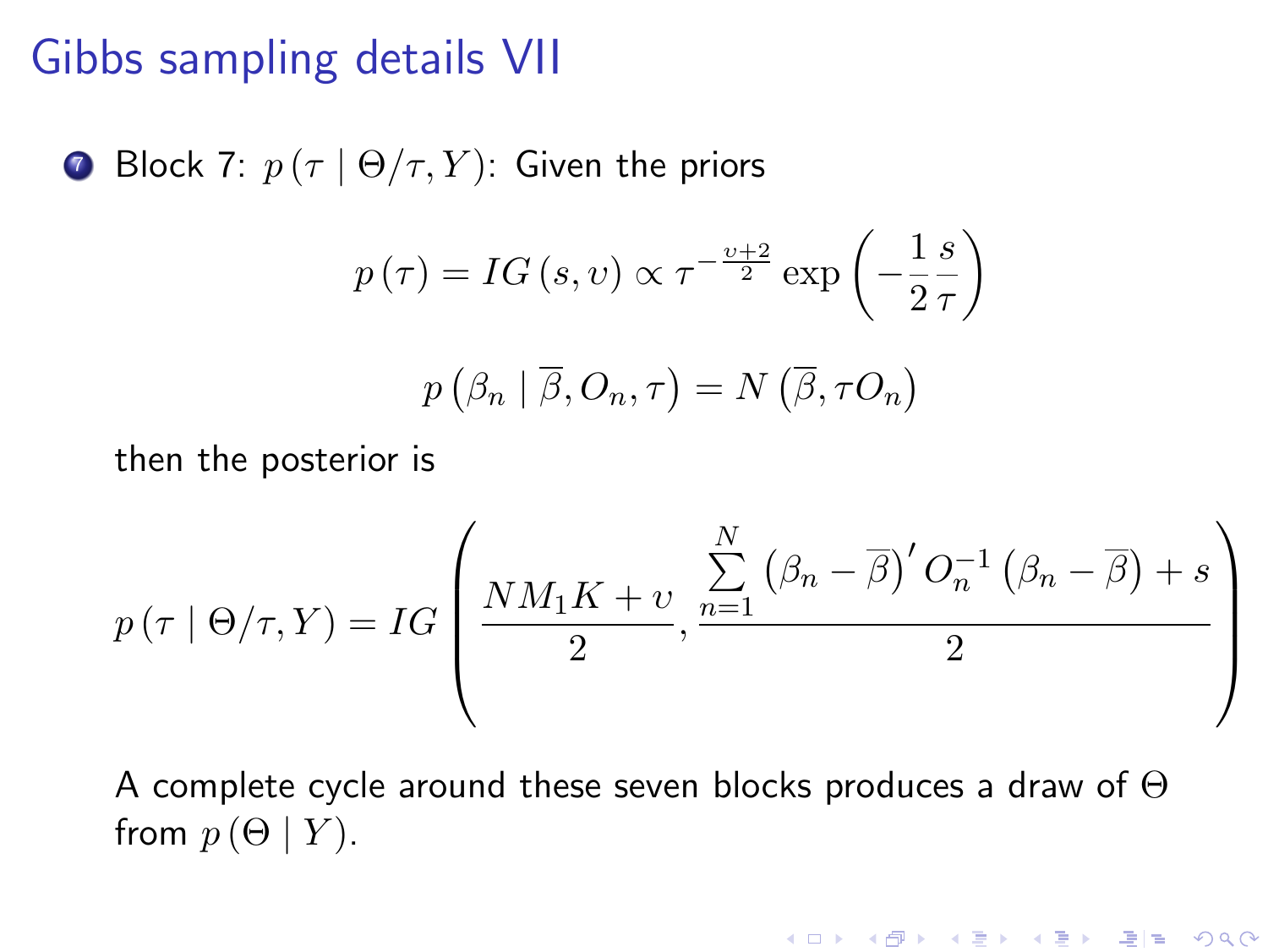# <span id="page-43-0"></span>Data Description (Exogenous block)

We include the following variables for the exogenous block:

- **Economic Policy Uncertainty index from the U.S.** ( $EPU_{US}$ ).
- Consumer Price Index for All Urban Consumers: All Items  $(1982-84=100)$ , not seasonally adjusted.
- Industrial Production Index (2007=100), seasonally adjusted.
- Federal Funds Rate  $(\mathsf{FFR})^2$ .
- M1 Money Stock, not seasonally adjusted.
- Producer Price Index (All Commodities).
- Crude Oil Prices: West Texas Intermediate (WTI) Cushing, Oklahoma.

Data is in monthly frequency (2002:01-2016:09) and it was taken from the Federal Reserve Bank of Saint Louis website (FRED database).

<sup>&</sup>lt;sup>2</sup>We include the Shadow Interest Rate as in [Wu and Xia \(2015](#page-65-6)[\)](#page-43-0) [s](#page-44-0)[t](#page-52-0)[ar](#page-43-0)t[in](#page-53-0)[g](#page-42-0)[i](#page-43-0)[n](#page-52-0) [2](#page-53-0)[0](#page-35-0)0[8](#page-36-0)[.](#page-65-5)  $\circ \circ \circ$ Fernando Pérez Forero (BCRP) [SVAR - Fed](#page-0-0) SVAR - Fed Sep 27th, 2018 39/31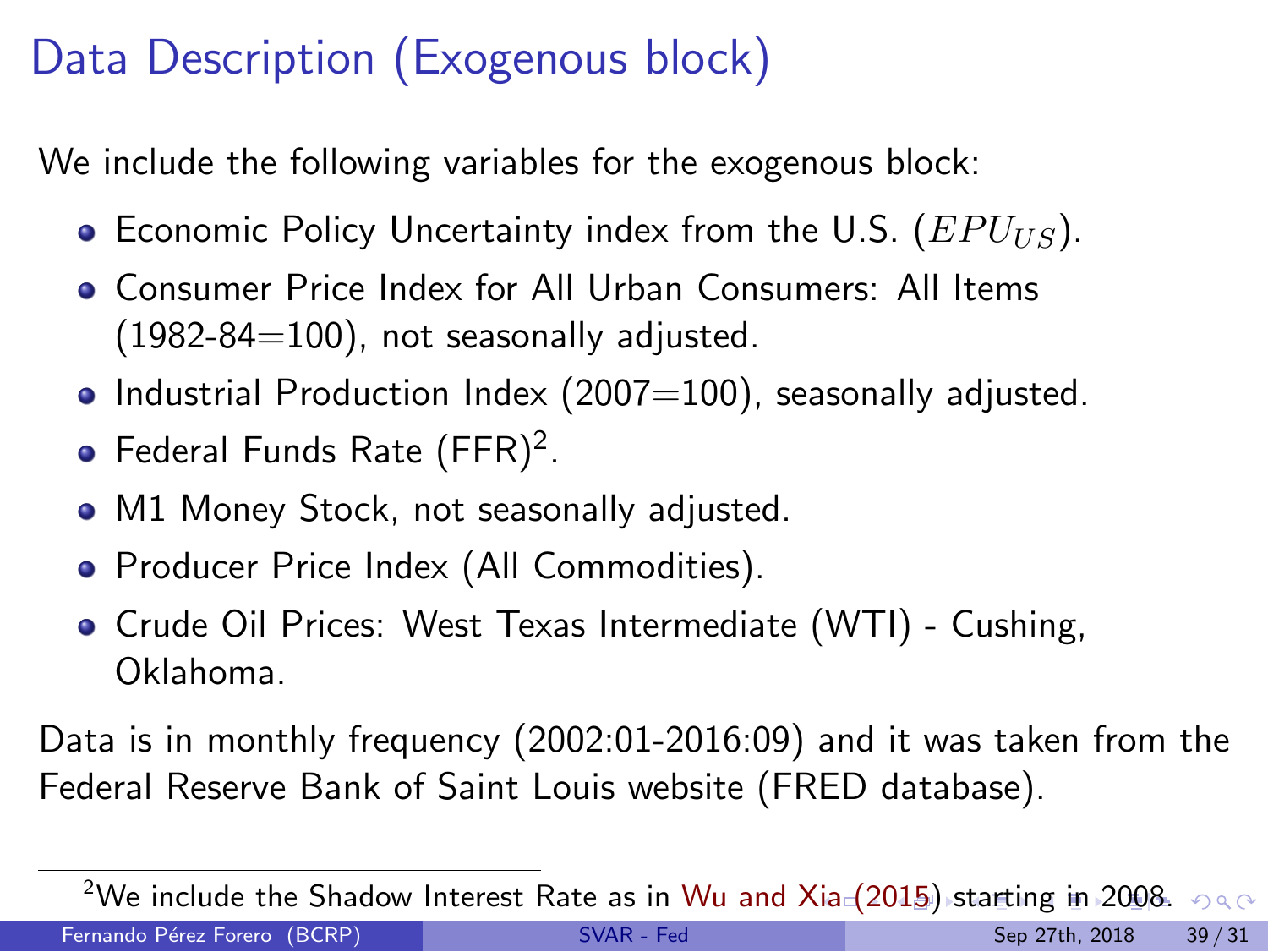<span id="page-44-0"></span>















Figure: US data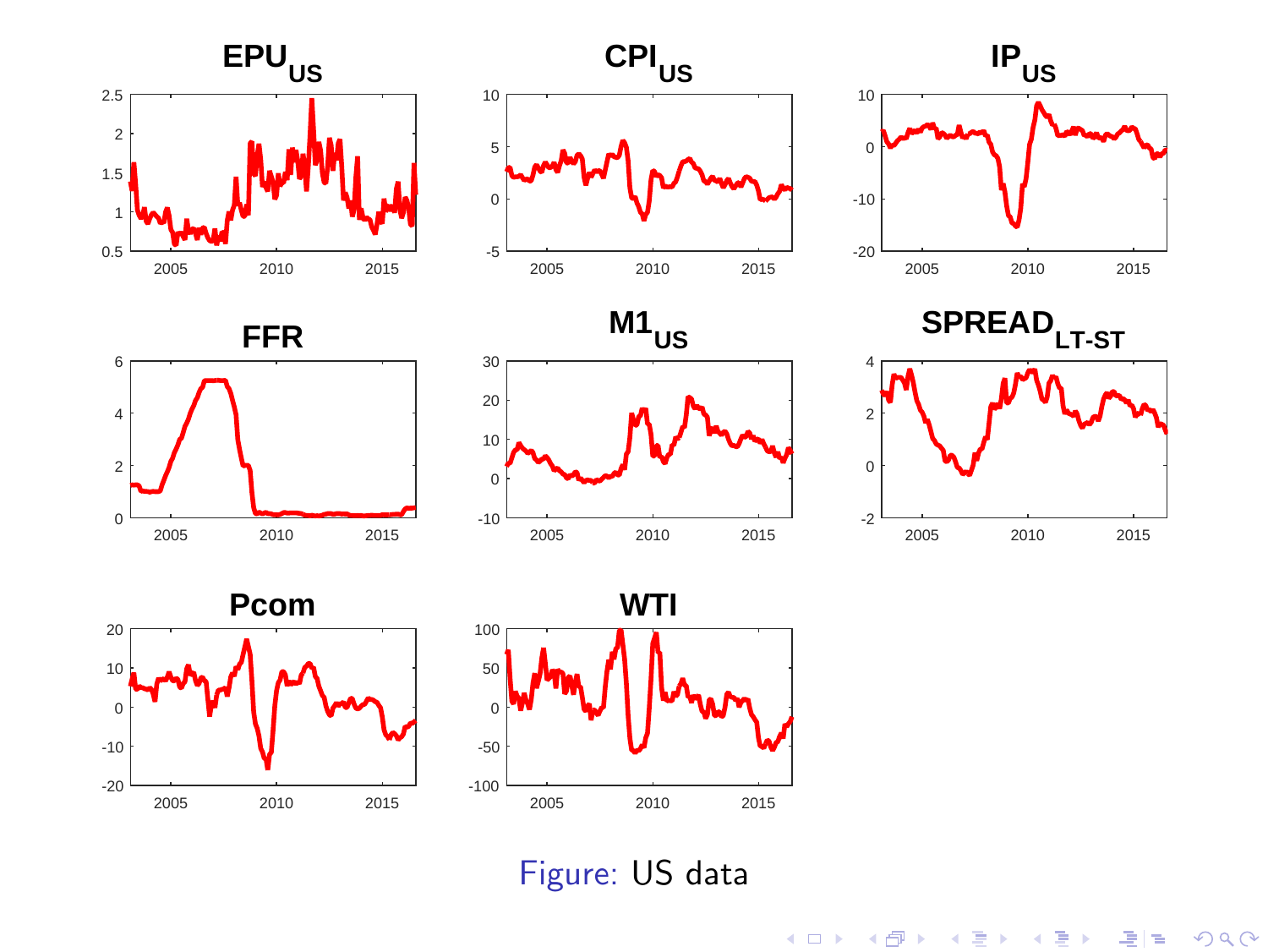# Data Description (Chile)

We include the following variables from the Chilean economy:

- Nominal exchange rate.
- **•** Interbank interest rate in Chilean pesos.
- Aggregated credit of the banking system in U.S. Dollars (Foreign Currency).
- Aggregated credit of the banking system in Chilean pesos (Domestic Currency).
- Consumer price index  $(2008=100)$ .
- IMACEC Monthly indicator of economic activity  $(2008=100)$ , not seasonally adjusted.

Data is in monthly frequency (2002:01-2016:09) and it was taken from the Central Bank of Chile website. All variables except interest rates are included as year-to-year growth rates.

KED KARD KED KED EE YOUR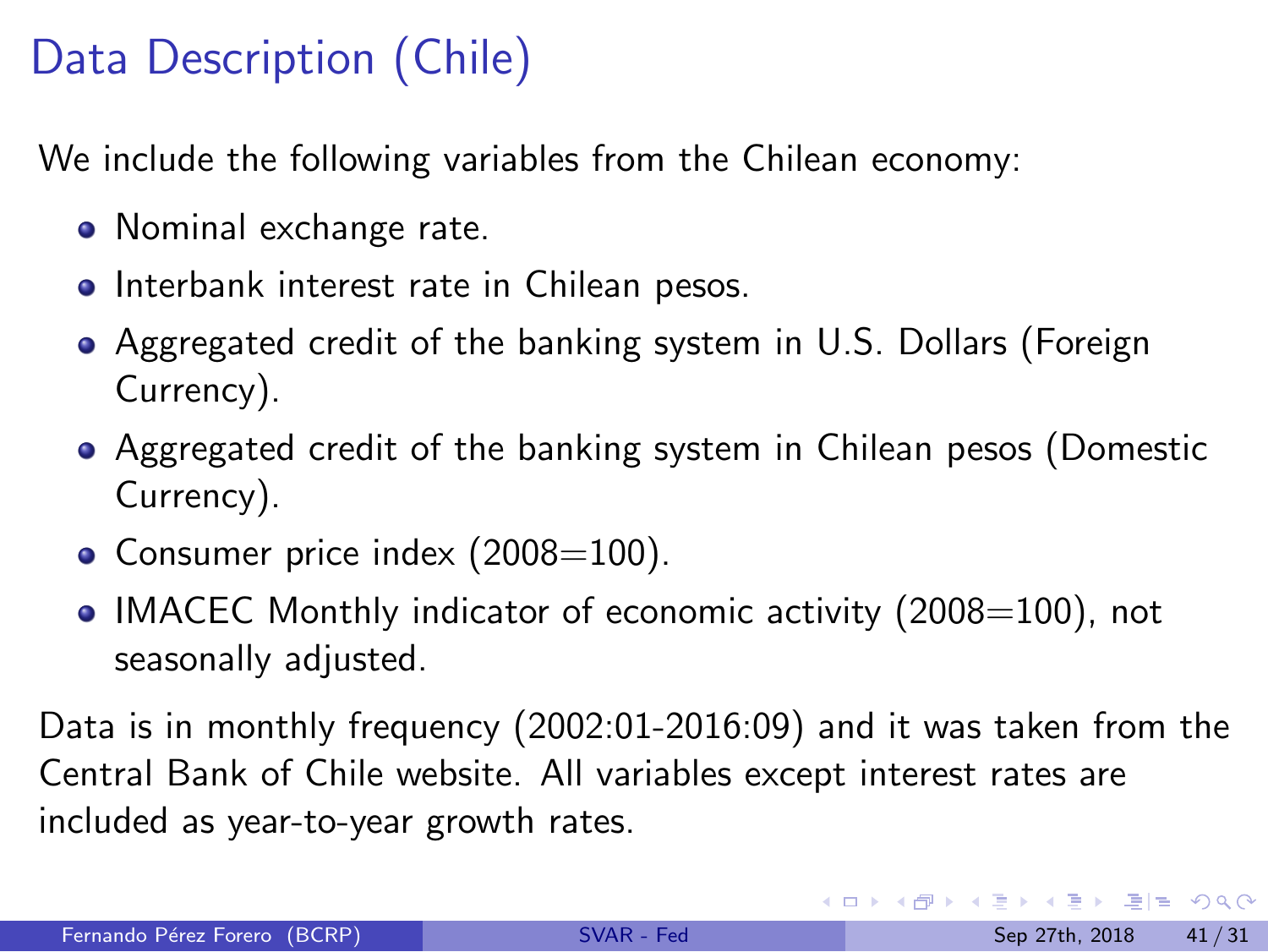











Figure: Chilean data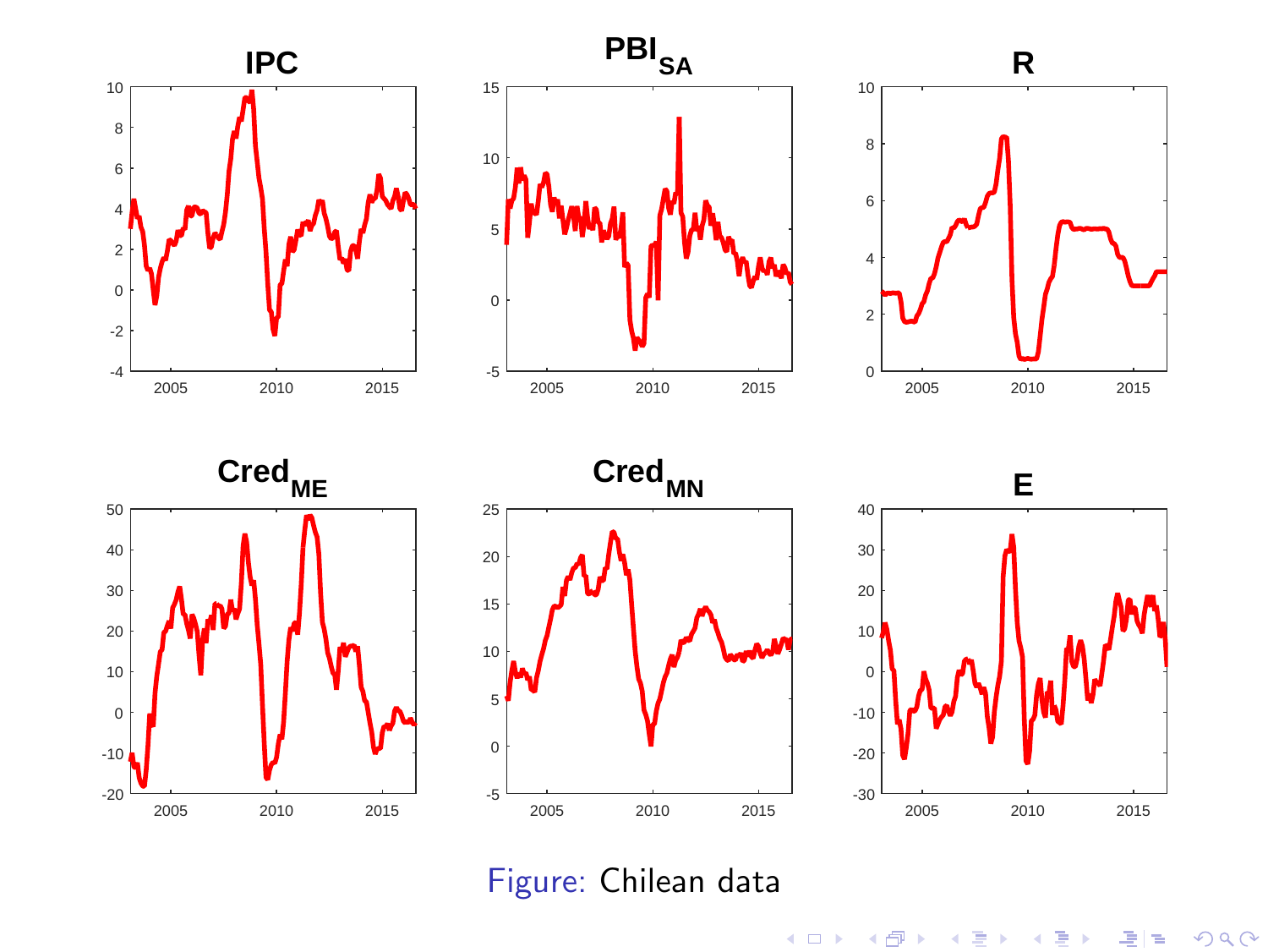# Data Description (Colombia)

We include the following variables from the Colombian economy:

- Nominal exchange rate.
- **•** Interbank interest rate in Colombian pesos.
- Aggregated credit of the banking system in U.S. Dollars (Foreign Currency).
- Aggregated credit of the banking system in Colombian pesos (Domestic Currency).
- Consumer price index (December 2008=100).
- Real industrial production index  $(1990=100)$ , seasonally adjusted with TRAMO-SEATS.

Data is in monthly frequency (2002:01-2014:06) and it was taken from the Banco de la República website. All variables except interest rates are included as year-to-year growth rates.

KED KARD KED KED EE YOUR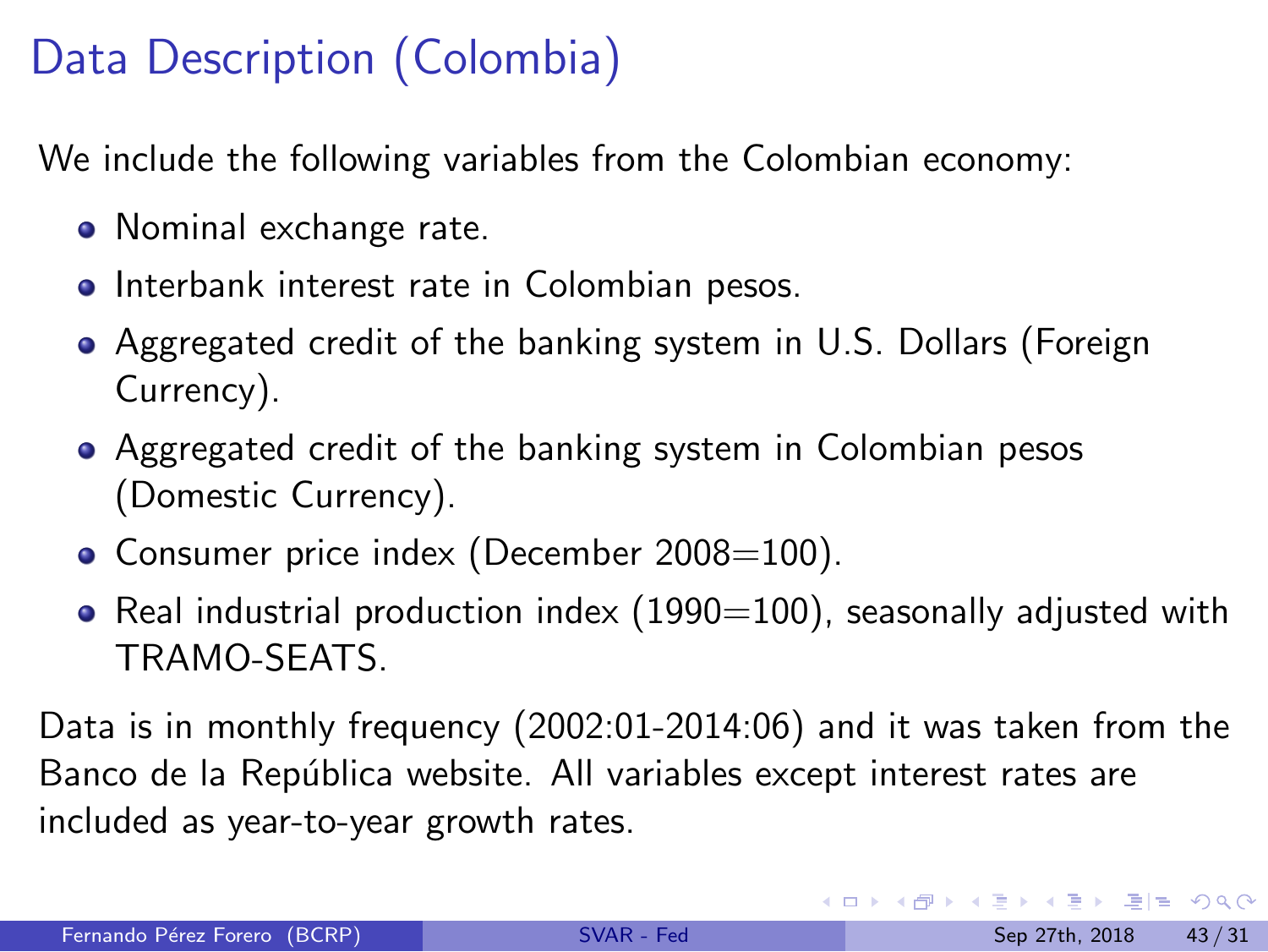

2004 2006 2008 2010 2012 2014 2004 2006 2008 2010 2012 2014 0 10

-50 0

#### 2004 2006 2008 2010 2012 2014 -30 -20 -10

Figure: Colombian data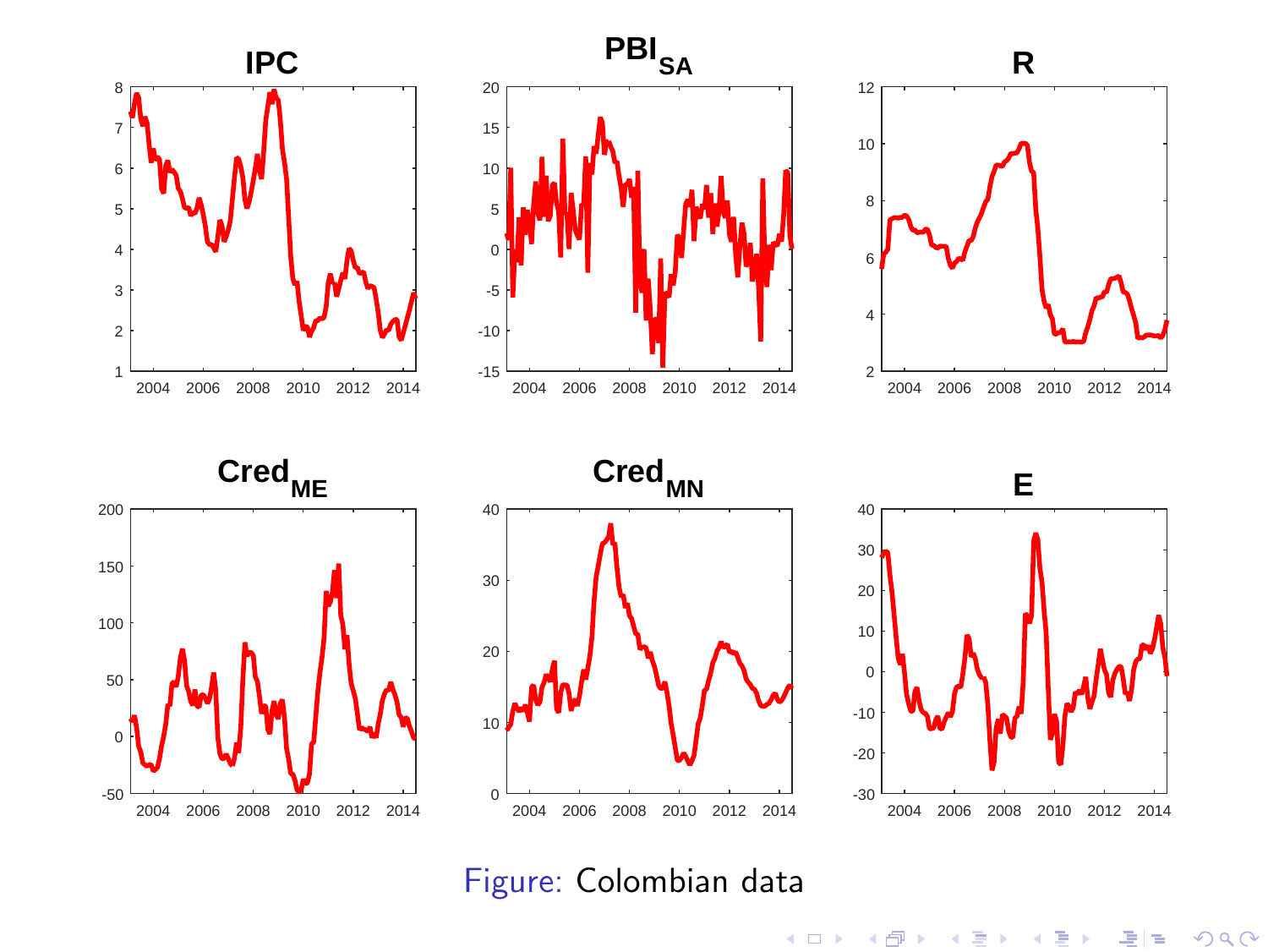# Data Description (Mexico)

We include the following variables from the Mexican economy:

- Nominal exchange rate.
- Interbank interest rate (at 28 days) in Mexican pesos.
- Aggregated credit of the banking system commercial banks) in U.S. Dollars expressed in Mexican pesos (Foreign Currency).
- Aggregated credit of the banking system (commercial banks) in Mexican pesos (Domestic Currency).
- Consumer price index (December 2010=100).
- $\bullet$  IGAE Global economic activity index (2008=100), seasonally adjusted with TRAMO-SEATS.

Data is in monthly frequency (2002:01-2016:09) and it was taken from the Banco de México website. All variables except interest rates are included as year-to-year growth rates.

KED KARD KED KED EE YOUR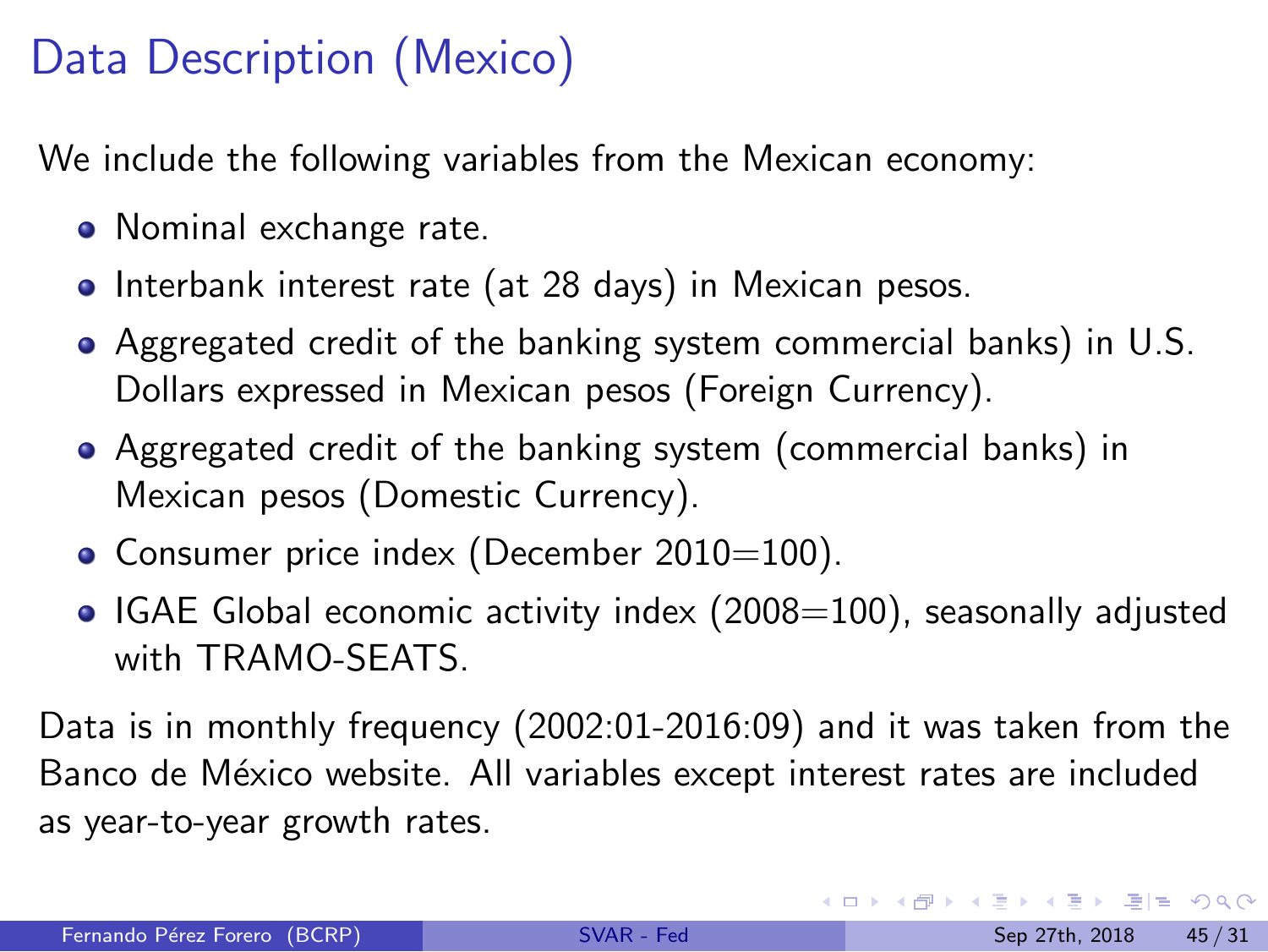







Figure: Mexican data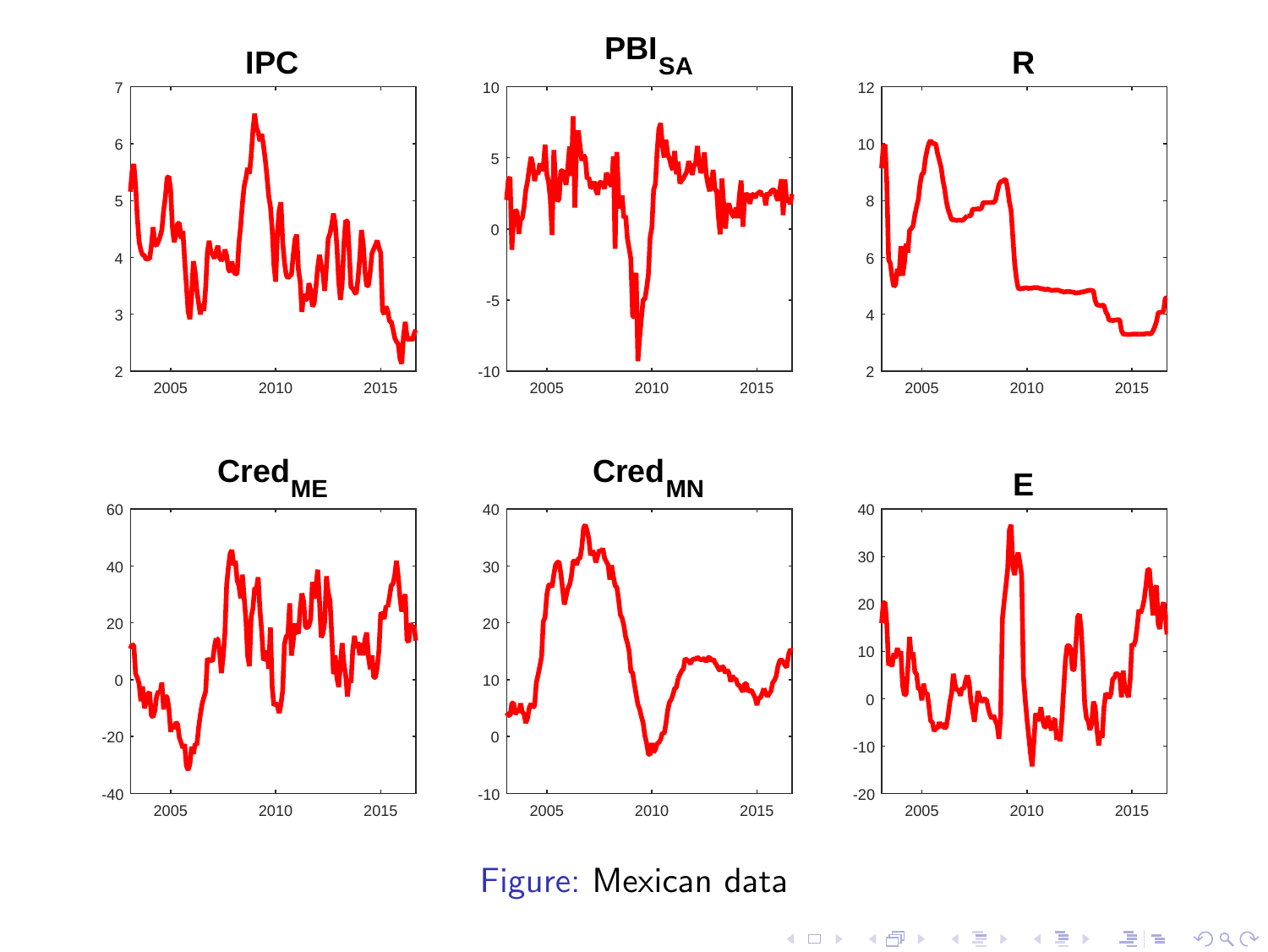# Data Description (Peru)

We include the following variables from the Peruvian economy:

- Nominal exchange rate index.
- Interbank interest rate in Soles (in percentages).
- Aggregated credit of the banking system in U.S. Dollars (Foreign Currency).
- Aggregated credit of the banking system in Soles (Domestic Currency).
- Consumer price index for Lima  $(2009=100)$ .
- Real Gross Domestic Product index  $(2007=100)$ , seasonally adjusted with TRAMO-SEATS.

Data is in monthly frequency (2002:01-2016:09) and it was taken from the Central Reserve Bank of Peru website. All variables except interest rates are included as year-to-year growth rates.

KED KARD KED KED EIE KOAA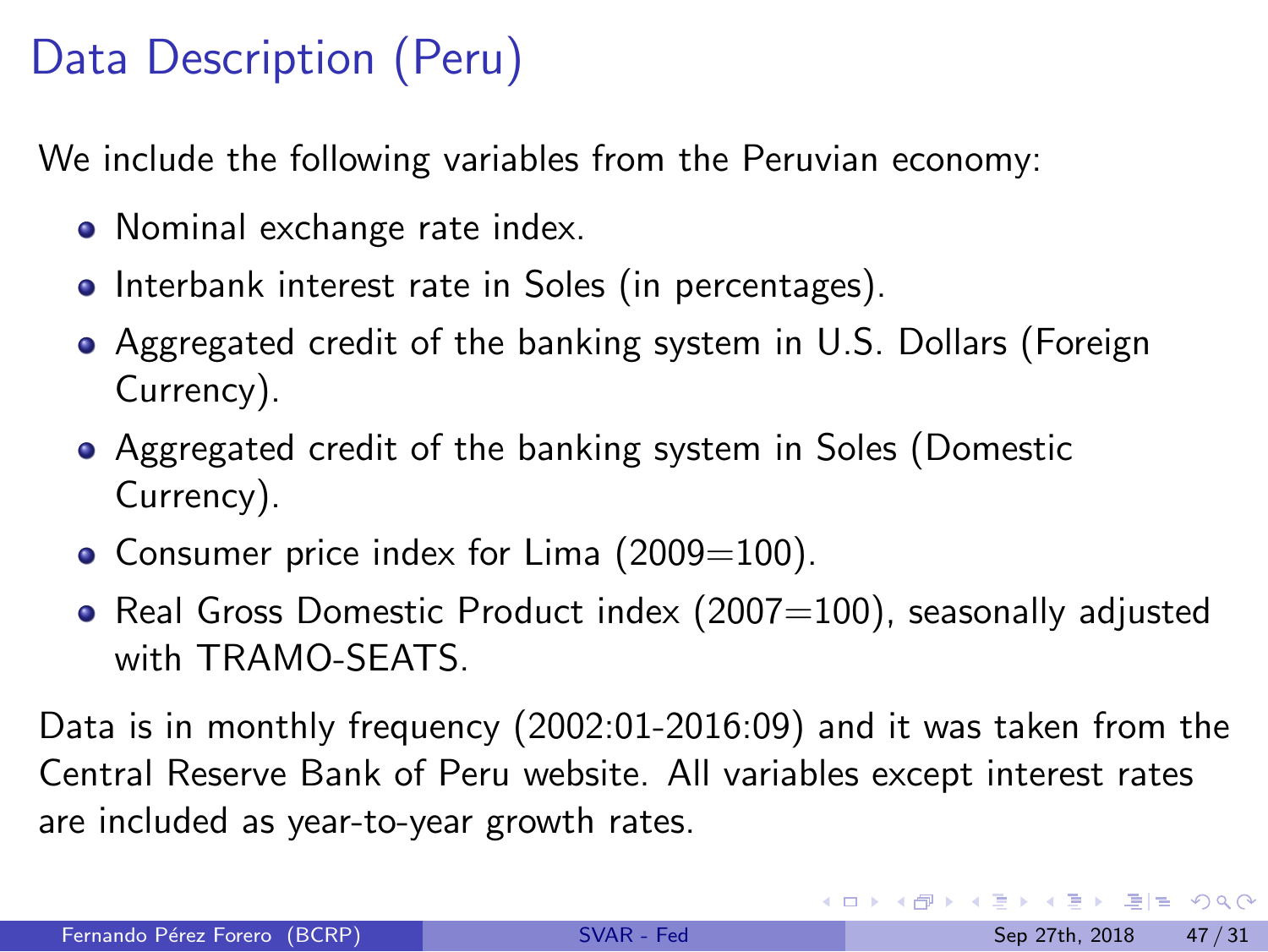<span id="page-52-0"></span>







Figure: Peruvian data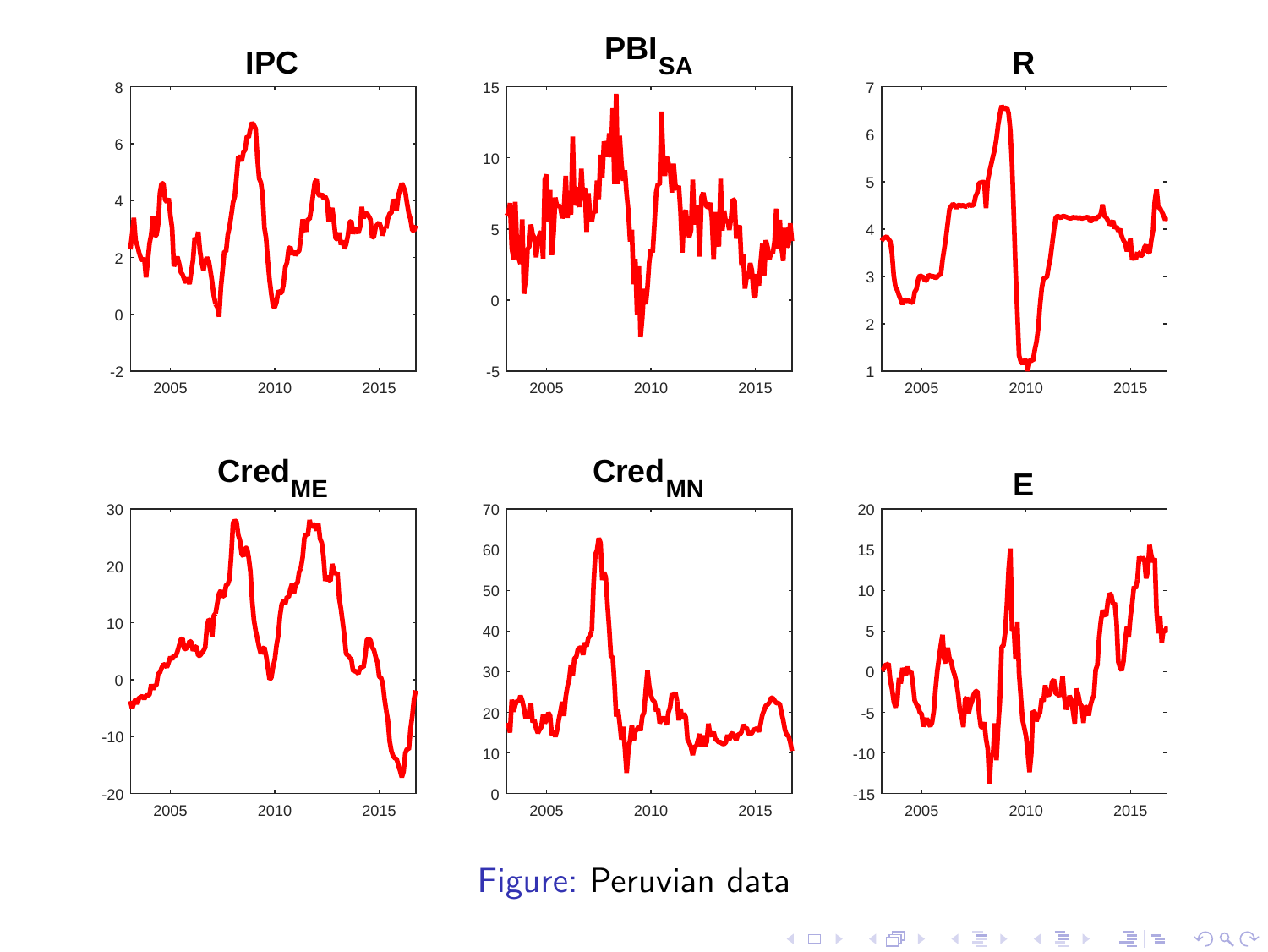<span id="page-53-0"></span>







Figure: Response of Chilean variables after a US Monetary Policy shock; median value and 68% bands★ ロ ▶ → 優 ▶ → 평 ▶ → 평 ▶ → 평 ਥ  $OQ$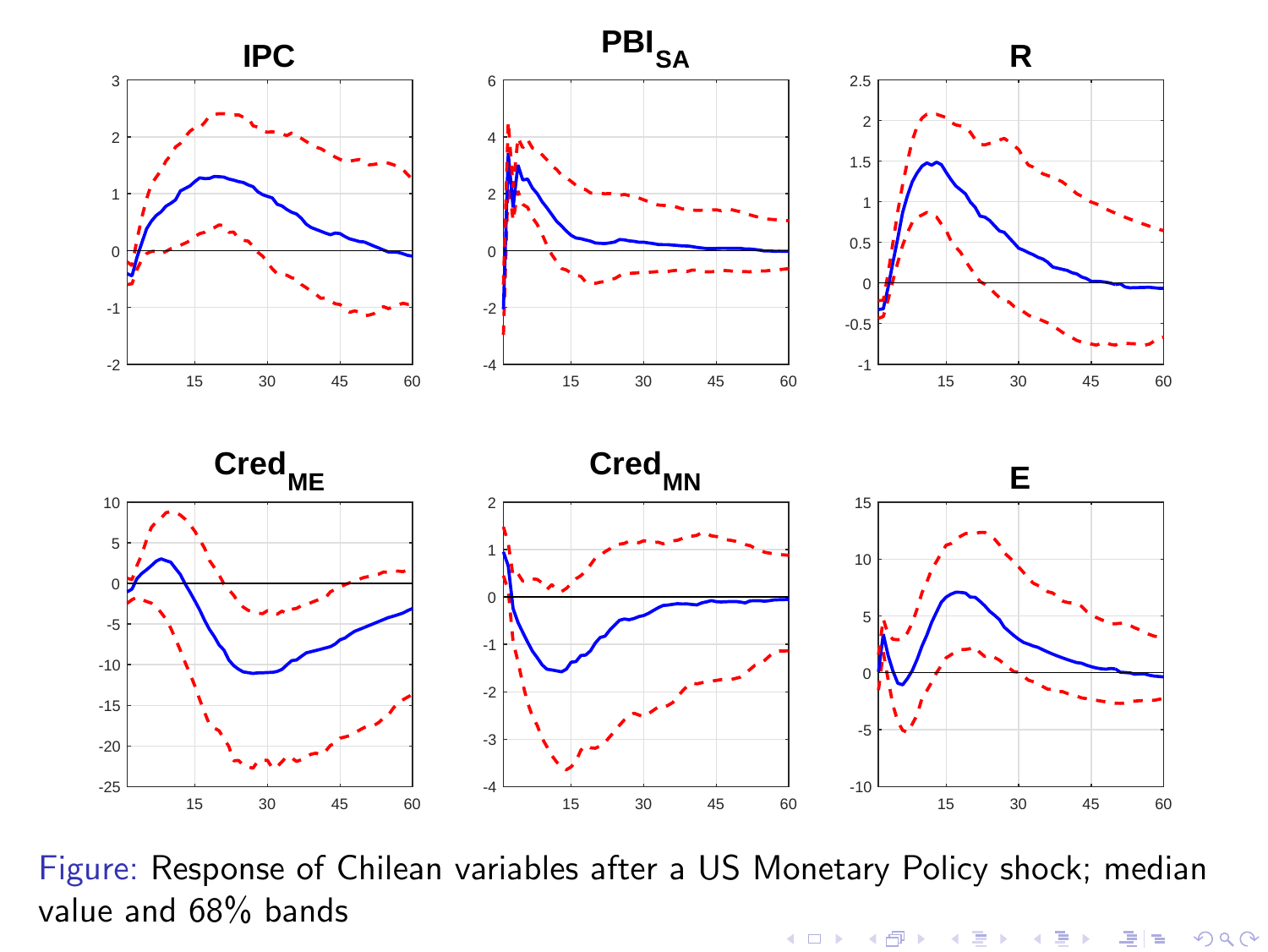







Figure: Response of Colombian variables after a US Monetary Policy shock; median value and 68% bands

★ ロメ (4 御) > (唐) > (唐) → 唐(唐)  $299$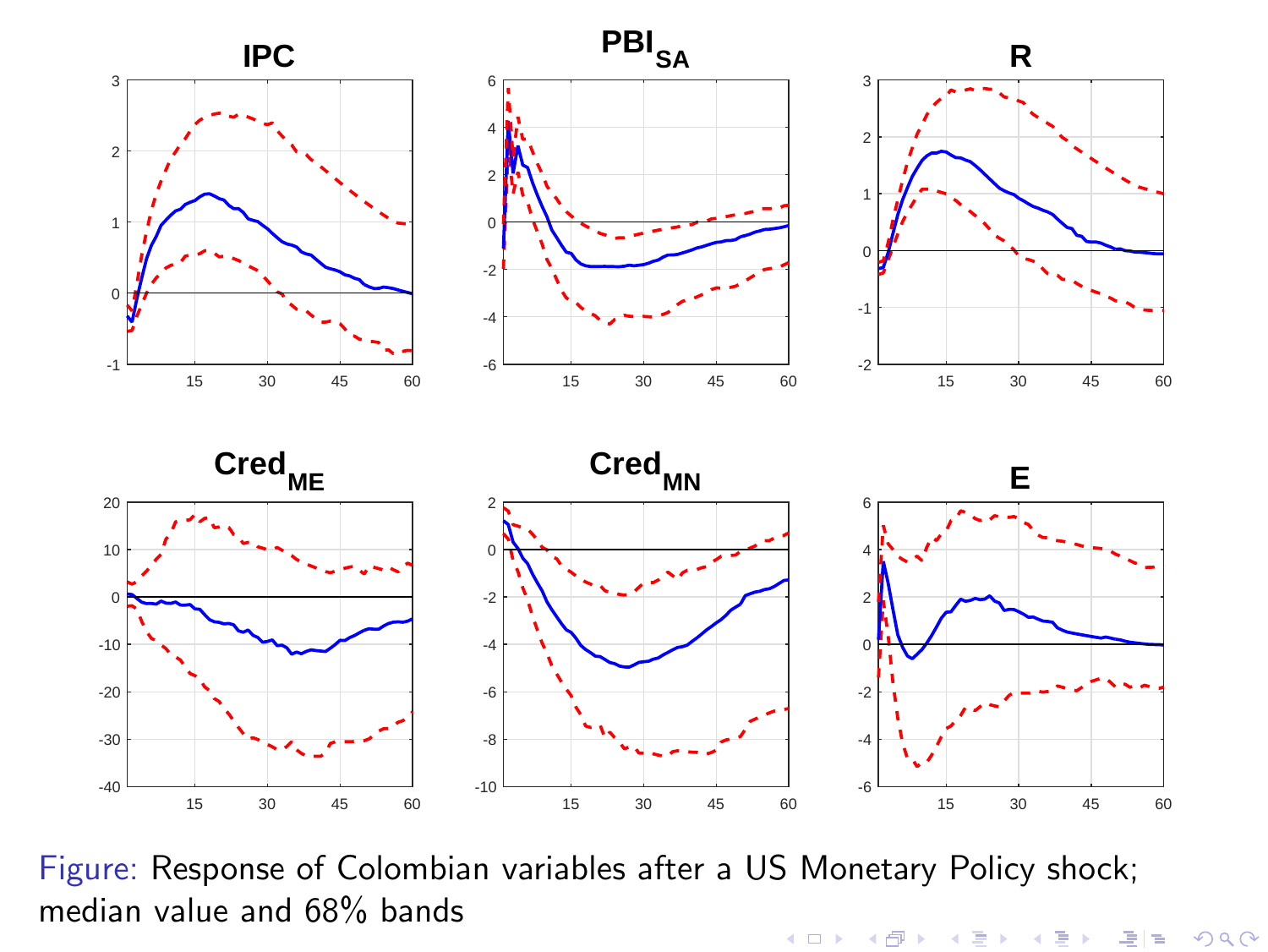

-6 -4

-20 -10



value and 68% bandsメロト メタト メミト メミト 국(국  $2Q$ 

-2

**R**

**E**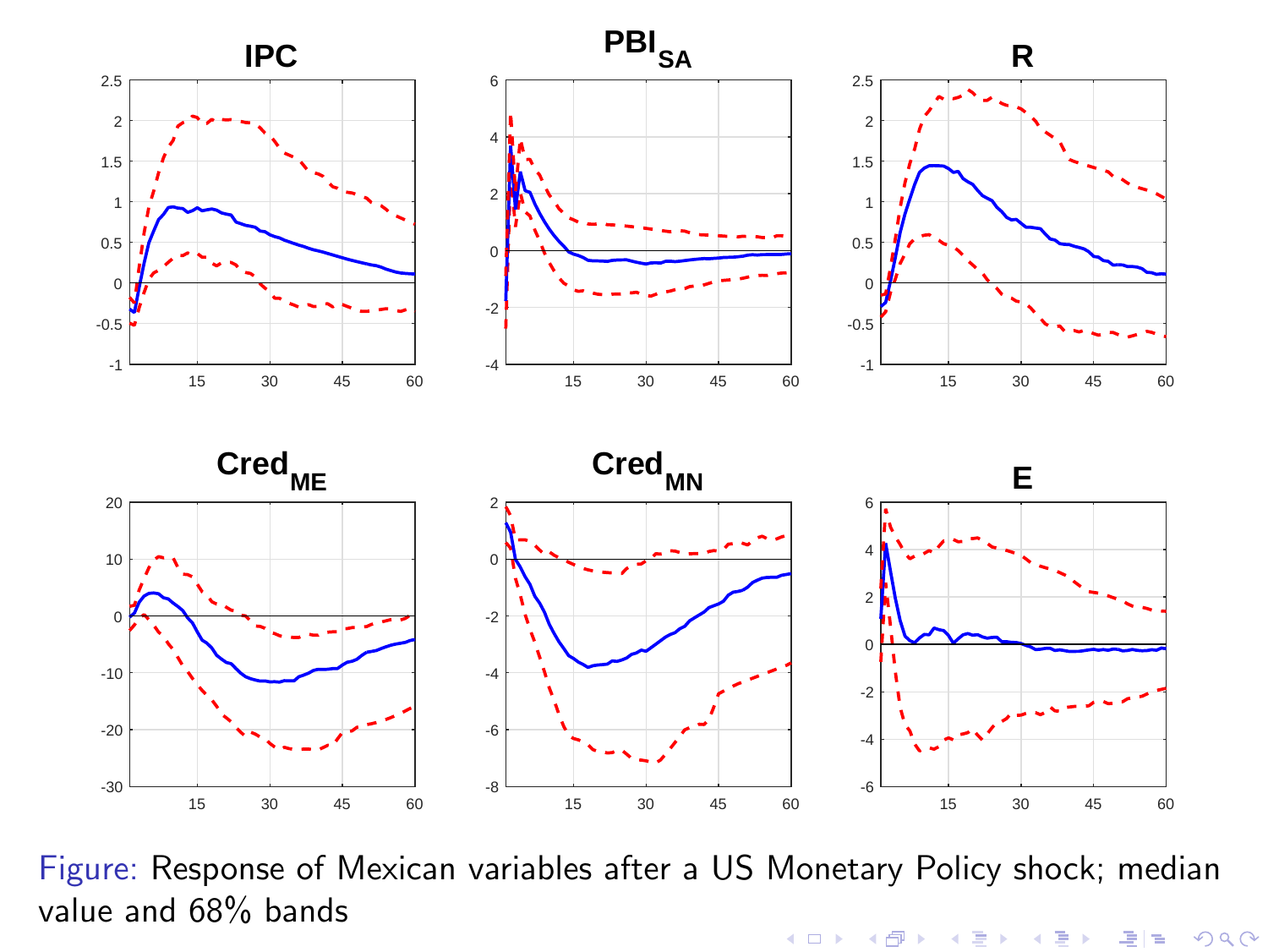

Figure: Response of Peruvian variables after a US Monetary Policy shock; median value and 68% bands★ ロメ (4 御) > (唐) > (唐) → 唐(唐)  $299$ 

15 30 45 60

15 30 45 60

15 30 45 60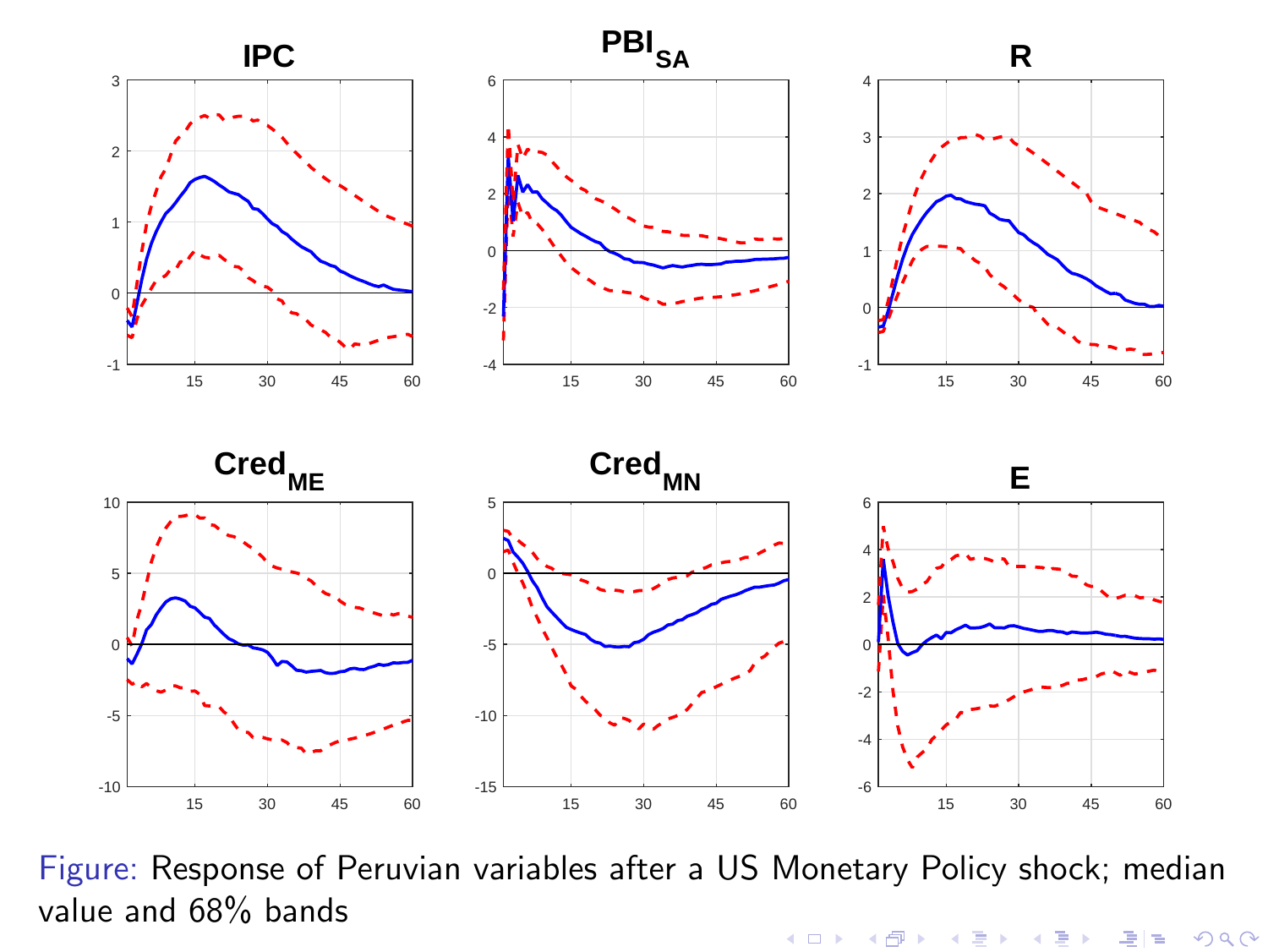







Figure: Response of Chilean variables after a US demand shock; median value and 68% bands★ ロ ▶ → 優 ▶ → 평 ▶ → 평 ▶ → 평 ਥ  $2Q$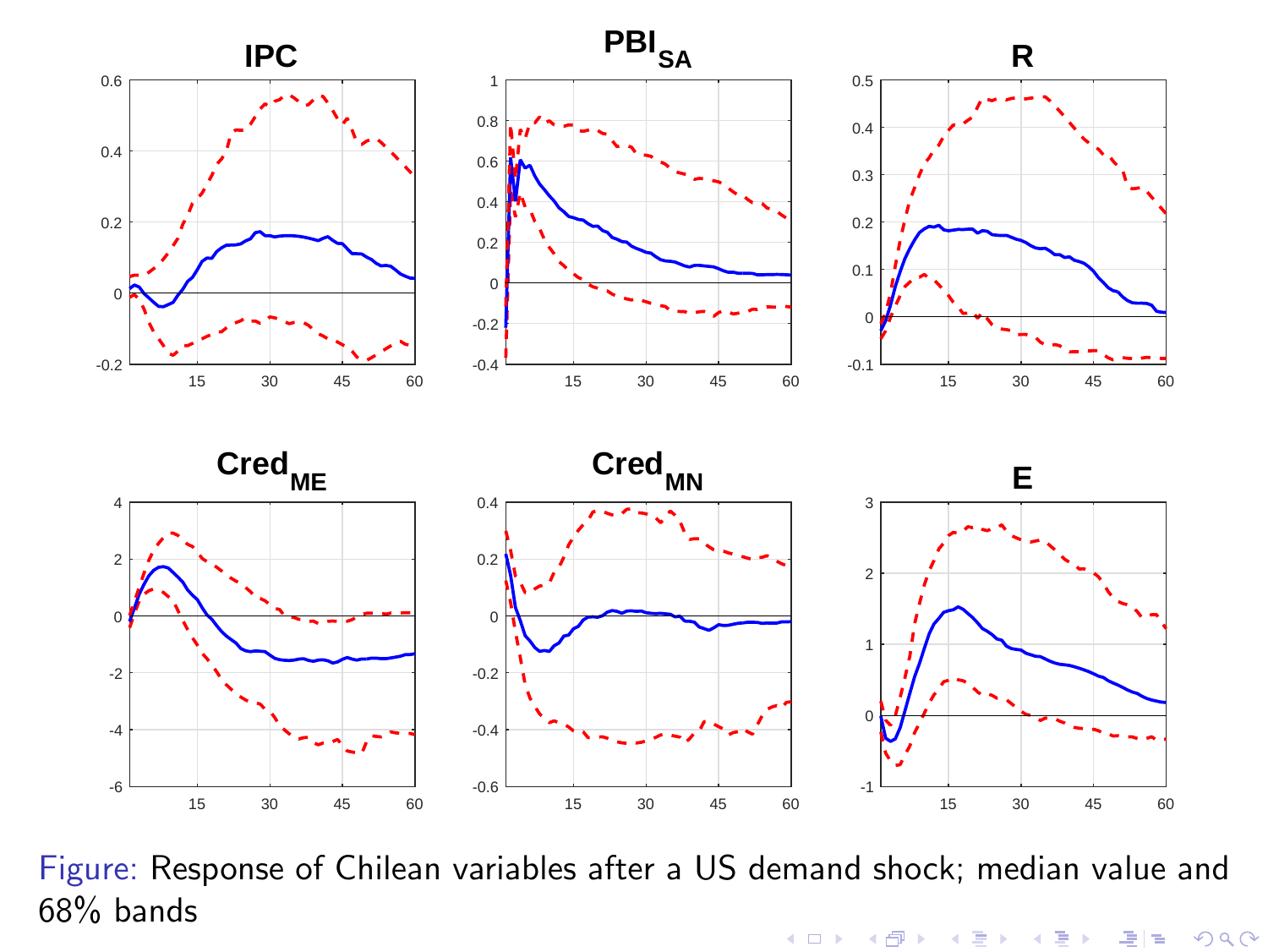







Figure: Response of Colombian variables after a US demand shock; median value and 68% bandsK ロ ▶ (K @ ) (K @ ) (高 ) 국(국  $2Q$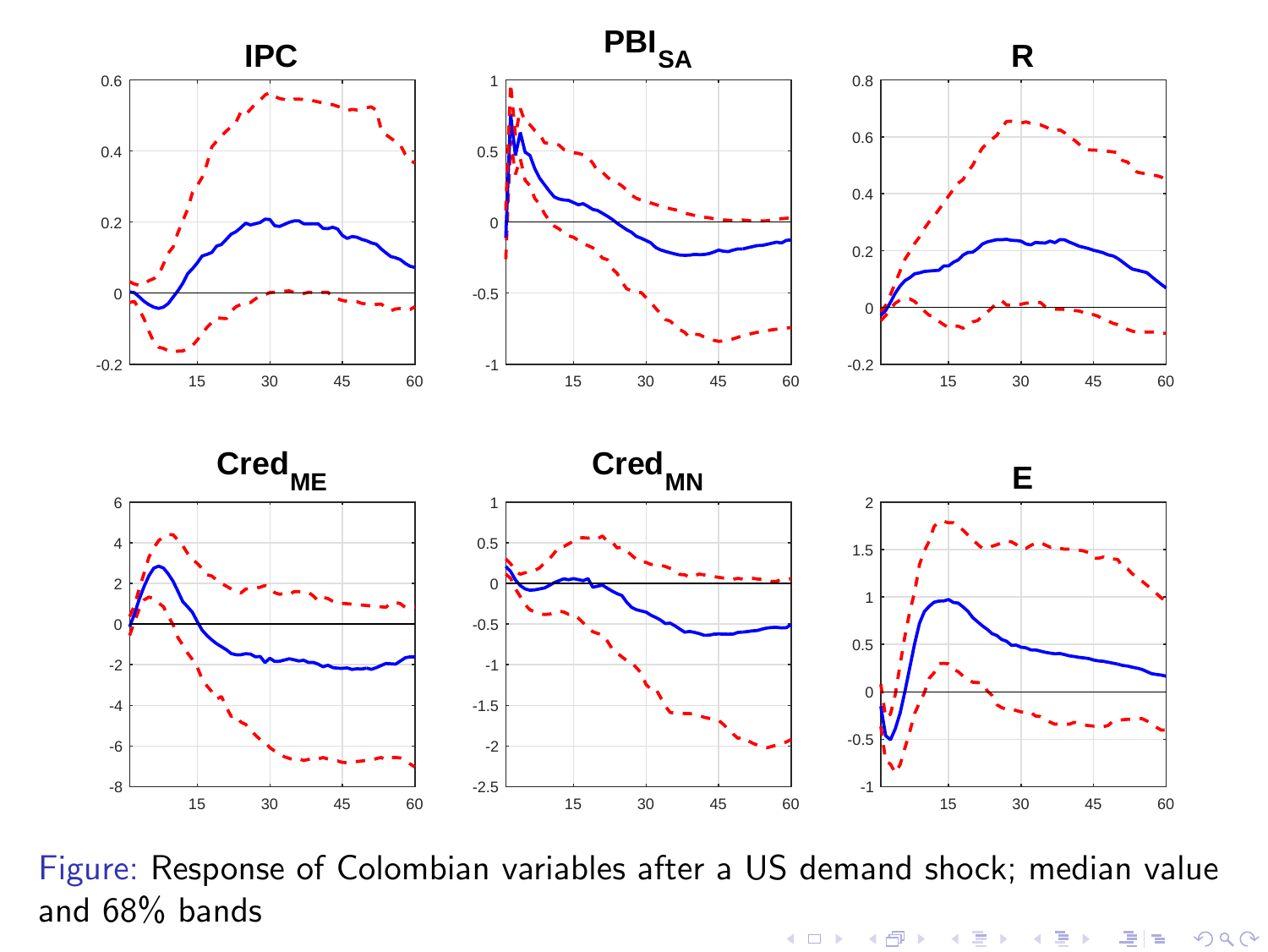







Figure: Response of Mexican variables after a US demand shock; median value and 68% bandsメロメ メ都 メメモメ メモメー 국(국  $2Q$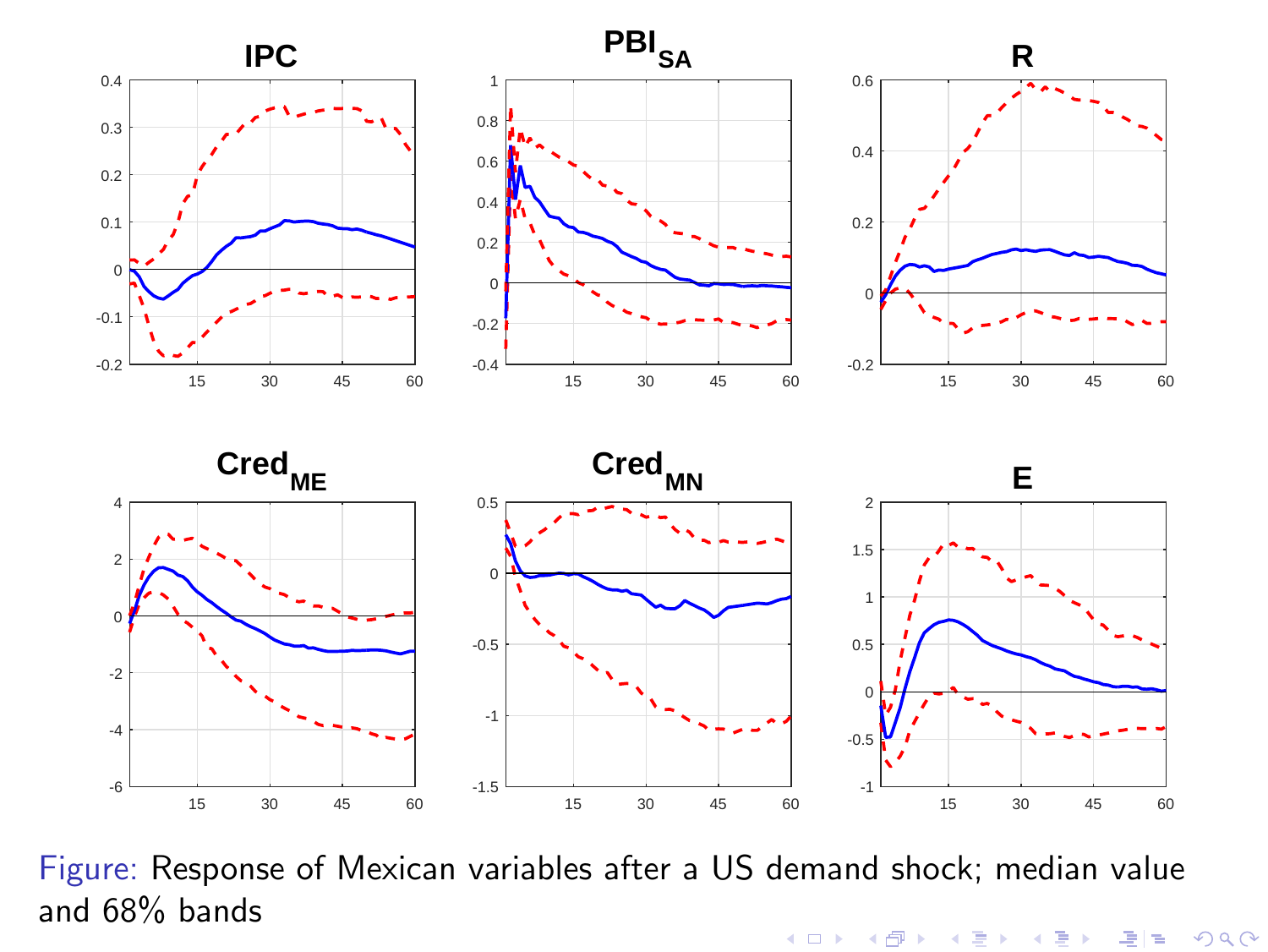







Figure: Response of Peruvian variables after a US demand shock; median value and 68% bandsメロト メタト メミト メミト 격분  $2Q$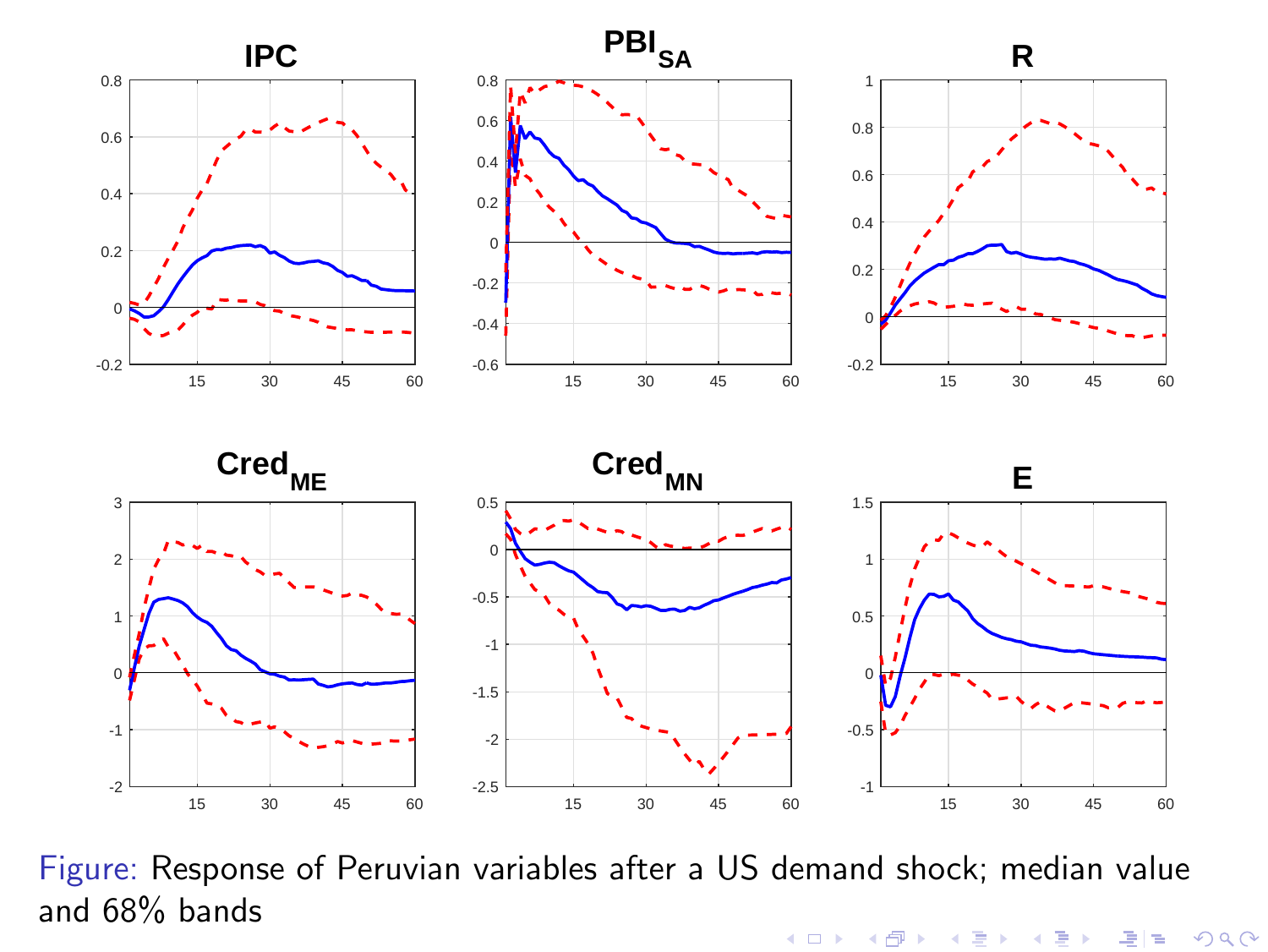### References I

- <span id="page-61-4"></span>ARIAS, J. E., RUBIO-RAMÍREZ, J. and WAGGONER, D. (2014). Inference based on svars identified with sign and zero restrictions: Theory and applications, federal Reserve Bank of Atlanta, Working paper 2014-1.
- <span id="page-61-0"></span>BAUMEISTER, C. and BENATI, L. (2013). Unconventional monetary policy and the great recession - estimating the impact of a compression in the yield spread at the zero lower bound. *International Journal of Central Banking*, 9 (2), 165–212.
- <span id="page-61-1"></span>Canova, F. (2005). The transmission of us shocks to latin america. *Journal of Applied Econometrics*, 20 (2), 229–251.
- <span id="page-61-2"></span>— (2007). *Methods for Applied Macroeconomic Research*. Princeton University Press.
- <span id="page-61-3"></span> $-$  and DE NICOLÓ, G. (2002). Monetary disturbances matter for business fluctuations in the g-7. *Journal of Monetary Economics*, 49, 1131–1159.

KOD KARD KED KED EIE VAA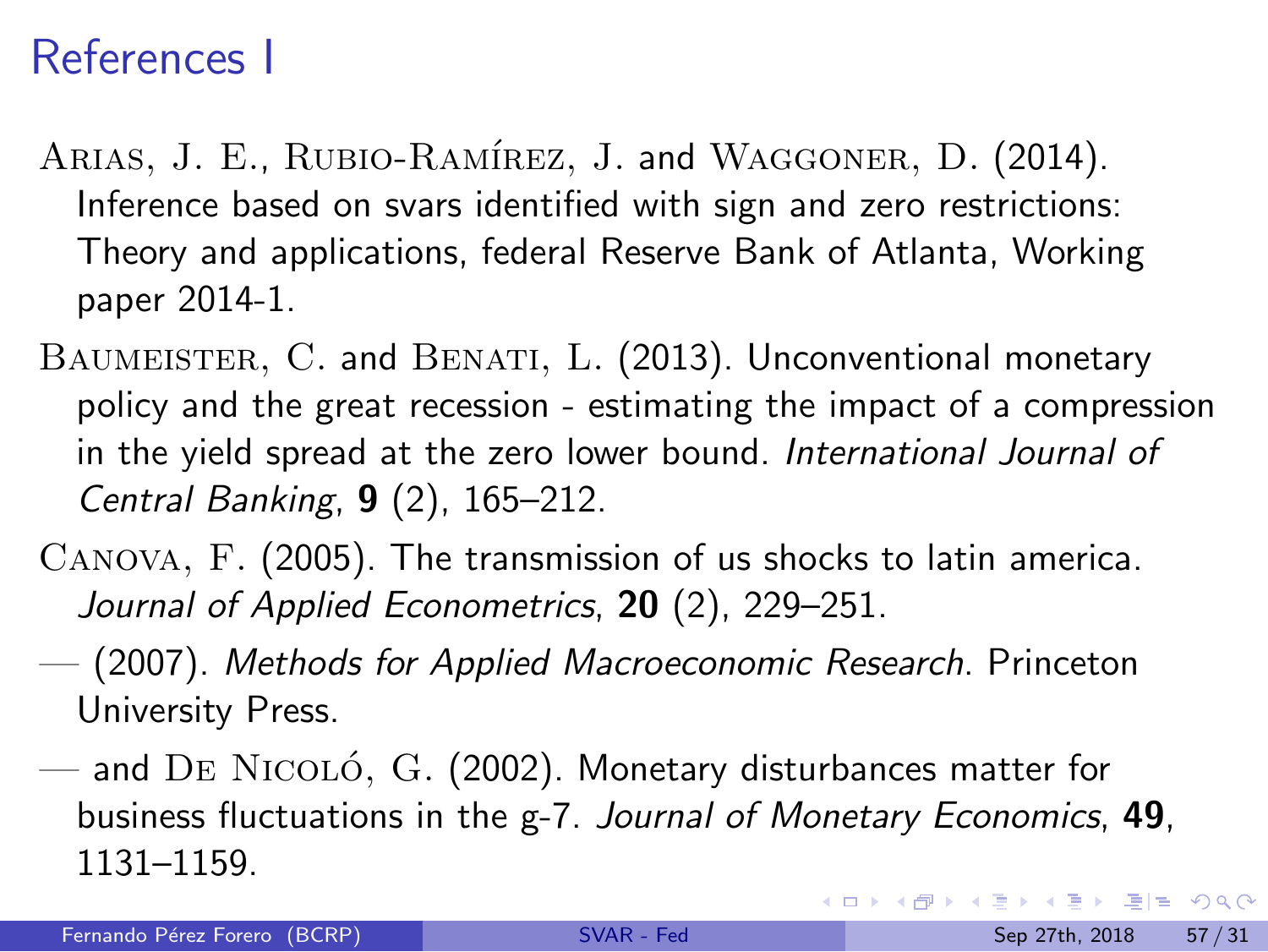### References II

- <span id="page-62-3"></span>— and Pappa, E. (2011). Price differential in monetary unions: The role of fiscal shocks. *The Economic Journal*, 117, 713–737.
- <span id="page-62-1"></span>CARRERA, C., PÉREZ FORERO, F. and RAMÍREZ, N. (2015). Effects of u.s. quantitative easing on latin american economies, peruvian Economic Association Working Paper No 2015-35.
- <span id="page-62-2"></span>CICCARELLI, M. and REBUCCI, A. (2006). Has the transmission mechanism of european monetary policy changed in the run-up to emu? *European Economic Review*, 50, 737–776.
- <span id="page-62-0"></span> $C$ ÚRDIA, V. and WOODFORD, M. (2011). The central-bank balance sheet as an instrument of monetary policy. *Journal of Monetary Economics*, 58 (1), 54–79.
- <span id="page-62-4"></span>Cushman, D. and Zha, T. (1997). Macroeconomics and reality. *Journal of Monetary Economics*, 39, 433–448.

KED KARD KED KED EE YOUR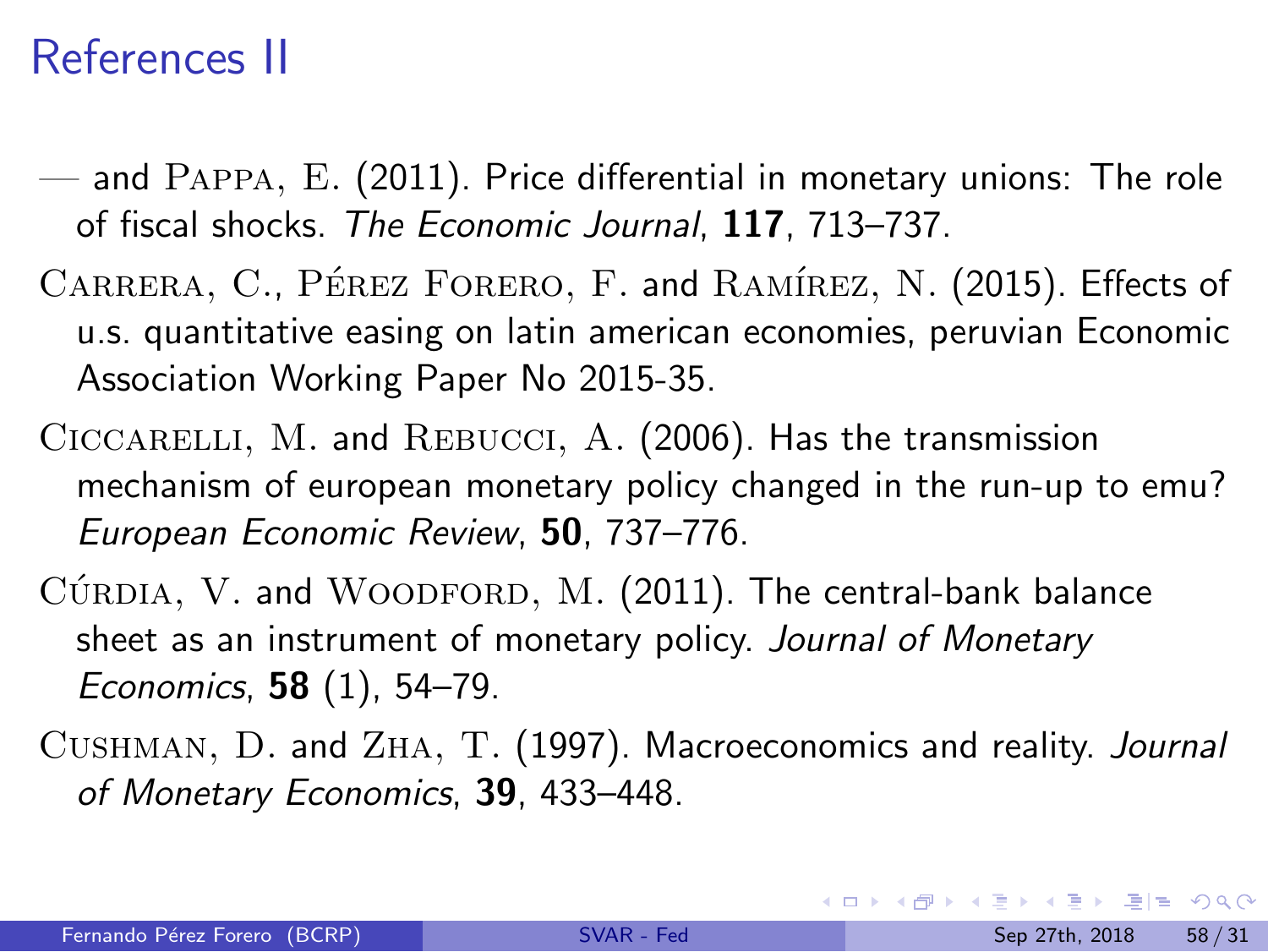### References III

- <span id="page-63-0"></span>Gali, J. (2015). *Monetary Policy, Inflation, and the Business Cycle: An Introduction to the New Keynesian Framework and Its Applications - Second Edition*. Princeton University Press.
- <span id="page-63-5"></span>Gelman, A. (2006). Prior distributions for variance parameters in hierarchical models. *Bayesian Analysis*, 1 (3), 515–533.
- <span id="page-63-4"></span>—, Carlin, J., Stern, H., Dunson, A., D.B. Vehtari and Rubin, D. (2003). *Bayesian Data Analysis*. Chapman Hall/CRC Texts in Statistical Science, 3rd edition.
- <span id="page-63-2"></span>GONDO, R. and PÉREZ FORERO, F. (2018). The transmission of exogenous commodity and oil prices shocks to latin america - a panel var approach, manuscript.
- <span id="page-63-1"></span>JAROCIŃSKI, M. (2010). Responses to monetary policy shocks in the east and the west of europe: A comparison. *Journal of Applied Econometrics*, 25, 833–868.
- <span id="page-63-3"></span>Koop, G. (2003). *Bayesian Econometrics*. John Wiley and Sons Ltd.

KOD KARD KED KED EIE VAA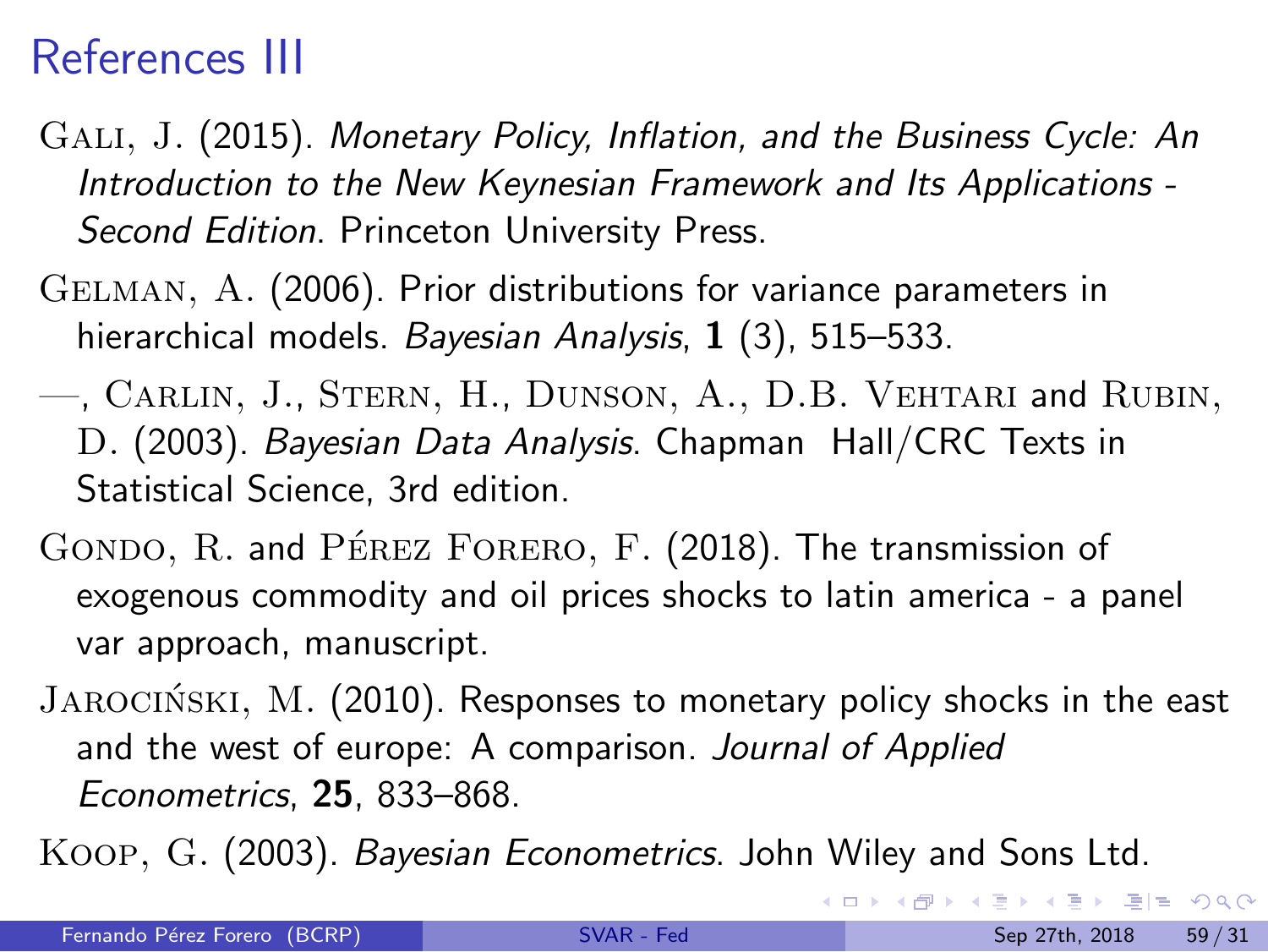### References IV

- <span id="page-64-1"></span> $-$  and KOROBILIS, D. (2010). Bayesian multivariate time series methods for empirical macroeconomics. *Foundations and Trends in Econometrics*, 3 (4), 267–358.
- <span id="page-64-2"></span>LITTERMAN, R. B. (1986). Forecasting with bayesian vector autoregressions-five years of experience. *Journal of Business Economic Statistics*, 4 (1), 25–38.
- <span id="page-64-0"></span>PÉREZ FORERO, F. (2015). *Comparing the Transmission of Monetary Policy Shocks in Latin America: A Hierachical Panel VAR*. Centro de Estudios Monetarios Latinoamericanos, CEMLA - Central Banking Award "Rodrigo Gómez" No prg2015eng.
- <span id="page-64-4"></span>Sims, C. (1986). Are forecasting models usable for policy analysis? *Federal Reserve Bank of Minneapolis, Quarterly Review*, 1986, 2–16.
- <span id="page-64-3"></span>Sims, C. A. (1980). Macroeconomics and reality. *Econometrica*, 48 (1), 1–48.

KEL KALK BEK BEK ARA